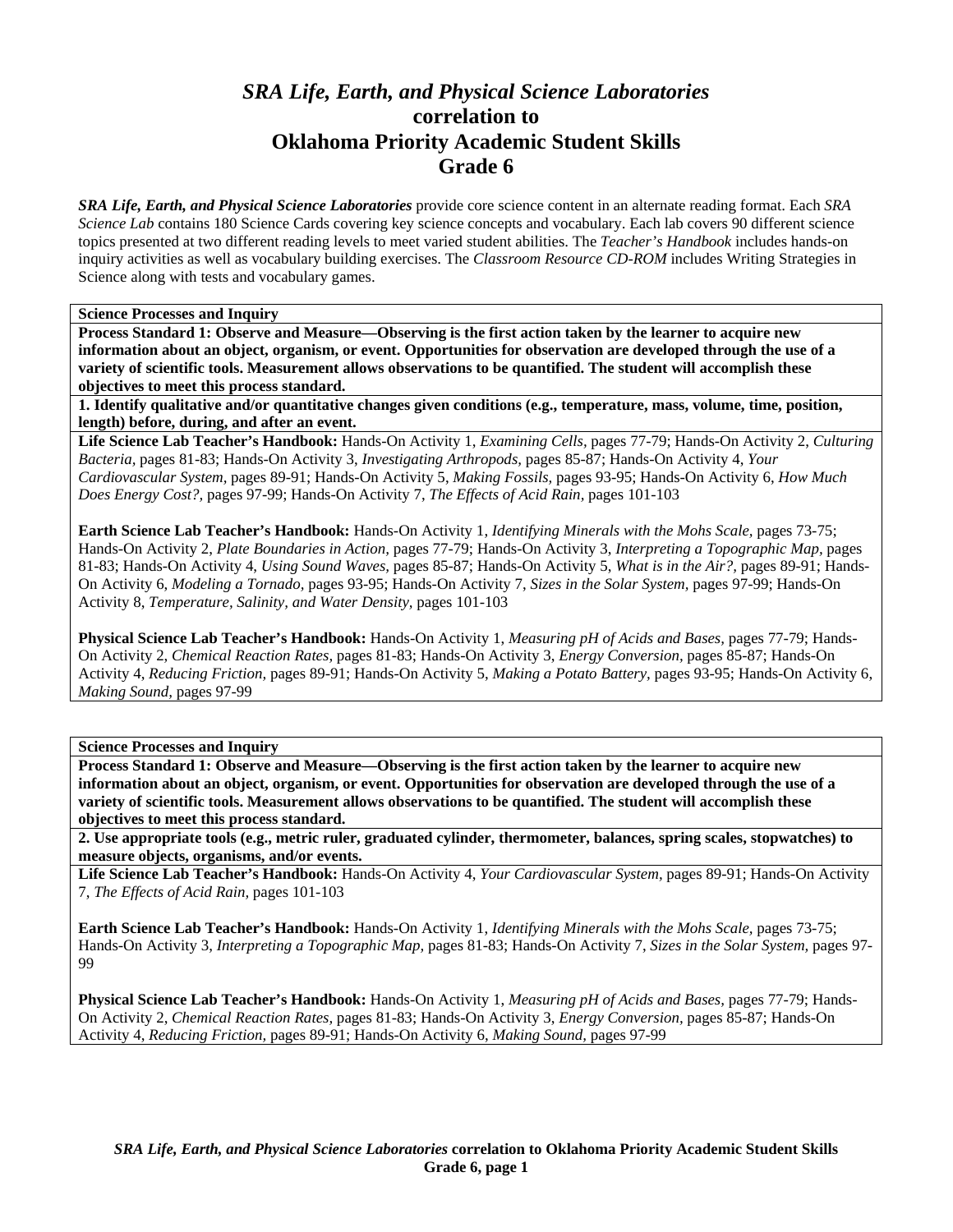**Process Standard 1: Observe and Measure—Observing is the first action taken by the learner to acquire new information about an object, organism, or event. Opportunities for observation are developed through the use of a variety of scientific tools. Measurement allows observations to be quantified. The student will accomplish these objectives to meet this process standard.** 

**3. Use appropriate System International (SI) units (i.e., grams, meters, liters, degrees Celsius, and seconds); and SI prefixes (i.e., micro-, milli-, centi-, and kilo-) when measuring objects, organisms, and/or events.** 

**Life Science Lab Teacher's Handbook:** Hands-On Activity 4, *Your Cardiovascular System,* pages 89-91; Hands-On Activity 7, *The Effects of Acid Rain,* pages 101-103

**Earth Science Lab Teacher's Handbook:** Hands-On Activity 1, *Identifying Minerals with the Mohs Scale,* pages 73-75; Hands-On Activity 3, *Interpreting a Topographic Map,* pages 81-83; Hands-On Activity 7, *Sizes in the Solar System,* pages 97- **99** 

**Physical Science Lab Teacher's Handbook:** Hands-On Activity 1, *Measuring pH of Acids and Bases,* pages 77-79; Hands-On Activity 2, *Chemical Reaction Rates,* pages 81-83; Hands-On Activity 3, *Energy Conversion,* pages 85-87; Hands-On Activity 4, *Reducing Friction,* pages 89-91; Hands-On Activity 6, *Making Sound,* pages 97-99

**Science Processes and Inquiry** 

**Process Standard 2: Classify—Classifying establishes order. Objects, organisms, and events are classified based on similarities, differences, and interrelationships. The student will accomplish these objects to meet this standard. 1. Using observable properties, place an object, organism, and/or event into a classification system (e.g., dichotomous keys).** 

**Life Science Lab, Level A: Cards 2, 3, 6, 7, 76, 77** 

**Life Science Lab, Level B: Cards 2, 3, 6, 7, 76, 77** 

**Life Science Lab Teacher's Handbook:** Hands-On Activity 3, *Investigating Arthropods,* pages 85-87

**Earth Science Lab, Level A: Cards 4, 6, 7, 8, 48, 75 Earth Science Lab, Level B:** Cards 4, 6, 7, 8, 48, 75 **Earth Science Lab Teacher's Handbook:** Hands-On Activity 1, *Identifying Minerals with the Mohs Scale,* pages 73-75

**Physical Science Lab, Level A:** Cards 5, 14, 15, 16, 17, 18, 19, 20 **Physical Science Lab, Level B:** Cards 5, 14, 15, 16, 17, 18, 19, 20

**Classroom Resource CD-ROM:** Writing Strategy 4

**Science Processes and Inquiry** 

**Process Standard 2: Classify—Classifying establishes order. Objects, organisms, and events are classified based on similarities, differences, and interrelationships. The student will accomplish these objects to meet this standard.** 

**2. Identify properties by which a set of objects, organisms, or events could be ordered.** 

**Life Science Lab, Level A: Cards 42, 76, 77, 78, 79, 80 Life Science Lab, Level B:** Cards 42, 76, 77, 78, 79, 80

**Earth Science Lab, Level A: Cards 9, 62, 64, 65, 68 Earth Science Lab, Level B: Cards 9, 62, 64, 65, 68 Earth Science Lab Teacher's Handbook:** Hands-On Activity 2, *Plate Boundaries in Action,* pages 77-79; Hands-On Activity 6, *Modeling a Tornado,* pages 93-95; Hands-On Activity 7, *Sizes in the Solar System,* pages 97-99

Physical Science Lab, Level A: Card 6 Physical Science Lab, Level B: Card 6 **Physical Science Lab Teacher's Handbook:** Hands-On Activity 1, *Measuring pH of Acids and Bases,* pages 77-79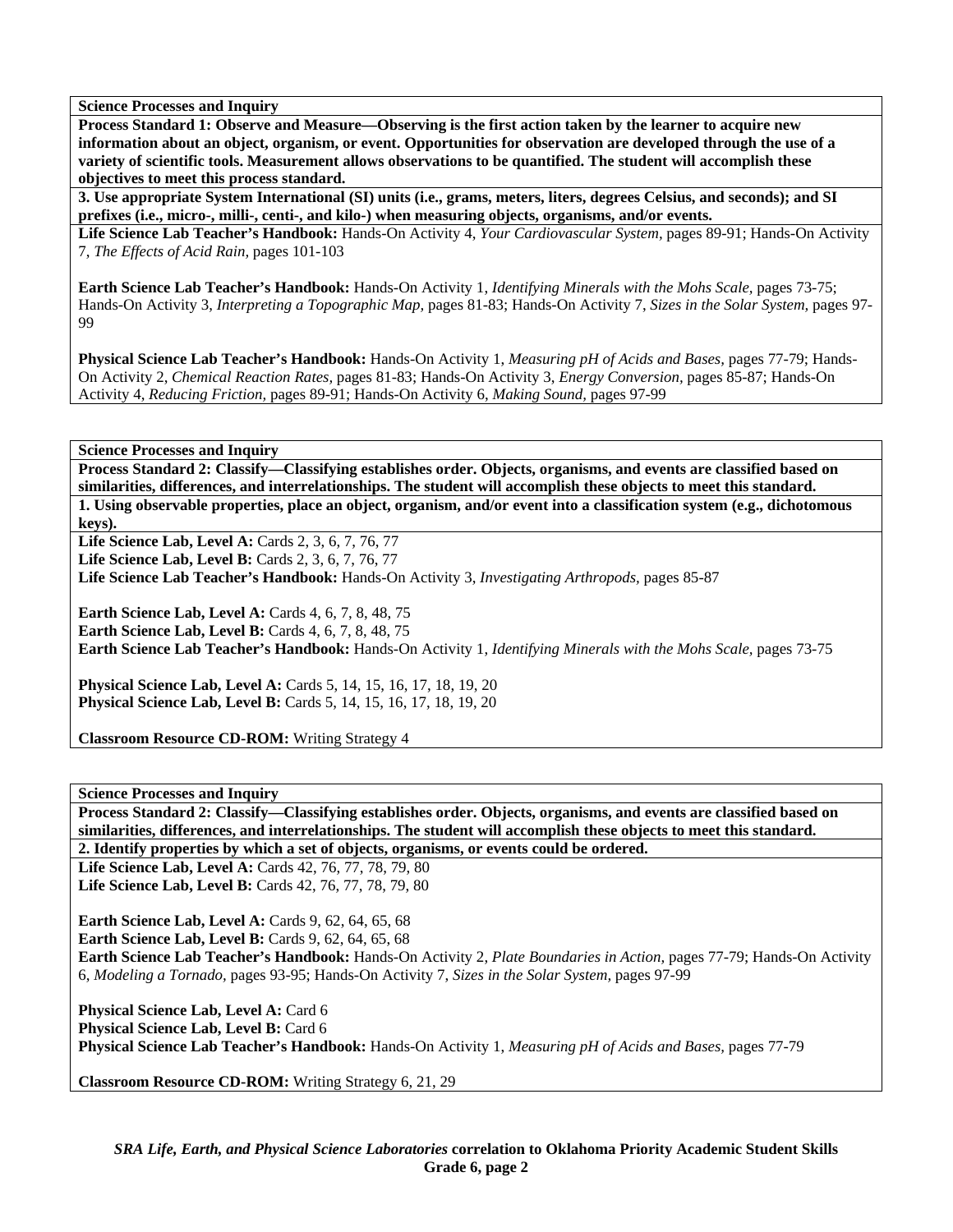**Process Standard 3: Experiment and Inquiry—Experimenting is a method of discovering information. It requires making observations and measurements to test ideas. Inquiry can be defined as the skills necessary to carry out the process of scientific or systematic thinking. In order for inquiry to occur, students must have the opportunity to ask a question, formulate a procedure, and observe phenomena. The student will accomplish these objectives to meet this process standard.** 

**1. Ask questions about the world and design investigations that lead to scientific inquiry.** 

**Life Science Lab Teacher's Handbook:** Hands-On Activity 1, *Examining Cells,* pages 77-79; Hands-On Activity 2, *Culturing Bacteria,* pages 81-83; Hands-On Activity 3, *Investigating Arthropods,* pages 85-87; Hands-On Activity 4, *Your Cardiovascular System,* pages 89-91; Hands-On Activity 5, *Making Fossils,* pages 93-95; Hands-On Activity 6, *How Much Does Energy Cost?,* pages 97-99; Hands-On Activity 7, *The Effects of Acid Rain,* pages 101-103

**Earth Science Lab Teacher's Handbook:** Hands-On Activity 1, *Identifying Minerals with the Mohs Scale,* pages 73-75; Hands-On Activity 2, *Plate Boundaries in Action,* pages 77-79; Hands-On Activity 3, *Interpreting a Topographic Map,* pages 81-83; Hands-On Activity 4, *Using Sound Waves,* pages 85-87; Hands-On Activity 5, *What is in the Air?,* pages 89-91; Hands-On Activity 6, *Modeling a Tornado,* pages 93-95; Hands-On Activity 7, *Sizes in the Solar System,* pages 97-99; Hands-On Activity 8, *Temperature, Salinity, and Water Density,* pages 101-103

**Physical Science Lab Teacher's Handbook:** Hands-On Activity 1, *Measuring pH of Acids and Bases,* pages 77-79; Hands-On Activity 2, *Chemical Reaction Rates,* pages 81-83; Hands-On Activity 3, *Energy Conversion,* pages 85-87; Hands-On Activity 4, *Reducing Friction,* pages 89-91; Hands-On Activity 5, *Making a Potato Battery,* pages 93-95; Hands-On Activity 6, *Making Sound,* pages 97-99

**Classroom Resource CD-ROM:** Writing Strategy 15

# **Science Processes and Inquiry**

**Process Standard 3: Experiment and Inquiry—Experimenting is a method of discovering information. It requires making observations and measurements to test ideas. Inquiry can be defined as the skills necessary to carry out the process of scientific or systematic thinking. In order for inquiry to occur, students must have the opportunity to ask a question, formulate a procedure, and observe phenomena. The student will accomplish these objectives to meet this process standard.** 

**2. Evaluate the design of a scientific investigation.** 

**Life Science Lab Teacher's Handbook:** Hands-On Activity 1, *Examining Cells,* pages 77-79; Hands-On Activity 2, *Culturing Bacteria,* pages 81-83; Hands-On Activity 3, *Investigating Arthropods,* pages 85-87; Hands-On Activity 4, *Your Cardiovascular System,* pages 89-91; Hands-On Activity 5, *Making Fossils,* pages 93-95; Hands-On Activity 6, *How Much Does Energy Cost?,* pages 97-99; Hands-On Activity 7, *The Effects of Acid Rain,* pages 101-103

**Earth Science Lab Teacher's Handbook:** Hands-On Activity 1, *Identifying Minerals with the Mohs Scale,* pages 73-75; Hands-On Activity 2, *Plate Boundaries in Action,* pages 77-79; Hands-On Activity 3, *Interpreting a Topographic Map,* pages 81-83; Hands-On Activity 4, *Using Sound Waves,* pages 85-87; Hands-On Activity 5, *What is in the Air?,* pages 89-91; Hands-On Activity 6, *Modeling a Tornado,* pages 93-95; Hands-On Activity 7, *Sizes in the Solar System,* pages 97-99; Hands-On Activity 8, *Temperature, Salinity, and Water Density,* pages 101-103

**Physical Science Lab Teacher's Handbook:** Hands-On Activity 1, *Measuring pH of Acids and Bases,* pages 77-79; Hands-On Activity 2, *Chemical Reaction Rates,* pages 81-83; Hands-On Activity 3, *Energy Conversion,* pages 85-87; Hands-On Activity 4, *Reducing Friction,* pages 89-91; Hands-On Activity 5, *Making a Potato Battery,* pages 93-95; Hands-On Activity 6, *Making Sound,* pages 97-99

**Classroom Resource CD-ROM:** Writing Strategy 15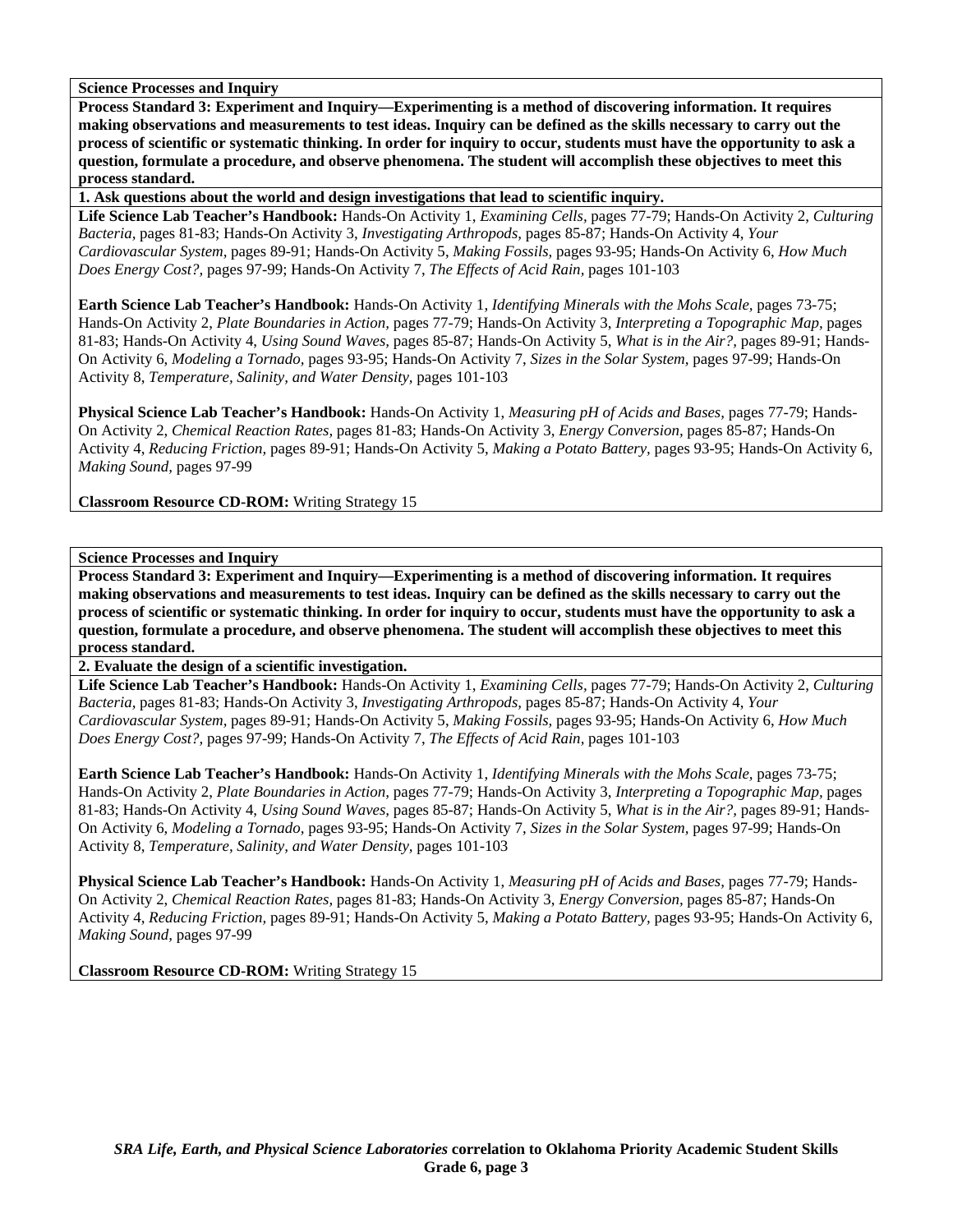**Process Standard 3: Experiment and Inquiry—Experimenting is a method of discovering information. It requires making observations and measurements to test ideas. Inquiry can be defined as the skills necessary to carry out the process of scientific or systematic thinking. In order for inquiry to occur, students must have the opportunity to ask a question, formulate a procedure, and observe phenomena. The student will accomplish these objectives to meet this process standard.** 

**3. Identify variables and/or controls in an experimental setup; independent (tested/experimental) variable and dependent (measured) variable.** 

**Life Science Lab Teacher's Handbook:** Hands-On Activity 7, *The Effects of Acid Rain,* pages 101-103

**Earth Science Lab Teacher's Handbook:** Hands-On Activity 8, *Temperature, Salinity, and Water Density,* pages 101-103

**Physical Science Lab Teacher's Handbook:** Hands-On Activity 2, *Chemical Reaction Rates,* pages 81-83

**Classroom Resource CD-ROM:** Writing Strategy 15, 23

**Science Processes and Inquiry** 

**Process Standard 3: Experiment and Inquiry—Experimenting is a method of discovering information. It requires making observations and measurements to test ideas. Inquiry can be defined as the skills necessary to carry out the process of scientific or systematic thinking. In order for inquiry to occur, students must have the opportunity to ask a question, formulate a procedure, and observe phenomena. The student will accomplish these objectives to meet this process standard.** 

**4. Identify a testable hypothesis for an experiment.** 

**Life Science Lab Teacher's Handbook:** Hands-On Activity 3, *Investigating Arthropods,* pages 85-87

**Physical Science Lab Teacher's Handbook:** Hands-On Activity 2, *Chemical Reaction Rates,* pages 81-83; Hands-On Activity 3, *Energy Conversion,* pages 85-87

**Classroom Resource CD-ROM:** Writing Strategy 8, 15

**Science Processes and Inquiry** 

**Process Standard 3: Experiment and Inquiry—Experimenting is a method of discovering information. It requires making observations and measurements to test ideas. Inquiry can be defined as the skills necessary to carry out the process of scientific or systematic thinking. In order for inquiry to occur, students must have the opportunity to ask a question, formulate a procedure, and observe phenomena. The student will accomplish these objectives to meet this process standard.** 

**5. Design and conduct experiments.** 

**Life Science Lab Teacher's Handbook:** Hands-On Activity 1, *Examining Cells,* pages 77-79; Hands-On Activity 2, *Culturing Bacteria,* pages 81-83; Hands-On Activity 3, *Investigating Arthropods,* pages 85-87; Hands-On Activity 4, *Your Cardiovascular System,* pages 89-91; Hands-On Activity 5, *Making Fossils,* pages 93-95; Hands-On Activity 6, *How Much Does Energy Cost?,* pages 97-99; Hands-On Activity 7, *The Effects of Acid Rain,* pages 101-103

**Earth Science Lab Teacher's Handbook:** Hands-On Activity 1, *Identifying Minerals with the Mohs Scale,* pages 73-75; Hands-On Activity 2, *Plate Boundaries in Action,* pages 77-79; Hands-On Activity 3, *Interpreting a Topographic Map,* pages 81-83; Hands-On Activity 4, *Using Sound Waves,* pages 85-87; Hands-On Activity 5, *What is in the Air?,* pages 89-91; Hands-On Activity 6, *Modeling a Tornado,* pages 93-95; Hands-On Activity 7, *Sizes in the Solar System,* pages 97-99; Hands-On Activity 8, *Temperature, Salinity, and Water Density,* pages 101-103

**Physical Science Lab Teacher's Handbook:** Hands-On Activity 1, *Measuring pH of Acids and Bases,* pages 77-79; Hands-On Activity 2, *Chemical Reaction Rates,* pages 81-83; Hands-On Activity 3, *Energy Conversion,* pages 85-87; Hands-On Activity 4, *Reducing Friction,* pages 89-91; Hands-On Activity 5, *Making a Potato Battery,* pages 93-95; Hands-On Activity 6, *Making Sound,* pages 97-99

**Classroom Resource CD-ROM:** Writing Strategy 15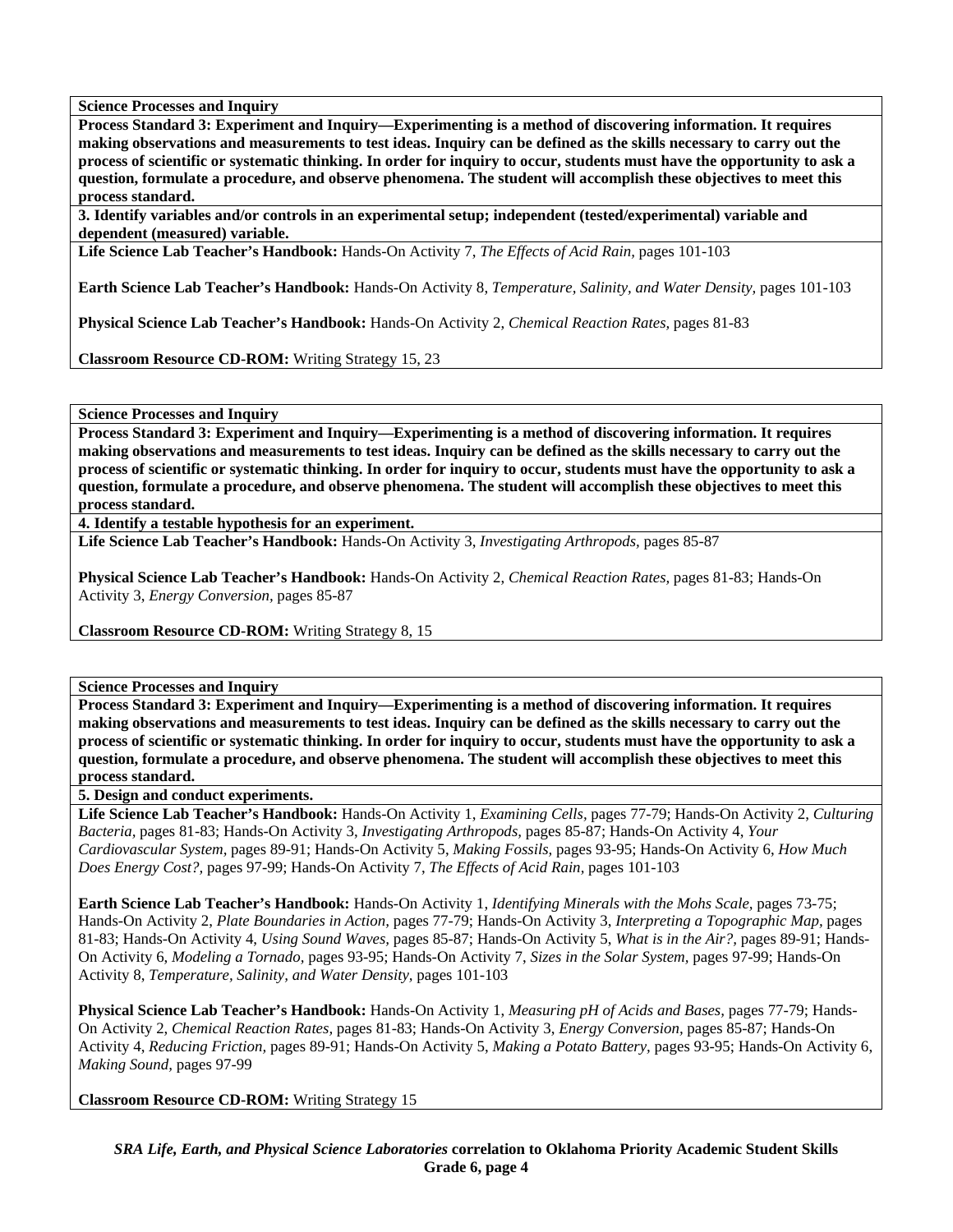**Process Standard 3: Experiment and Inquiry—Experimenting is a method of discovering information. It requires making observations and measurements to test ideas. Inquiry can be defined as the skills necessary to carry out the process of scientific or systematic thinking. In order for inquiry to occur, students must have the opportunity to ask a question, formulate a procedure, and observe phenomena. The student will accomplish these objectives to meet this process standard.** 

**6. Recognize potential hazards and practice safety procedures in all science activities.** 

**Life Science Lab Teacher's Handbook:** Hands-On Activity 1, *Examining Cells,* pages 77-79; Hands-On Activity 2, *Culturing Bacteria,* pages 81-83; Hands-On Activity 3, *Investigating Arthropods,* pages 85-87; Hands-On Activity 4, *Your Cardiovascular System,* pages 89-91; Hands-On Activity 5, *Making Fossils,* pages 93-95; Hands-On Activity 6, *How Much Does Energy Cost?,* pages 97-99; Hands-On Activity 7, *The Effects of Acid Rain,* pages 101-103

**Earth Science Lab Teacher's Handbook:** Hands-On Activity 1, *Identifying Minerals with the Mohs Scale,* pages 73-75; Hands-On Activity 2, *Plate Boundaries in Action,* pages 77-79; Hands-On Activity 3, *Interpreting a Topographic Map,* pages 81-83; Hands-On Activity 4, *Using Sound Waves,* pages 85-87; Hands-On Activity 5, *What is in the Air?,* pages 89-91; Hands-On Activity 6, *Modeling a Tornado,* pages 93-95; Hands-On Activity 7, *Sizes in the Solar System,* pages 97-99; Hands-On Activity 8, *Temperature, Salinity, and Water Density,* pages 101-103

**Physical Science Lab Teacher's Handbook:** Hands-On Activity 1, *Measuring pH of Acids and Bases,* pages 77-79; Hands-On Activity 2, *Chemical Reaction Rates,* pages 81-83; Hands-On Activity 3, *Energy Conversion,* pages 85-87; Hands-On Activity 4, *Reducing Friction,* pages 89-91; Hands-On Activity 5, *Making a Potato Battery,* pages 93-95; Hands-On Activity 6, *Making Sound,* pages 97-99

**Science Processes and Inquiry** 

**Process Standard 4: Interpret and Communicate—Interpreting is the process of recognizing patterns in collected data by making inferences, predictions, or conclusions. Communicating is the process of describing, recording, and reporting experimental procedures and results to others. Communication may be oral, written, or mathematical and includes organizing ideas, using appropriate vocabulary, graphs, other visual representations, and mathematical equations. The student will accomplish these objectives to meet this process standard.** 

**1. Report data in an appropriate method when given an experimental procedure or data.** 

**Life Science Lab Teacher's Handbook:** Hands-On Activity 2, *Culturing Bacteria,* pages 81-83; Hands-On Activity 3, *Investigating Arthropods,* pages 85-87; Hands-On Activity 4, *Your Cardiovascular System,* pages 89-91; Hands-On Activity 5, *Making Fossils,* pages 93-95; Hands-On Activity 6, *How Much Does Energy Cost?,* pages 97-99; Hands-On Activity 7, *The Effects of Acid Rain,* pages 101-103

**Earth Science Lab Teacher's Handbook:** Hands-On Activity 1, *Identifying Minerals with the Mohs Scale,* pages 73-75; Hands-On Activity 3, *Interpreting a Topographic Map,* pages 81-83; Hands-On Activity 5, *What is in the Air?,* pages 89-91; Hands-On Activity 7, *Sizes in the Solar System,* pages 97-99; Hands-On Activity 8, *Temperature, Salinity, and Water Density,* pages 101-103

**Physical Science Lab Teacher's Handbook:** Hands-On Activity 1, *Measuring pH of Acids and Bases,* pages 77-79; Hands-On Activity 2, *Chemical Reaction Rates,* pages 81-83; Hands-On Activity 3, *Energy Conversion,* pages 85-87; Hands-On Activity 4, *Reducing Friction,* pages 89-91; Hands-On Activity 6, *Making Sound,* pages 97-99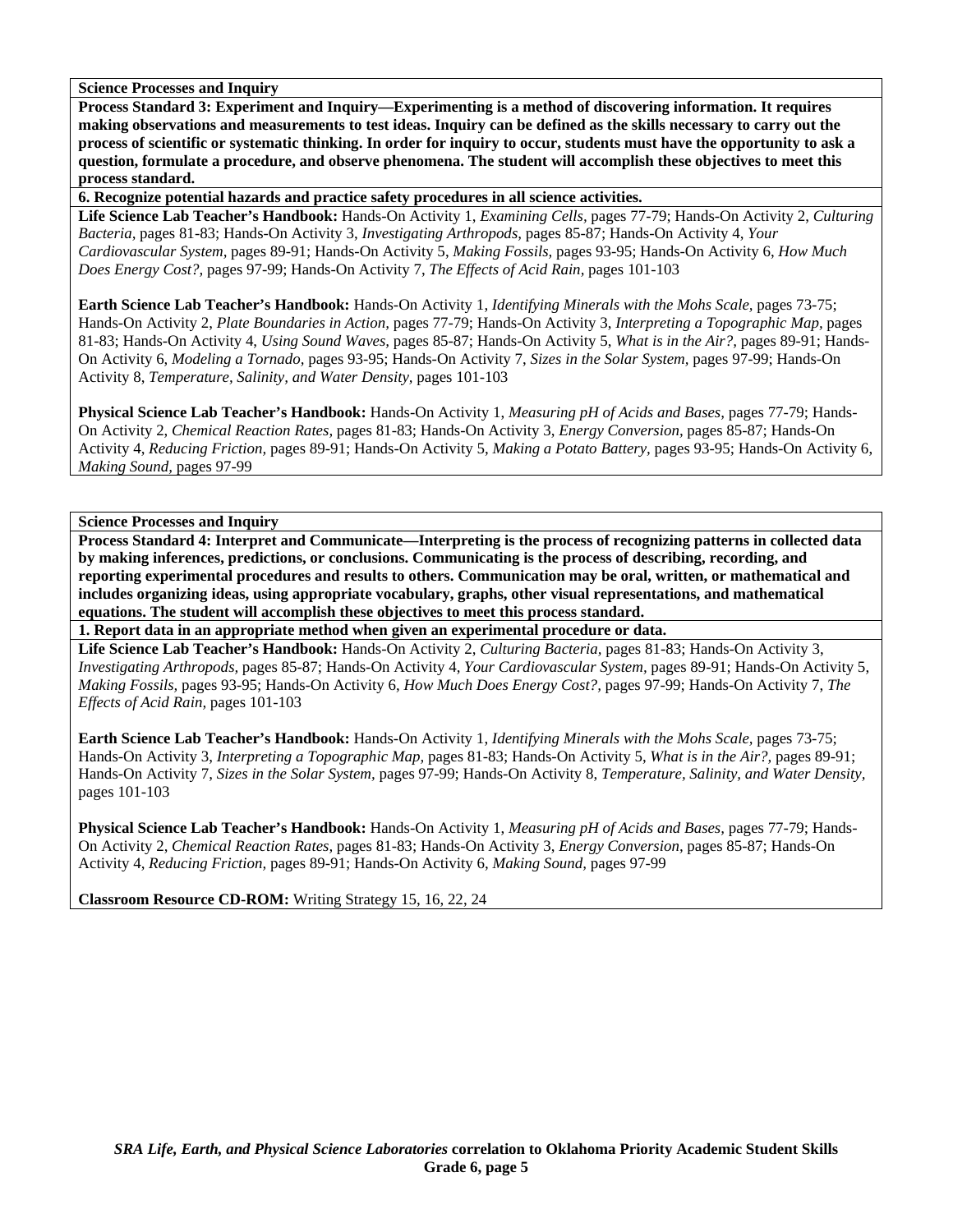**Process Standard 4: Interpret and Communicate—Interpreting is the process of recognizing patterns in collected data by making inferences, predictions, or conclusions. Communicating is the process of describing, recording, and reporting experimental procedures and results to others. Communication may be oral, written, or mathematical and includes organizing ideas, using appropriate vocabulary, graphs, other visual representations, and mathematical equations. The student will accomplish these objectives to meet this process standard.** 

**2. Interpret data tables, line, bar, trend, and/or circle graphs.** 

**Life Science Lab Teacher's Handbook:** Hands-On Activity 2, *Culturing Bacteria,* pages 81-83; Hands-On Activity 3, *Investigating Arthropods,* pages 85-87; Hands-On Activity 4, *Your Cardiovascular System,* pages 89-91; Hands-On Activity 5, *Making Fossils,* pages 93-95; Hands-On Activity 6, *How Much Does Energy Cost?,* pages 97-99; Hands-On Activity 7, *The Effects of Acid Rain,* pages 101-103

**Earth Science Lab Teacher's Handbook:** Hands-On Activity 1, *Identifying Minerals with the Mohs Scale,* pages 73-75; Hands-On Activity 3, *Interpreting a Topographic Map,* pages 81-83; Hands-On Activity 5, *What is in the Air?,* pages 89-91; Hands-On Activity 7, *Sizes in the Solar System,* pages 97-99; Hands-On Activity 8, *Temperature, Salinity, and Water Density,* pages 101-103

**Physical Science Lab Teacher's Handbook:** Hands-On Activity 1, *Measuring pH of Acids and Bases,* pages 77-79; Hands-On Activity 2, *Chemical Reaction Rates,* pages 81-83; Hands-On Activity 3, *Energy Conversion,* pages 85-87; Hands-On Activity 4, *Reducing Friction,* pages 89-91; Hands-On Activity 6, *Making Sound,* pages 97-99

**Classroom Resource CD-ROM:** Writing Strategy 15, 16, 22, 24

**Science Processes and Inquiry** 

**Process Standard 4: Interpret and Communicate—Interpreting is the process of recognizing patterns in collected data by making inferences, predictions, or conclusions. Communicating is the process of describing, recording, and reporting experimental procedures and results to others. Communication may be oral, written, or mathematical and includes organizing ideas, using appropriate vocabulary, graphs, other visual representations, and mathematical equations. The student will accomplish these objectives to meet this process standard.** 

**3. Evaluate data to develop reasonable explanation, and/or predictions.** 

**Life Science Lab Teacher's Handbook:** Hands-On Activity 2, *Culturing Bacteria,* pages 81-83; Hands-On Activity 3, *Investigating Arthropods,* pages 85-87; Hands-On Activity 4, *Your Cardiovascular System,* pages 89-91; Hands-On Activity 5, *Making Fossils,* pages 93-95; Hands-On Activity 6, *How Much Does Energy Cost?,* pages 97-99; Hands-On Activity 7, *The Effects of Acid Rain,* pages 101-103

**Earth Science Lab Teacher's Handbook:** Hands-On Activity 1, *Identifying Minerals with the Mohs Scale,* pages 73-75; Hands-On Activity 3, *Interpreting a Topographic Map,* pages 81-83; Hands-On Activity 5, *What is in the Air?,* pages 89-91; Hands-On Activity 7, *Sizes in the Solar System,* pages 97-99; Hands-On Activity 8, *Temperature, Salinity, and Water Density,* pages 101-103

**Physical Science Lab Teacher's Handbook:** Hands-On Activity 1, *Measuring pH of Acids and Bases,* pages 77-79; Hands-On Activity 2, *Chemical Reaction Rates,* pages 81-83; Hands-On Activity 3, *Energy Conversion,* pages 85-87; Hands-On Activity 4, *Reducing Friction,* pages 89-91; Hands-On Activity 6, *Making Sound,* pages 97-99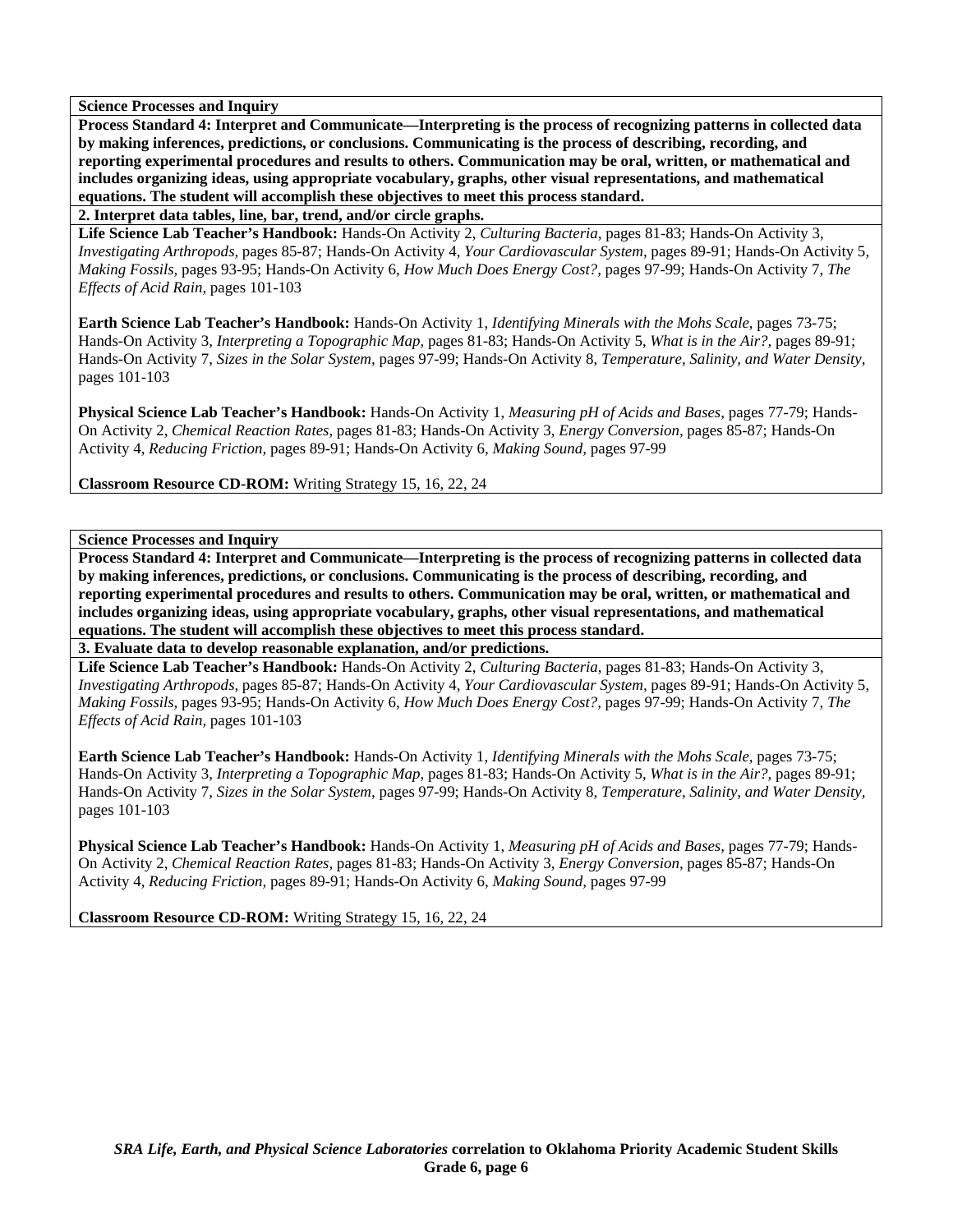**Process Standard 4: Interpret and Communicate—Interpreting is the process of recognizing patterns in collected data by making inferences, predictions, or conclusions. Communicating is the process of describing, recording, and reporting experimental procedures and results to others. Communication may be oral, written, or mathematical and includes organizing ideas, using appropriate vocabulary, graphs, other visual representations, and mathematical equations. The student will accomplish these objectives to meet this process standard.** 

**4. Accept or reject hypotheses when given results of an investigation.** 

**Life Science Lab Teacher's Handbook:** Hands-On Activity 3, *Investigating Arthropods,* pages 85-87

**Physical Science Lab Teacher's Handbook:** Hands-On Activity 2, *Chemical Reaction Rates,* pages 81-83; Hands-On Activity 3, *Energy Conversion,* pages 85-87

**Classroom Resource CD-ROM:** Writing Strategy 8, 15

## **Science Processes and Inquiry**

**Process Standard 4: Interpret and Communicate—Interpreting is the process of recognizing patterns in collected data by making inferences, predictions, or conclusions. Communicating is the process of describing, recording, and reporting experimental procedures and results to others. Communication may be oral, written, or mathematical and includes organizing ideas, using appropriate vocabulary, graphs, other visual representations, and mathematical equations. The student will accomplish these objectives to meet this process standard.** 

**5. Communicate scientific procedures and explanations.** 

**Life Science Lab Teacher's Handbook:** Hands-On Activity 1, *Examining Cells,* pages 77-79; Hands-On Activity 2, *Culturing Bacteria,* pages 81-83; Hands-On Activity 3, *Investigating Arthropods,* pages 85-87; Hands-On Activity 4, *Your Cardiovascular System,* pages 89-91; Hands-On Activity 5, *Making Fossils,* pages 93-95; Hands-On Activity 6, *How Much Does Energy Cost?,* pages 97-99; Hands-On Activity 7, *The Effects of Acid Rain,* pages 101-103

**Earth Science Lab Teacher's Handbook:** Hands-On Activity 1, *Identifying Minerals with the Mohs Scale,* pages 73-75; Hands-On Activity 2, *Plate Boundaries in Action,* pages 77-79; Hands-On Activity 3, *Interpreting a Topographic Map,* pages 81-83; Hands-On Activity 4, *Using Sound Waves,* pages 85-87; Hands-On Activity 5, *What is in the Air?,* pages 89-91; Hands-On Activity 6, *Modeling a Tornado,* pages 93-95; Hands-On Activity 7, *Sizes in the Solar System,* pages 97-99; Hands-On Activity 8, *Temperature, Salinity, and Water Density,* pages 101-103

**Physical Science Lab Teacher's Handbook:** Hands-On Activity 1, *Measuring pH of Acids and Bases,* pages 77-79; Hands-On Activity 2, *Chemical Reaction Rates,* pages 81-83; Hands-On Activity 3, *Energy Conversion,* pages 85-87; Hands-On Activity 4, *Reducing Friction,* pages 89-91; Hands-On Activity 5, *Making a Potato Battery,* pages 93-95; Hands-On Activity 6, *Making Sound,* pages 97-99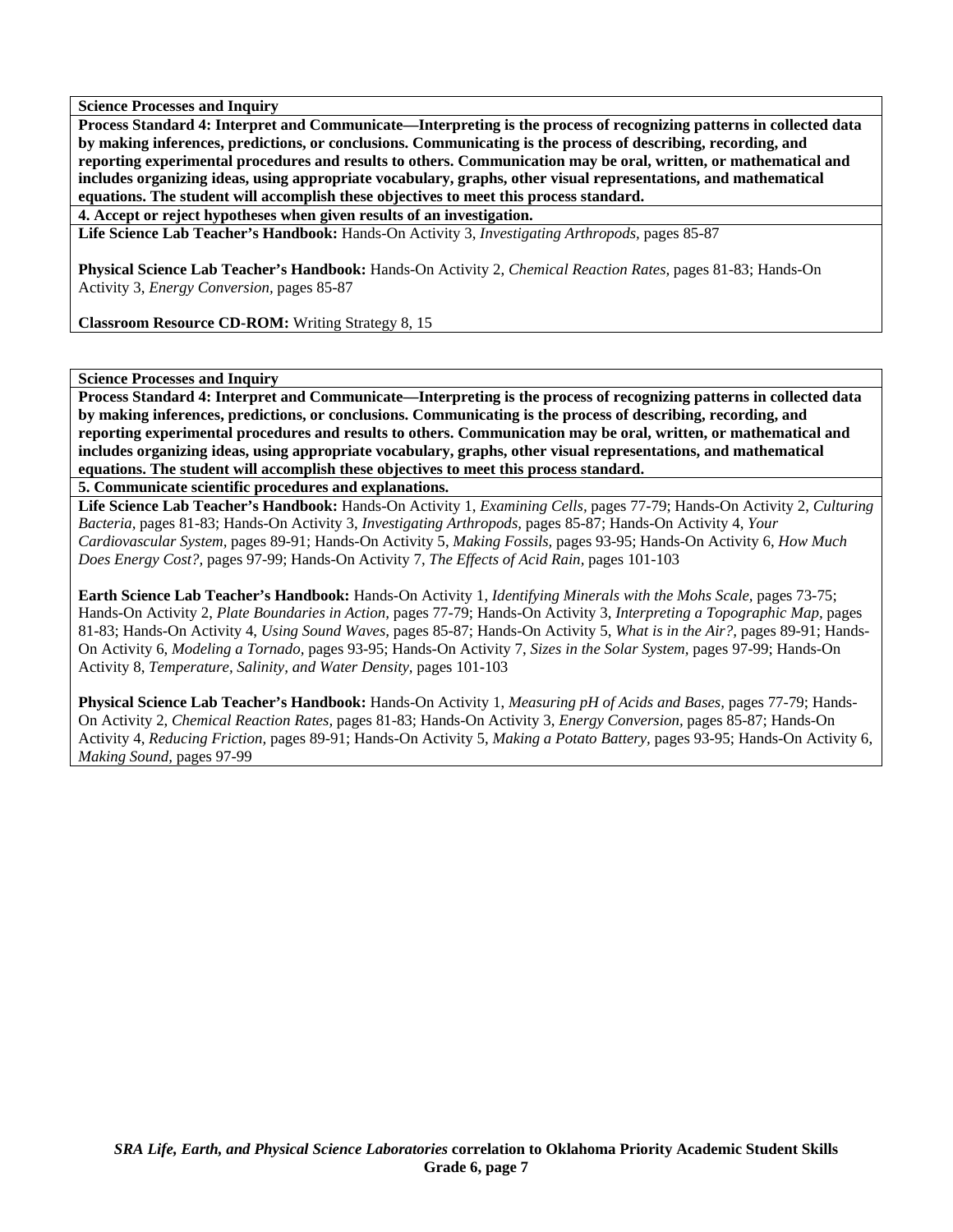**Process Standard 5: Inquiry—Inquiry can be defined as the skills necessary to carry out the process of scientific or systematic thinking. In order for inquiry to occur, students must have the opportunity to ask a question, formulate a procedure, and observe phenomena. The student will accomplish these objectives to meet this process standard.** 

**1. Use systematic observations, make accurate measurements, and identify and control variables.** 

**Life Science Lab Teacher's Handbook:** Hands-On Activity 1, *Examining Cells,* pages 77-79; Hands-On Activity 2, *Culturing Bacteria,* pages 81-83; Hands-On Activity 3, *Investigating Arthropods,* pages 85-87; Hands-On Activity 4, *Your Cardiovascular System,* pages 89-91; Hands-On Activity 5, *Making Fossils,* pages 93-95; Hands-On Activity 6, *How Much Does Energy Cost?,* pages 97-99; Hands-On Activity 7, *The Effects of Acid Rain,* pages 101-103

**Earth Science Lab Teacher's Handbook:** Hands-On Activity 1, *Identifying Minerals with the Mohs Scale,* pages 73-75; Hands-On Activity 2, *Plate Boundaries in Action,* pages 77-79; Hands-On Activity 3, *Interpreting a Topographic Map,* pages 81-83; Hands-On Activity 4, *Using Sound Waves,* pages 85-87; Hands-On Activity 5, *What is in the Air?,* pages 89-91; Hands-On Activity 6, *Modeling a Tornado,* pages 93-95; Hands-On Activity 7, *Sizes in the Solar System,* pages 97-99; Hands-On Activity 8, *Temperature, Salinity, and Water Density,* pages 101-103

**Physical Science Lab Teacher's Handbook:** Hands-On Activity 1, *Measuring pH of Acids and Bases,* pages 77-79; Hands-On Activity 2, *Chemical Reaction Rates,* pages 81-83; Hands-On Activity 3, *Energy Conversion,* pages 85-87; Hands-On Activity 4, *Reducing Friction,* pages 89-91; Hands-On Activity 5, *Making a Potato Battery,* pages 93-95; Hands-On Activity 6, *Making Sound,* pages 97-99

**Classroom Resource CD-ROM:** Writing Strategy 1, 2, 5, 11, 15, 16, 22, 23, 24

**Science Processes and Inquiry** 

**Process Standard 5: Inquiry—Inquiry can be defined as the skills necessary to carry out the process of scientific or systematic thinking. In order for inquiry to occur, students must have the opportunity to ask a question, formulate a procedure, and observe phenomena. The student will accomplish these objectives to meet this process standard. 2. Use technology to gather data and analyze results of investigations.** 

**Life Science Lab Teacher's Handbook:** Hands-On Activity 1, *Examining Cells,* pages 77-79; Hands-On Activity 2, *Culturing Bacteria,* pages 81-83; Hands-On Activity 3, *Investigating Arthropods,* pages 85-87; Hands-On Activity 4, *Your Cardiovascular System,* pages 89-91; Hands-On Activity 5, *Making Fossils,* pages 93-95; Hands-On Activity 6, *How Much Does Energy Cost?,* pages 97-99; Hands-On Activity 7, *The Effects of Acid Rain,* pages 101-103

**Earth Science Lab Teacher's Handbook:** Hands-On Activity 1, *Identifying Minerals with the Mohs Scale,* pages 73-75; Hands-On Activity 3, *Interpreting a Topographic Map,* pages 81-83; Hands-On Activity 5, *What is in the Air?,* pages 89-91; Hands-On Activity 7, *Sizes in the Solar System,* pages 97-99; Hands-On Activity 8, *Temperature, Salinity, and Water Density,* pages 101-103

**Physical Science Lab Teacher's Handbook:** Hands-On Activity 1, *Measuring pH of Acids and Bases,* pages 77-79; Hands-On Activity 2, *Chemical Reaction Rates,* pages 81-83; Hands-On Activity 3, *Energy Conversion,* pages 85-87; Hands-On Activity 4, *Reducing Friction,* pages 89-91; Hands-On Activity 6, *Making Sound,* pages 97-99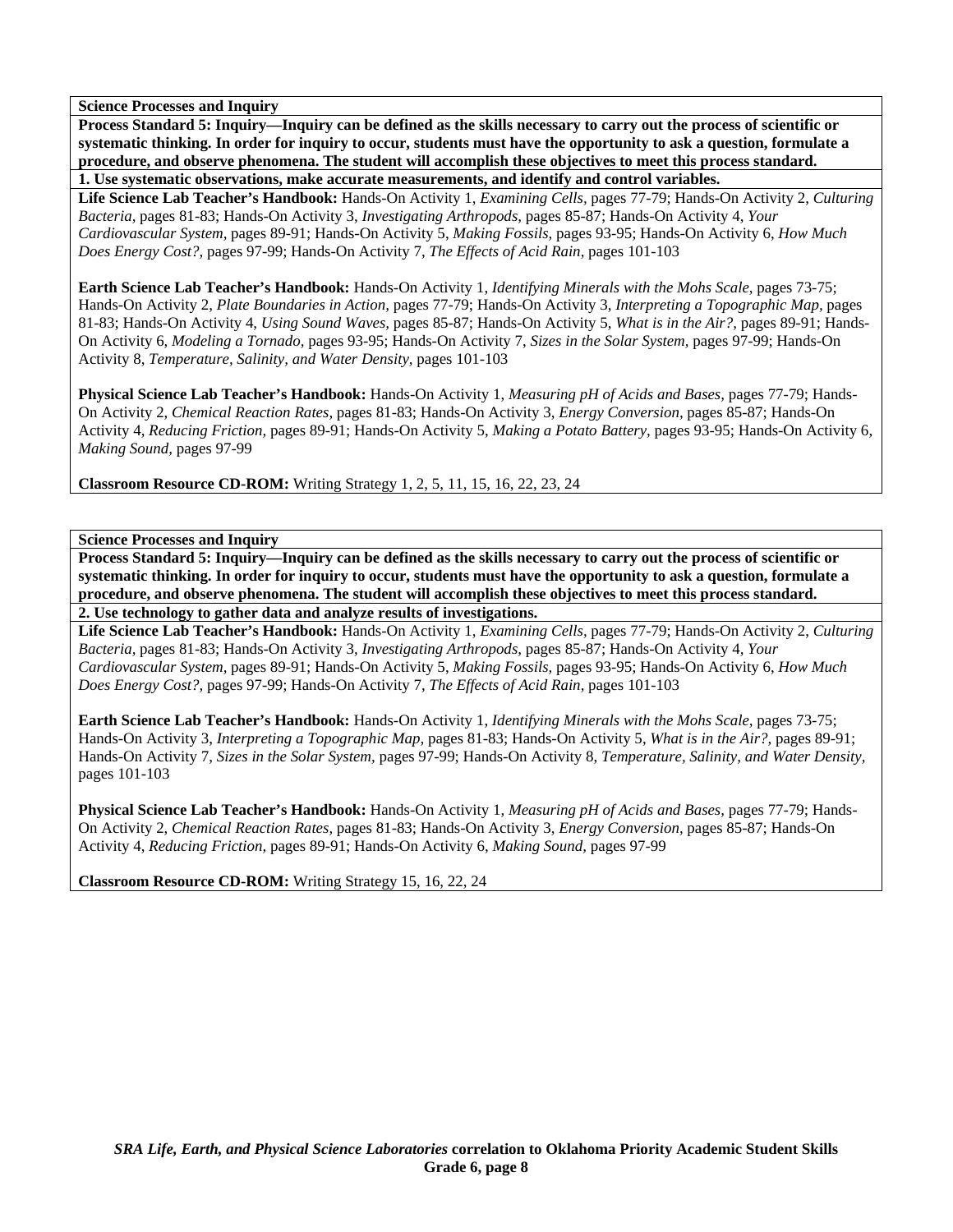**Process Standard 5: Inquiry—Inquiry can be defined as the skills necessary to carry out the process of scientific or systematic thinking. In order for inquiry to occur, students must have the opportunity to ask a question, formulate a procedure, and observe phenomena. The student will accomplish these objectives to meet this process standard.** 

**3. Review data, summarize data, and form logical conclusions.** 

**Life Science Lab Teacher's Handbook:** Hands-On Activity 1, *Examining Cells,* pages 77-79; Hands-On Activity 2, *Culturing Bacteria,* pages 81-83; Hands-On Activity 3, *Investigating Arthropods,* pages 85-87; Hands-On Activity 4, *Your Cardiovascular System,* pages 89-91; Hands-On Activity 5, *Making Fossils,* pages 93-95; Hands-On Activity 6, *How Much Does Energy Cost?,* pages 97-99; Hands-On Activity 7, *The Effects of Acid Rain,* pages 101-103

**Earth Science Lab Teacher's Handbook:** Hands-On Activity 1, *Identifying Minerals with the Mohs Scale,* pages 73-75; Hands-On Activity 3, *Interpreting a Topographic Map,* pages 81-83; Hands-On Activity 5, *What is in the Air?,* pages 89-91; Hands-On Activity 7, *Sizes in the Solar System,* pages 97-99; Hands-On Activity 8, *Temperature, Salinity, and Water Density,* pages 101-103

**Physical Science Lab Teacher's Handbook:** Hands-On Activity 1, *Measuring pH of Acids and Bases,* pages 77-79; Hands-On Activity 2, *Chemical Reaction Rates,* pages 81-83; Hands-On Activity 3, *Energy Conversion,* pages 85-87; Hands-On Activity 4, *Reducing Friction,* pages 89-91; Hands-On Activity 6, *Making Sound,* pages 97-99

**Classroom Resource CD-ROM:** Writing Strategy 16, 18, 22, 24

## **Science Processes and Inquiry**

**Process Standard 5: Inquiry—Inquiry can be defined as the skills necessary to carry out the process of scientific or systematic thinking. In order for inquiry to occur, students must have the opportunity to ask a question, formulate a procedure, and observe phenomena. The student will accomplish these objectives to meet this process standard. 4. Formulate and evaluate explanations proposed by examining and comparing evidence, pointing out statements that** 

**go beyond evidence, and suggesting alternative explanations. Life Science Lab Teacher's Handbook:** Hands-On Activity 1, *Examining Cells,* pages 77-79; Hands-On Activity 2, *Culturing Bacteria,* pages 81-83; Hands-On Activity 3, *Investigating Arthropods,* pages 85-87; Hands-On Activity 4, *Your Cardiovascular System,* pages 89-91; Hands-On Activity 5, *Making Fossils,* pages 93-95; Hands-On Activity 6, *How Much Does Energy Cost?,* pages 97-99; Hands-On Activity 7, *The Effects of Acid Rain,* pages 101-103

**Earth Science Lab Teacher's Handbook:** Hands-On Activity 1, *Identifying Minerals with the Mohs Scale,* pages 73-75; Hands-On Activity 2, *Plate Boundaries in Action,* pages 77-79; Hands-On Activity 3, *Interpreting a Topographic Map,* pages 81-83; Hands-On Activity 4, *Using Sound Waves,* pages 85-87; Hands-On Activity 5, *What is in the Air?,* pages 89-91; Hands-On Activity 6, *Modeling a Tornado,* pages 93-95; Hands-On Activity 7, *Sizes in the Solar System,* pages 97-99; Hands-On Activity 8, *Temperature, Salinity, and Water Density,* pages 101-103

**Physical Science Lab Teacher's Handbook:** Hands-On Activity 1, *Measuring pH of Acids and Bases,* pages 77-79; Hands-On Activity 2, *Chemical Reaction Rates,* pages 81-83; Hands-On Activity 3, *Energy Conversion,* pages 85-87; Hands-On Activity 4, *Reducing Friction,* pages 89-91; Hands-On Activity 5, *Making a Potato Battery,* pages 93-95; Hands-On Activity 6, *Making Sound,* pages 97-99

## **Physical Science**

**Standard 1: Properties of Matter and Energy—Physical characteristics of object scan be described using shape, size, and mass whereas the materials from which objects are made can be described using color and texture, The student will engage in investigations that integrate the process standards and lead to the discovery of the following objectives: 1. Matter has physical properties that can be measured (i.e., mass, volume, temperature, color, and texture). Changes in physical properties of objects can be observed, described, and measured using tools such as simple microscopes, gram spring scales, metric rulers, metric balances, and Celsius thermometers. Physical Science Lab, Level A: Cards 1, 2, 5, 6, 7, 8** 

**Physical Science Lab, Level B:** Cards 1, 2, 5, 6, 7, 8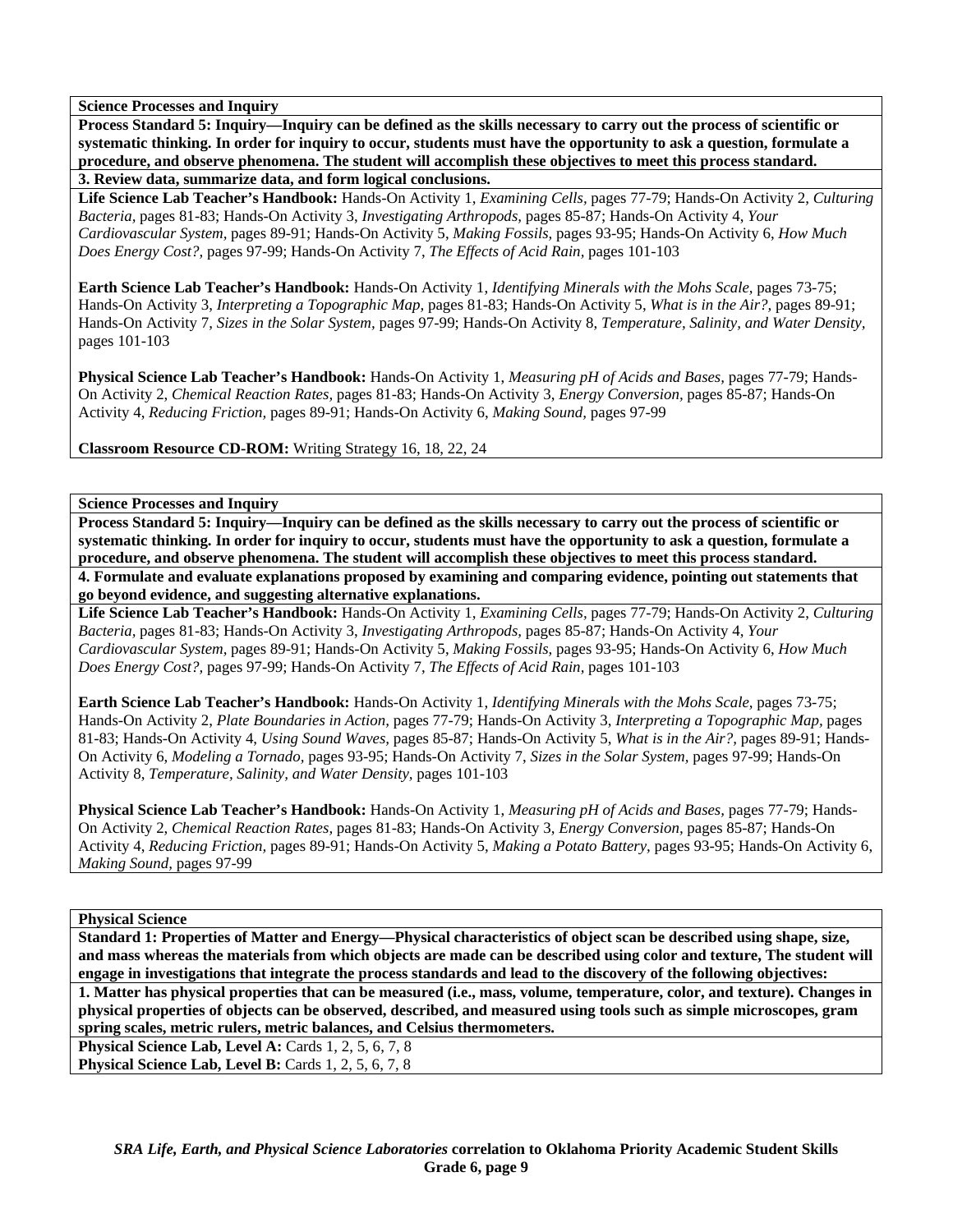**Physical Science** 

**Standard 1: Properties of Matter and Energy—Physical characteristics of object scan be described using shape, size, and mass whereas the materials from which objects are made can be described using color and texture, The student will engage in investigations that integrate the process standards and lead to the discovery of the following objectives:** 

**2. The mass of an object is not altered due to changes in shape.** 

Physical Science Lab, Level A: Cards 2, 57 Physical Science Lab, Level B: Cards 2, 57

**Physical Science** 

**Standard 2: Transfer of Energy—Change from one form of energy to another (i.e., electrical energy to light energy). The student will engage in investigations that integrate the process standards and lead to the discovery of the following objectives:** 

**1. Energy exists in many forms such as heat, light, electricity, mechanical motion, and sound. Energy can be transferred in various ways.** 

**Physical Science Lab, Level A:** Cards 34, 36, 37, 38, 39, 40, 41, 42, 45, 46, 47, 48, 49, 66, 67, 74, 77, 79, 80, 82, 83 **Physical Science Lab, Level B:** Cards 34, 36, 37, 38, 39, 40, 41, 42, 45, 46, 47, 48, 49, 66, 67, 74, 77, 79, 80, 82, 83 **Physical Science Lab Teacher's Handbook:** Hands-On Activity 3, *Energy Conversion,* pages 85-87; Hands-On Activity 5, *Making a Potato Battery,* pages 93-95; Hands-On Activity 6, *Making Sound,* pages 97-99

**Physical Science** 

**Standard 2: Transfer of Energy—Change from one form of energy to another (i.e., electrical energy to light energy). The student will engage in investigations that integrate the process standards and lead to the discovery of the following objectives:** 

**2. Electrical circuits provide a means of transferring electrical energy when heat, light, and sounds are produced (e.g., open and closed circuits).** 

**Physical Science Lab, Level A:** Cards 68, 69, 70, 71, 72, 73

**Physical Science Lab, Level B:** Cards 68, 69, 70, 71, 72, 73

**Physical Science Lab Teacher's Handbook:** Hands-On Activity 5, *Making a Potato Battery,* pages 93-95

**Physical Science** 

**Standard 2: Transfer of Energy—Change from one form of energy to another (i.e., electrical energy to light energy). The student will engage in investigations that integrate the process standards and lead to the discovery of the following objectives:** 

**3. Electric currents and magnets can exert a force on each other.** 

Physical Science Lab, Level A: Cards 74, 75, 76

Physical Science Lab, Level B: Cards 74, 75, 76

**Life Science** 

**Standard 3: Structure and Function in Living Systems—Living systems at all levels of organization demonstrate the complementary nature of structure and function. The student will engage in investigations that integrate the process standards and lead to the discovery of the following objectives:** 

**1. Cells are the building blocks of all organisms (both plants and animals).** 

**Life Science Lab, Level A: Cards 1, 5, 6, 7** 

**Life Science Lab, Level B: Cards 1, 5, 6, 7** 

**Life Science Lab Teacher's Handbook:** Hands-On Activity 1, *Examining Cells,* pages 77-79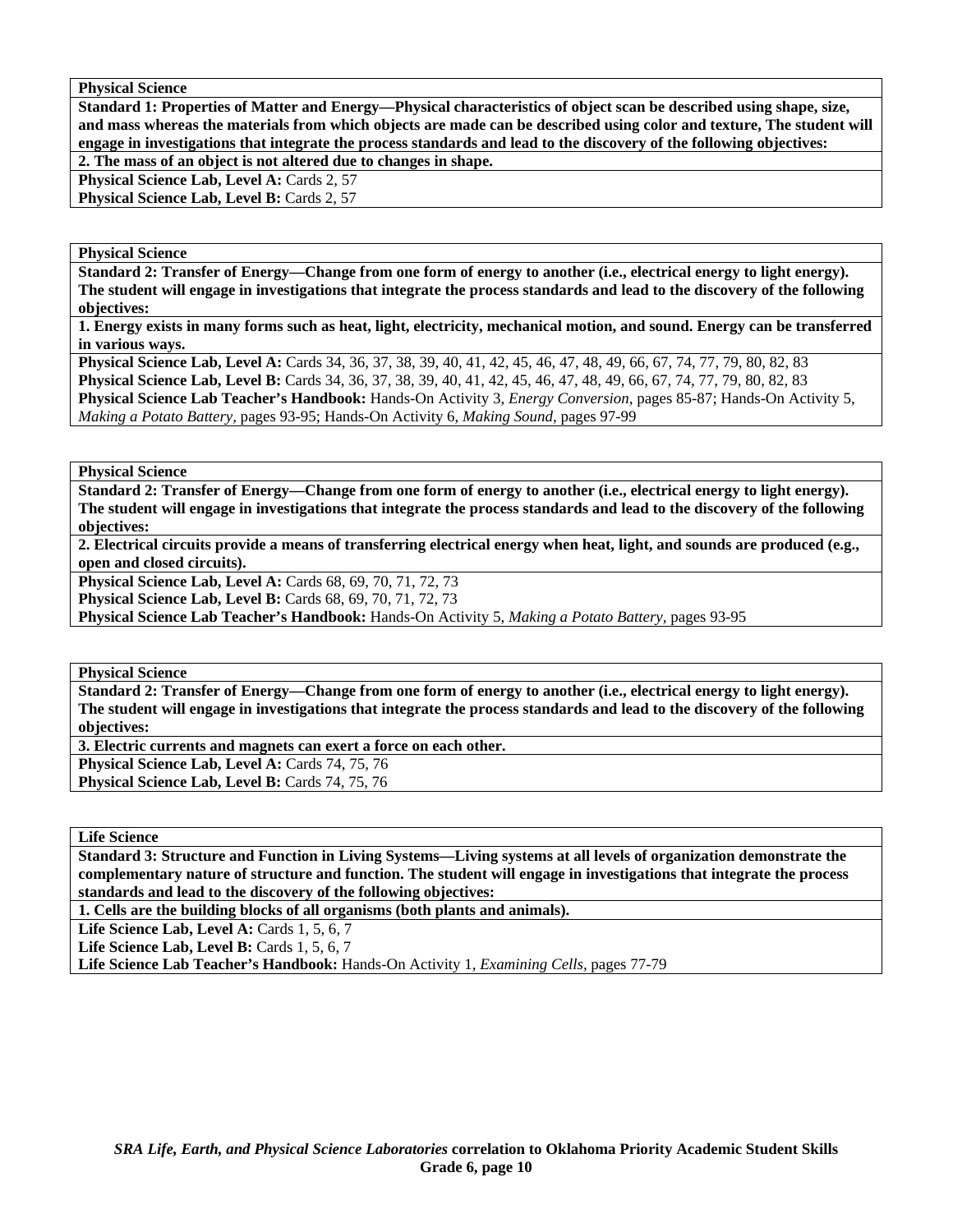**Life Science** 

**Standard 3: Structure and Function in Living Systems—Living systems at all levels of organization demonstrate the complementary nature of structure and function. The student will engage in investigations that integrate the process standards and lead to the discovery of the following objectives:** 

**2. Living systems are organized by levels of complexity (i.e., cells, organisms, and ecosystems).** 

**Life Science Lab, Level A:** Cards 5, 6, 7, 8, 9, 10, 44, 70, 71 Life Science Lab, Level B: Cards 5, 6, 7, 8, 9, 10, 44, 70, 71

**Life Science** 

**Standard 4: Populations and Ecosystems—Populations consist of individuals of a species that occur together at a given place and time. All populations living together and the physical factor with which they interact compose an ecosystem. The student will engage in investigations that integrate the process standards and lead to the discovery of the following objectives:** 

**1. Organisms within an ecosystem are dependent on one another and on nonliving components of the environment. Some source of energy is needed for all organisms to stay alive and grow. Energy transfer can be followed in food chains and webs.** 

**Life Science Lab, Level A:** Cards 70, 71, 72, 73, 74, 75, 76, 77

**Life Science Lab, Level B:** Cards 70, 71, 72, 73, 74, 75, 76, 77

**Life Science Lab Teacher's Handbook:** Hands-On Activity 6, *How Much Does Energy Cost?,* pages 97-99

**Life Science** 

**Standard 4: Populations and Ecosystems—Populations consist of individuals of a species that occur together at a given place and time. All populations living together and the physical factor with which they interact compose an ecosystem. The student will engage in investigations that integrate the process standards and lead to the discovery of the following objectives:** 

**2. In all environments, organisms with similar needs may compete with one another for resources, including food, space, water, air, and shelter. Other relationships may be beneficial.** 

Life Science Lab, Level A: Cards 74, 75

Life Science Lab, Level B: Cards 74, 75

**Earth/Space Science** 

**Standard 5: Structure of Earth and the Solar System—The earth is mostly rock, three-fourths of its surface is covered by a relatively thin layer of water, and the entire planets is surrounded by a relatively thin blanket of air, and is able to support life. The student will engage in investigations that integrate the process standards and lead to the discovery of the following objectives:** 

**1. Earth has four main systems that interact: the atmosphere, the hydrosphere, the biosphere, and the geosphere.**  Life Science Lab, Level A: Cards 70, 71, 78, 79, 81, 82, 84, 86, 87, 88, 89, 90 **Life Science Lab, Level B:** Cards 70, 71, 78, 79, 81, 82, 84, 86, 87, 88, 89, 90

**Earth Science Lab, Level A:** Cards 1, 2, 15, 16, 36, 37, 38, 39, 40, 41, 43, 44, 45, 46, 47, 48, 49, 82, 83, 84, 87 Earth Science Lab, Level B: Cards 1, 2, 15, 16, 36, 37, 38, 39, 40, 41, 43, 44, 45, 46, 47, 48, 49, 82, 83, 84, 87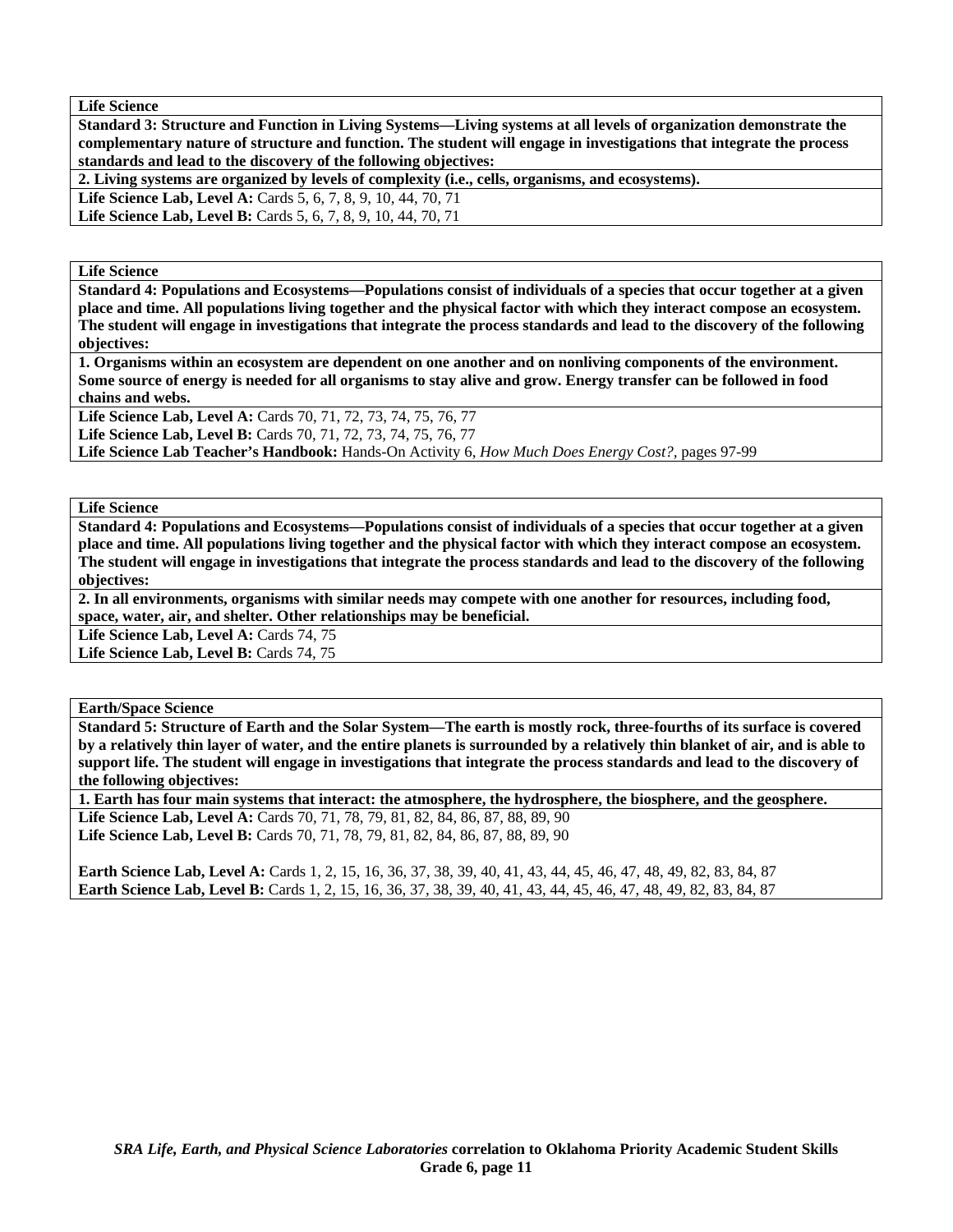**Earth/Space Science** 

**Standard 5: Structure of Earth and the Solar System—The earth is mostly rock, three-fourths of its surface is covered by a relatively thin layer of water, and the entire planets is surrounded by a relatively thin blanket of air, and is able to support life. The student will engage in investigations that integrate the process standards and lead to the discovery of the following objectives:** 

**2. Water, which covers the majority of the Earth's surface, circulates through the crust, oceans, and atmosphere in what is know as the water cycle.** 

Life Science Lab, Level A: Card 90 Life Science Lab, Level B: Card 90

**Earth Science Lab, Level A:** Cards 47, 48, 49, 82, 83, 84, 87 **Earth Science Lab, Level B:** Cards 47, 48, 49, 82, 83, 84, 87

**Earth/Space Science** 

**Standard 5: Structure of Earth and the Solar System—The earth is mostly rock, three-fourths of its surface is covered by a relatively thin layer of water, and the entire planets is surrounded by a relatively thin blanket of air, and is able to support life. The student will engage in investigations that integrate the process standards and lead to the discovery of the following objectives:** 

**3. The sun provides the light and heat necessary to maintain life on Earth and is the ultimate source of energy (i.e., producers receive their energy from the sun).** 

Life Science Lab, Level A: Cards 17, 76 Life Science Lab, Level B: Cards 17, 76

**Earth Science Lab, Level A: Cards 37, 38, 47** Earth Science Lab, Level B: Cards 37, 38, 47

**Physical Science Lab, Level A: Cards 44, 46** Physical Science Lab, Level B: Cards 44, 46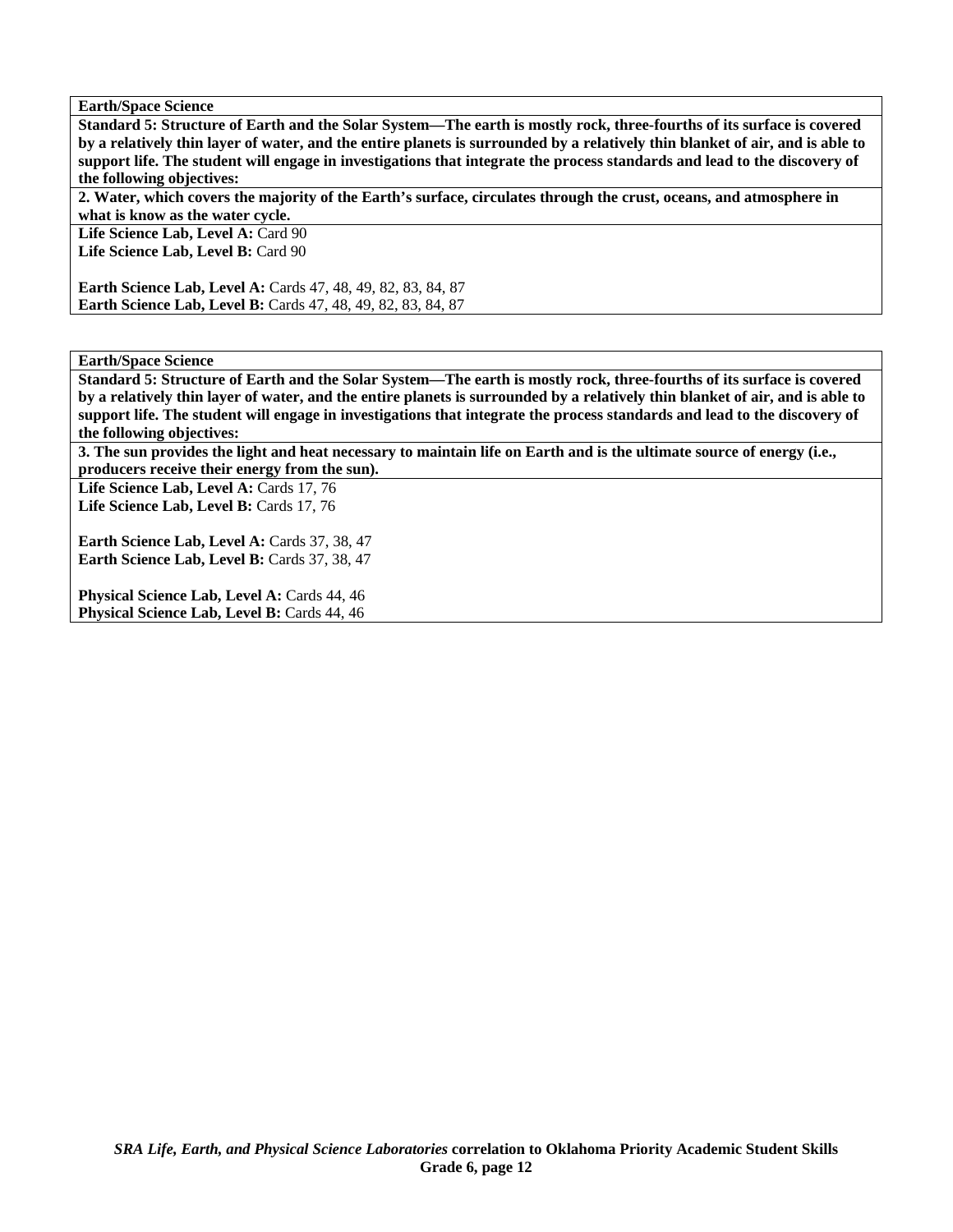# *SRA Life, Earth, and Physical Science Laboratories*  **correlation to Oklahoma Priority Academic Student Skills Grade 7**

*SRA Life, Earth, and Physical Science Laboratories* provide core science content in an alternate reading format. Each *SRA Science Lab* contains 180 Science Cards covering key science concepts and vocabulary. Each lab covers 90 different science topics presented at two different reading levels to meet varied student abilities. The *Teacher's Handbook* includes hands-on inquiry activities as well as vocabulary building exercises. The *Classroom Resource CD-ROM* includes Writing Strategies in Science along with tests and vocabulary games.

**Science Processes and Inquiry** 

**Process Standard 1: Observe and Measure—Observing is the first action taken by the learner to acquire new information about an object, organism, or event. Opportunities for observation are developed through the use of a variety of scientific tools. Measurement allows observations to be quantified. The student will accomplish these objectives to meet this process standard.** 

**1. Identify qualitative and/or quantitative changes given conditions (e.g., temperature, mass, volume, time, position, length) before, during, and after an event.** 

**Life Science Lab Teacher's Handbook:** Hands-On Activity 1, *Examining Cells,* pages 77-79; Hands-On Activity 2, *Culturing Bacteria,* pages 81-83; Hands-On Activity 3, *Investigating Arthropods,* pages 85-87; Hands-On Activity 4, *Your Cardiovascular System,* pages 89-91; Hands-On Activity 5, *Making Fossils,* pages 93-95; Hands-On Activity 6, *How Much Does Energy Cost?,* pages 97-99; Hands-On Activity 7, *The Effects of Acid Rain,* pages 101-103

**Earth Science Lab Teacher's Handbook:** Hands-On Activity 1, *Identifying Minerals with the Mohs Scale,* pages 73-75; Hands-On Activity 2, *Plate Boundaries in Action,* pages 77-79; Hands-On Activity 3, *Interpreting a Topographic Map,* pages 81-83; Hands-On Activity 4, *Using Sound Waves,* pages 85-87; Hands-On Activity 5, *What is in the Air?,* pages 89-91; Hands-On Activity 6, *Modeling a Tornado,* pages 93-95; Hands-On Activity 7, *Sizes in the Solar System,* pages 97-99; Hands-On Activity 8, *Temperature, Salinity, and Water Density,* pages 101-103

**Physical Science Lab Teacher's Handbook:** Hands-On Activity 1, *Measuring pH of Acids and Bases,* pages 77-79; Hands-On Activity 2, *Chemical Reaction Rates,* pages 81-83; Hands-On Activity 3, *Energy Conversion,* pages 85-87; Hands-On Activity 4, *Reducing Friction,* pages 89-91; Hands-On Activity 5, *Making a Potato Battery,* pages 93-95; Hands-On Activity 6, *Making Sound,* pages 97-99

**Science Processes and Inquiry** 

**Process Standard 1: Observe and Measure—Observing is the first action taken by the learner to acquire new information about an object, organism, or event. Opportunities for observation are developed through the use of a variety of scientific tools. Measurement allows observations to be quantified. The student will accomplish these objectives to meet this process standard.** 

**2. Use appropriate tools (e.g., metric ruler, graduated cylinder, thermometer, balances, spring scales, stopwatches) to measure objects, organisms, and/or events.** 

**Life Science Lab Teacher's Handbook:** Hands-On Activity 4, *Your Cardiovascular System,* pages 89-91; Hands-On Activity 7, *The Effects of Acid Rain,* pages 101-103

**Earth Science Lab Teacher's Handbook:** Hands-On Activity 1, *Identifying Minerals with the Mohs Scale,* pages 73-75; Hands-On Activity 3, *Interpreting a Topographic Map,* pages 81-83; Hands-On Activity 7, *Sizes in the Solar System,* pages 97- 99

**Physical Science Lab Teacher's Handbook:** Hands-On Activity 1, *Measuring pH of Acids and Bases,* pages 77-79; Hands-On Activity 2, *Chemical Reaction Rates,* pages 81-83; Hands-On Activity 3, *Energy Conversion,* pages 85-87; Hands-On Activity 4, *Reducing Friction,* pages 89-91; Hands-On Activity 6, *Making Sound,* pages 97-99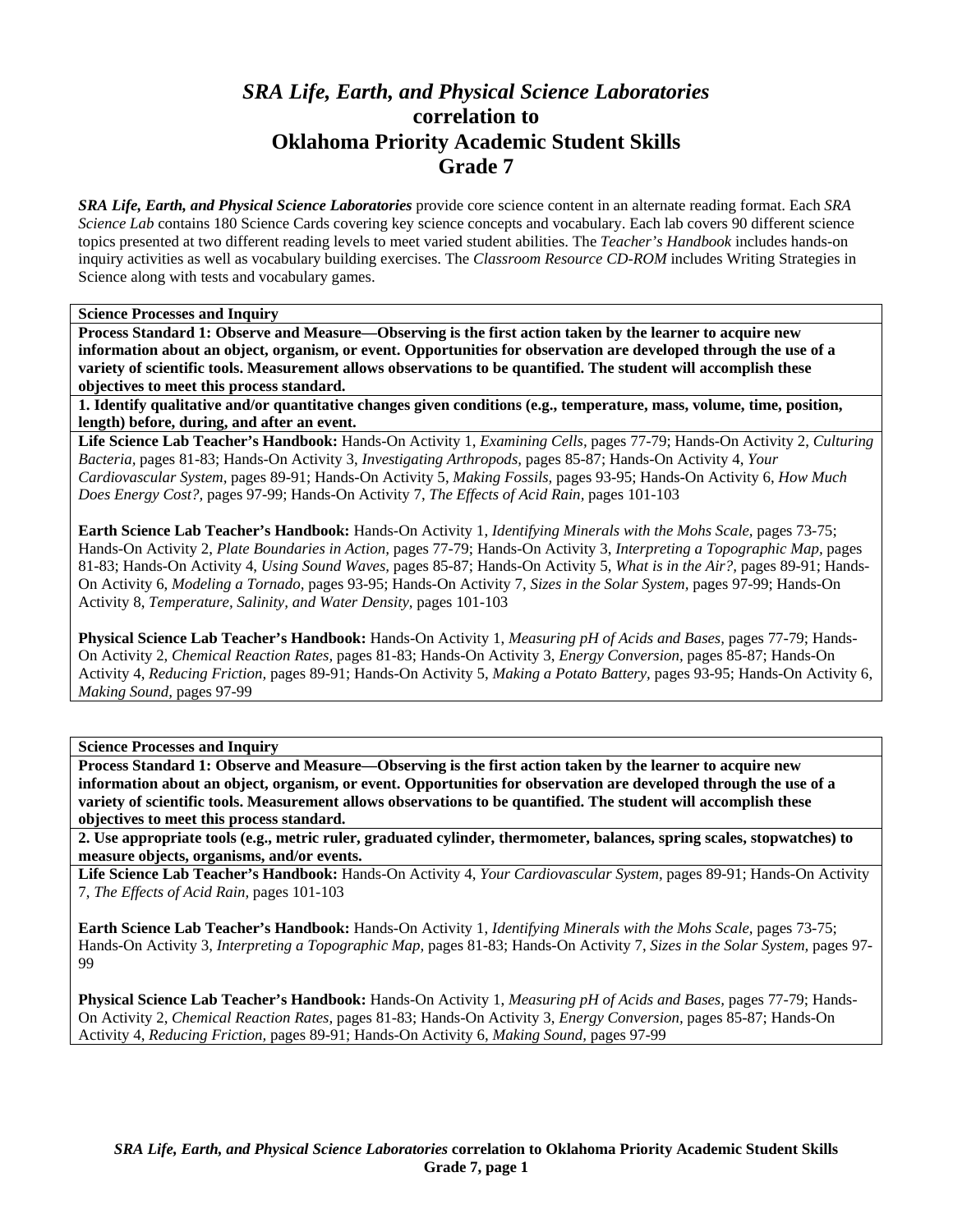**Process Standard 1: Observe and Measure—Observing is the first action taken by the learner to acquire new information about an object, organism, or event. Opportunities for observation are developed through the use of a variety of scientific tools. Measurement allows observations to be quantified. The student will accomplish these objectives to meet this process standard.** 

**3. Use appropriate System International (SI) units (i.e., grams, meters, liters, degrees Celsius, and seconds); and SI prefixes (i.e., micro-, milli-, centi-, and kilo-) when measuring objects, organisms, and/or events.** 

**Life Science Lab Teacher's Handbook:** Hands-On Activity 4, *Your Cardiovascular System,* pages 89-91; Hands-On Activity 7, *The Effects of Acid Rain,* pages 101-103

**Earth Science Lab Teacher's Handbook:** Hands-On Activity 1, *Identifying Minerals with the Mohs Scale,* pages 73-75; Hands-On Activity 3, *Interpreting a Topographic Map,* pages 81-83; Hands-On Activity 7, *Sizes in the Solar System,* pages 97- **99** 

**Physical Science Lab Teacher's Handbook:** Hands-On Activity 1, *Measuring pH of Acids and Bases,* pages 77-79; Hands-On Activity 2, *Chemical Reaction Rates,* pages 81-83; Hands-On Activity 3, *Energy Conversion,* pages 85-87; Hands-On Activity 4, *Reducing Friction,* pages 89-91; Hands-On Activity 6, *Making Sound,* pages 97-99

**Science Processes and Inquiry** 

**Process Standard 2: Classify—Classifying establishes order. Objects, organisms, and events are classified based on similarities, differences, and interrelationships. The student will accomplish these objects to meet this standard. 1. Using observable properties, place an object, organism, and/or event into a classification system (e.g., dichotomous keys).** 

**Life Science Lab, Level A: Cards 2, 3, 6, 7, 76, 77** 

**Life Science Lab, Level B: Cards 2, 3, 6, 7, 76, 77** 

**Life Science Lab Teacher's Handbook:** Hands-On Activity 3, *Investigating Arthropods,* pages 85-87

**Earth Science Lab, Level A: Cards 4, 6, 7, 8, 48, 75 Earth Science Lab, Level B:** Cards 4, 6, 7, 8, 48, 75 **Earth Science Lab Teacher's Handbook:** Hands-On Activity 1, *Identifying Minerals with the Mohs Scale,* pages 73-75

**Physical Science Lab, Level A:** Cards 5, 14, 15, 16, 17, 18, 19, 20 **Physical Science Lab, Level B:** Cards 5, 14, 15, 16, 17, 18, 19, 20

**Classroom Resource CD-ROM:** Writing Strategy 4

**Science Processes and Inquiry** 

**Process Standard 2: Classify—Classifying establishes order. Objects, organisms, and events are classified based on similarities, differences, and interrelationships. The student will accomplish these objects to meet this standard.** 

**2. Identify properties by which a set of objects, organisms, or events could be ordered.** 

**Life Science Lab, Level A: Cards 42, 76, 77, 78, 79, 80 Life Science Lab, Level B:** Cards 42, 76, 77, 78, 79, 80

**Earth Science Lab, Level A: Cards 9, 62, 64, 65, 68 Earth Science Lab, Level B: Cards 9, 62, 64, 65, 68 Earth Science Lab Teacher's Handbook:** Hands-On Activity 2, *Plate Boundaries in Action,* pages 77-79; Hands-On Activity 6, *Modeling a Tornado,* pages 93-95; Hands-On Activity 7, *Sizes in the Solar System,* pages 97-99

Physical Science Lab, Level A: Card 6 Physical Science Lab, Level B: Card 6 **Physical Science Lab Teacher's Handbook:** Hands-On Activity 1, *Measuring pH of Acids and Bases,* pages 77-79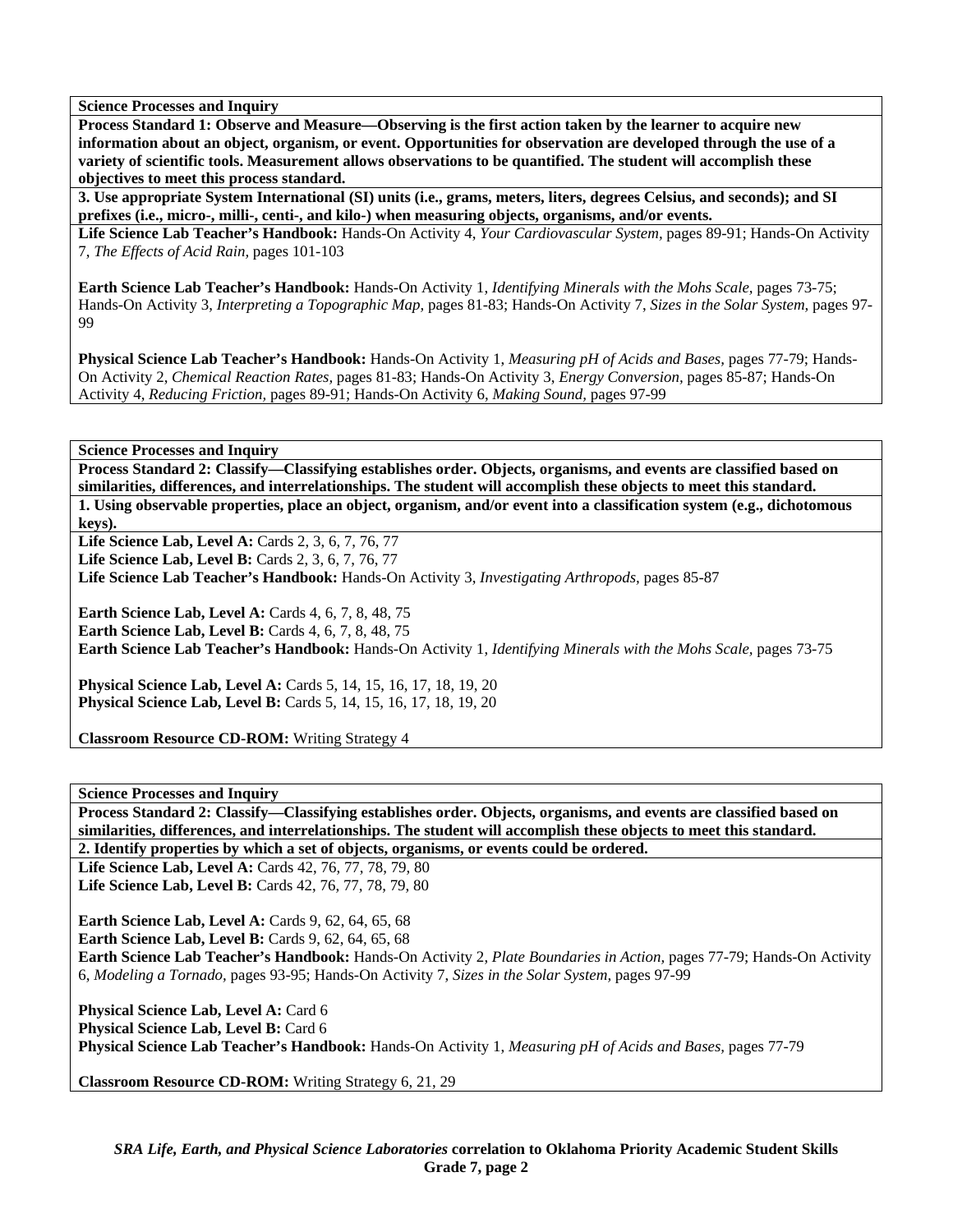**Process Standard 3: Experiment and Inquiry—Experimenting is a method of discovering information. It requires making observations and measurements to test ideas. Inquiry can be defined as the skills necessary to carry out the process of scientific or systematic thinking. In order for inquiry to occur, students must have the opportunity to ask a question, formulate a procedure, and observe phenomena. The student will accomplish these objectives to meet this process standard.** 

**1. Ask questions about the world and design investigations that lead to scientific inquiry.** 

**Life Science Lab Teacher's Handbook:** Hands-On Activity 1, *Examining Cells,* pages 77-79; Hands-On Activity 2, *Culturing Bacteria,* pages 81-83; Hands-On Activity 3, *Investigating Arthropods,* pages 85-87; Hands-On Activity 4, *Your Cardiovascular System,* pages 89-91; Hands-On Activity 5, *Making Fossils,* pages 93-95; Hands-On Activity 6, *How Much Does Energy Cost?,* pages 97-99; Hands-On Activity 7, *The Effects of Acid Rain,* pages 101-103

**Earth Science Lab Teacher's Handbook:** Hands-On Activity 1, *Identifying Minerals with the Mohs Scale,* pages 73-75; Hands-On Activity 2, *Plate Boundaries in Action,* pages 77-79; Hands-On Activity 3, *Interpreting a Topographic Map,* pages 81-83; Hands-On Activity 4, *Using Sound Waves,* pages 85-87; Hands-On Activity 5, *What is in the Air?,* pages 89-91; Hands-On Activity 6, *Modeling a Tornado,* pages 93-95; Hands-On Activity 7, *Sizes in the Solar System,* pages 97-99; Hands-On Activity 8, *Temperature, Salinity, and Water Density,* pages 101-103

**Physical Science Lab Teacher's Handbook:** Hands-On Activity 1, *Measuring pH of Acids and Bases,* pages 77-79; Hands-On Activity 2, *Chemical Reaction Rates,* pages 81-83; Hands-On Activity 3, *Energy Conversion,* pages 85-87; Hands-On Activity 4, *Reducing Friction,* pages 89-91; Hands-On Activity 5, *Making a Potato Battery,* pages 93-95; Hands-On Activity 6, *Making Sound,* pages 97-99

**Classroom Resource CD-ROM:** Writing Strategy 15

# **Science Processes and Inquiry**

**Process Standard 3: Experiment and Inquiry—Experimenting is a method of discovering information. It requires making observations and measurements to test ideas. Inquiry can be defined as the skills necessary to carry out the process of scientific or systematic thinking. In order for inquiry to occur, students must have the opportunity to ask a question, formulate a procedure, and observe phenomena. The student will accomplish these objectives to meet this process standard.** 

**2. Evaluate the design of a scientific investigation.** 

**Life Science Lab Teacher's Handbook:** Hands-On Activity 1, *Examining Cells,* pages 77-79; Hands-On Activity 2, *Culturing Bacteria,* pages 81-83; Hands-On Activity 3, *Investigating Arthropods,* pages 85-87; Hands-On Activity 4, *Your Cardiovascular System,* pages 89-91; Hands-On Activity 5, *Making Fossils,* pages 93-95; Hands-On Activity 6, *How Much Does Energy Cost?,* pages 97-99; Hands-On Activity 7, *The Effects of Acid Rain,* pages 101-103

**Earth Science Lab Teacher's Handbook:** Hands-On Activity 1, *Identifying Minerals with the Mohs Scale,* pages 73-75; Hands-On Activity 2, *Plate Boundaries in Action,* pages 77-79; Hands-On Activity 3, *Interpreting a Topographic Map,* pages 81-83; Hands-On Activity 4, *Using Sound Waves,* pages 85-87; Hands-On Activity 5, *What is in the Air?,* pages 89-91; Hands-On Activity 6, *Modeling a Tornado,* pages 93-95; Hands-On Activity 7, *Sizes in the Solar System,* pages 97-99; Hands-On Activity 8, *Temperature, Salinity, and Water Density,* pages 101-103

**Physical Science Lab Teacher's Handbook:** Hands-On Activity 1, *Measuring pH of Acids and Bases,* pages 77-79; Hands-On Activity 2, *Chemical Reaction Rates,* pages 81-83; Hands-On Activity 3, *Energy Conversion,* pages 85-87; Hands-On Activity 4, *Reducing Friction,* pages 89-91; Hands-On Activity 5, *Making a Potato Battery,* pages 93-95; Hands-On Activity 6, *Making Sound,* pages 97-99

**Classroom Resource CD-ROM:** Writing Strategy 15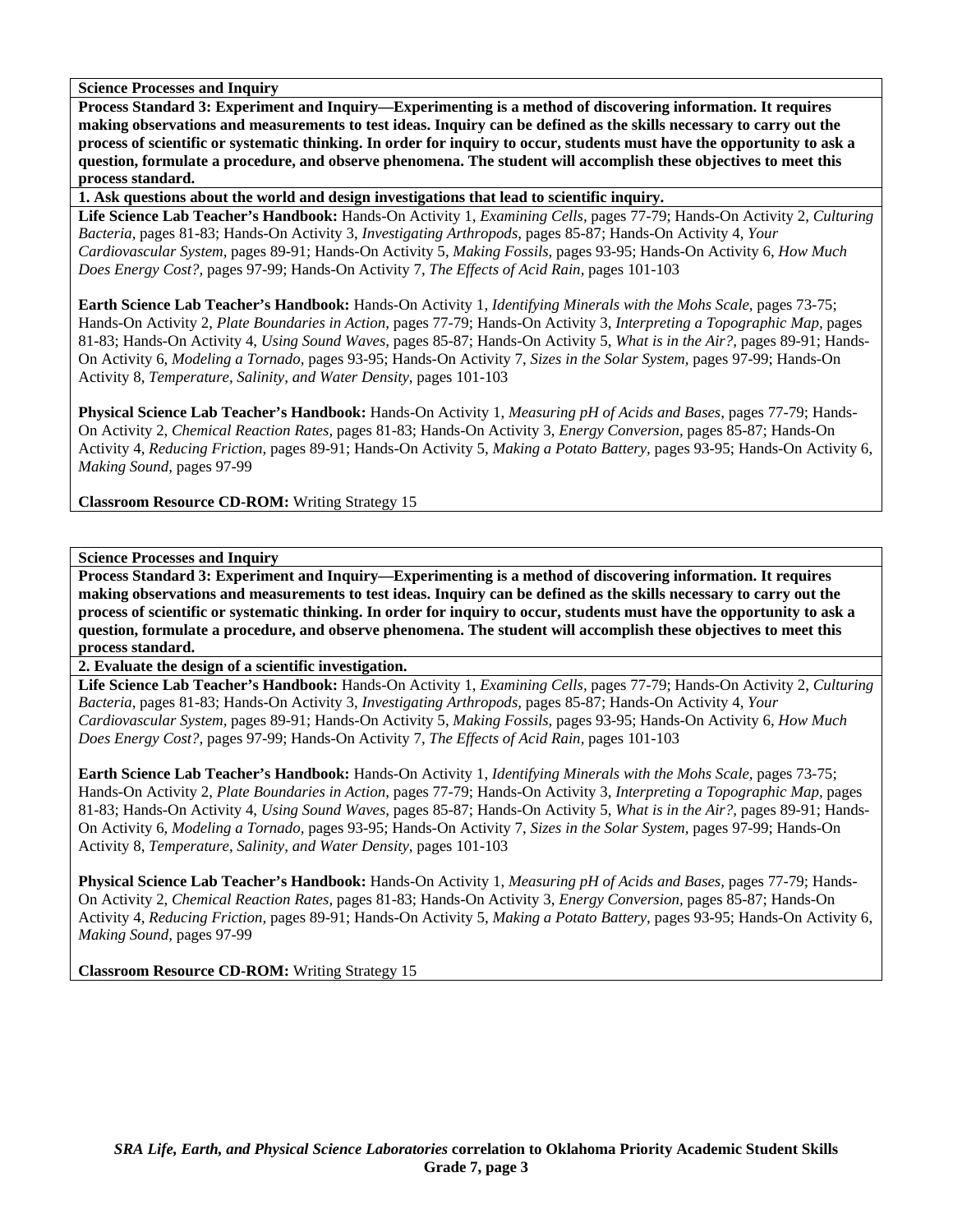**Process Standard 3: Experiment and Inquiry—Experimenting is a method of discovering information. It requires making observations and measurements to test ideas. Inquiry can be defined as the skills necessary to carry out the process of scientific or systematic thinking. In order for inquiry to occur, students must have the opportunity to ask a question, formulate a procedure, and observe phenomena. The student will accomplish these objectives to meet this process standard.** 

**3. Identify variables and/or controls in an experimental setup; independent (tested/experimental) variable and dependent (measured) variable.** 

**Life Science Lab Teacher's Handbook:** Hands-On Activity 7, *The Effects of Acid Rain,* pages 101-103

**Earth Science Lab Teacher's Handbook:** Hands-On Activity 8, *Temperature, Salinity, and Water Density,* pages 101-103

**Physical Science Lab Teacher's Handbook:** Hands-On Activity 2, *Chemical Reaction Rates,* pages 81-83

**Classroom Resource CD-ROM:** Writing Strategy 15, 23

**Science Processes and Inquiry** 

**Process Standard 3: Experiment and Inquiry—Experimenting is a method of discovering information. It requires making observations and measurements to test ideas. Inquiry can be defined as the skills necessary to carry out the process of scientific or systematic thinking. In order for inquiry to occur, students must have the opportunity to ask a question, formulate a procedure, and observe phenomena. The student will accomplish these objectives to meet this process standard.** 

**4. Identify a testable hypothesis for an experiment.** 

**Life Science Lab Teacher's Handbook:** Hands-On Activity 3, *Investigating Arthropods,* pages 85-87

**Physical Science Lab Teacher's Handbook:** Hands-On Activity 2, *Chemical Reaction Rates,* pages 81-83; Hands-On Activity 3, *Energy Conversion,* pages 85-87

**Classroom Resource CD-ROM:** Writing Strategy 8, 15

**Science Processes and Inquiry** 

**Process Standard 3: Experiment and Inquiry—Experimenting is a method of discovering information. It requires making observations and measurements to test ideas. Inquiry can be defined as the skills necessary to carry out the process of scientific or systematic thinking. In order for inquiry to occur, students must have the opportunity to ask a question, formulate a procedure, and observe phenomena. The student will accomplish these objectives to meet this process standard.** 

**5. Design and conduct experiments.** 

**Life Science Lab Teacher's Handbook:** Hands-On Activity 1, *Examining Cells,* pages 77-79; Hands-On Activity 2, *Culturing Bacteria,* pages 81-83; Hands-On Activity 3, *Investigating Arthropods,* pages 85-87; Hands-On Activity 4, *Your Cardiovascular System,* pages 89-91; Hands-On Activity 5, *Making Fossils,* pages 93-95; Hands-On Activity 6, *How Much Does Energy Cost?,* pages 97-99; Hands-On Activity 7, *The Effects of Acid Rain,* pages 101-103

**Earth Science Lab Teacher's Handbook:** Hands-On Activity 1, *Identifying Minerals with the Mohs Scale,* pages 73-75; Hands-On Activity 2, *Plate Boundaries in Action,* pages 77-79; Hands-On Activity 3, *Interpreting a Topographic Map,* pages 81-83; Hands-On Activity 4, *Using Sound Waves,* pages 85-87; Hands-On Activity 5, *What is in the Air?,* pages 89-91; Hands-On Activity 6, *Modeling a Tornado,* pages 93-95; Hands-On Activity 7, *Sizes in the Solar System,* pages 97-99; Hands-On Activity 8, *Temperature, Salinity, and Water Density,* pages 101-103

**Physical Science Lab Teacher's Handbook:** Hands-On Activity 1, *Measuring pH of Acids and Bases,* pages 77-79; Hands-On Activity 2, *Chemical Reaction Rates,* pages 81-83; Hands-On Activity 3, *Energy Conversion,* pages 85-87; Hands-On Activity 4, *Reducing Friction,* pages 89-91; Hands-On Activity 5, *Making a Potato Battery,* pages 93-95; Hands-On Activity 6, *Making Sound,* pages 97-99

**Classroom Resource CD-ROM:** Writing Strategy 15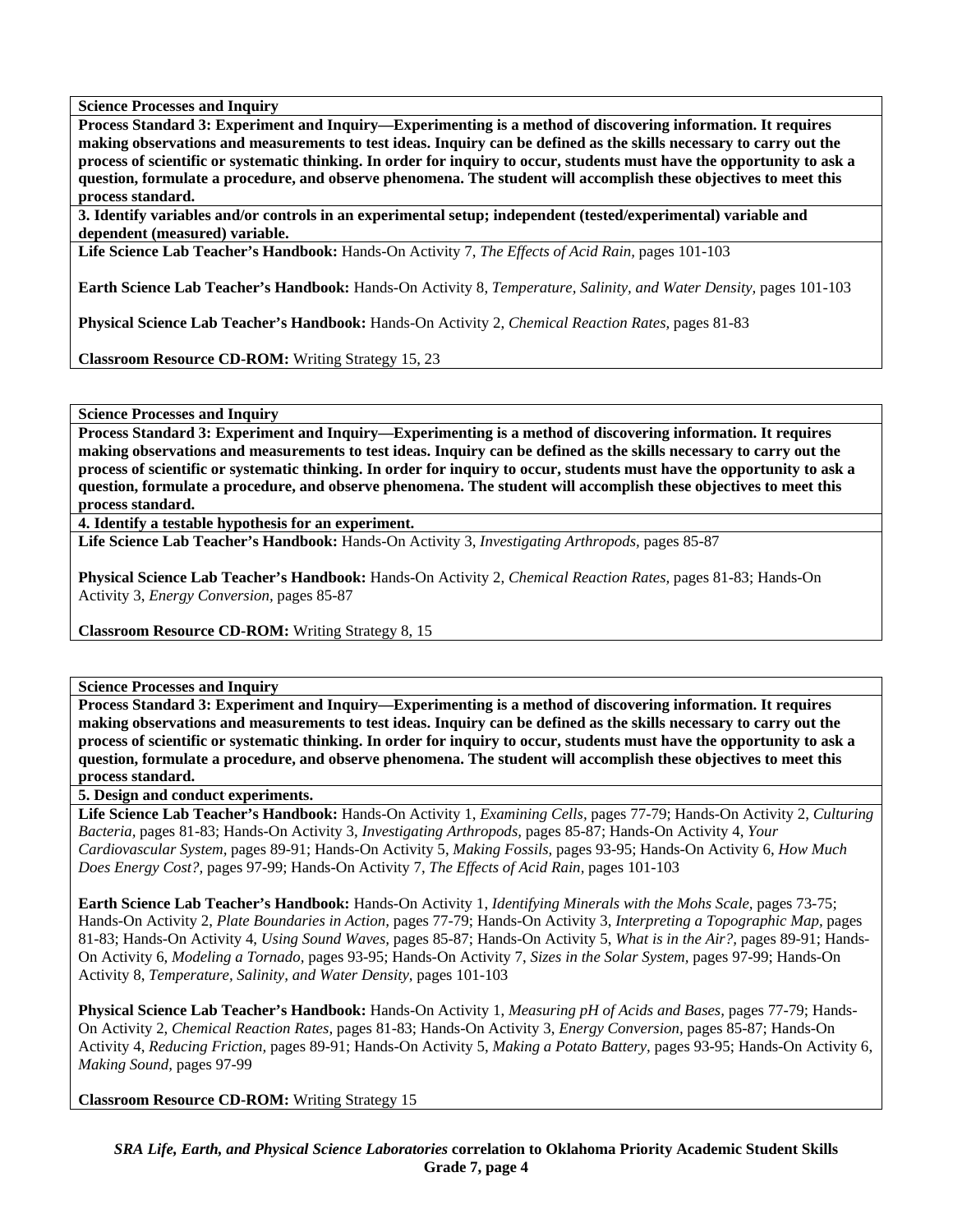**Process Standard 3: Experiment and Inquiry—Experimenting is a method of discovering information. It requires making observations and measurements to test ideas. Inquiry can be defined as the skills necessary to carry out the process of scientific or systematic thinking. In order for inquiry to occur, students must have the opportunity to ask a question, formulate a procedure, and observe phenomena. The student will accomplish these objectives to meet this process standard.** 

**6. Recognize potential hazards and practice safety procedures in all science activities.** 

**Life Science Lab Teacher's Handbook:** Hands-On Activity 1, *Examining Cells,* pages 77-79; Hands-On Activity 2, *Culturing Bacteria,* pages 81-83; Hands-On Activity 3, *Investigating Arthropods,* pages 85-87; Hands-On Activity 4, *Your Cardiovascular System,* pages 89-91; Hands-On Activity 5, *Making Fossils,* pages 93-95; Hands-On Activity 6, *How Much Does Energy Cost?,* pages 97-99; Hands-On Activity 7, *The Effects of Acid Rain,* pages 101-103

**Earth Science Lab Teacher's Handbook:** Hands-On Activity 1, *Identifying Minerals with the Mohs Scale,* pages 73-75; Hands-On Activity 2, *Plate Boundaries in Action,* pages 77-79; Hands-On Activity 3, *Interpreting a Topographic Map,* pages 81-83; Hands-On Activity 4, *Using Sound Waves,* pages 85-87; Hands-On Activity 5, *What is in the Air?,* pages 89-91; Hands-On Activity 6, *Modeling a Tornado,* pages 93-95; Hands-On Activity 7, *Sizes in the Solar System,* pages 97-99; Hands-On Activity 8, *Temperature, Salinity, and Water Density,* pages 101-103

**Physical Science Lab Teacher's Handbook:** Hands-On Activity 1, *Measuring pH of Acids and Bases,* pages 77-79; Hands-On Activity 2, *Chemical Reaction Rates,* pages 81-83; Hands-On Activity 3, *Energy Conversion,* pages 85-87; Hands-On Activity 4, *Reducing Friction,* pages 89-91; Hands-On Activity 5, *Making a Potato Battery,* pages 93-95; Hands-On Activity 6, *Making Sound,* pages 97-99

**Science Processes and Inquiry** 

**Process Standard 4: Interpret and Communicate—Interpreting is the process of recognizing patterns in collected data by making inferences, predictions, or conclusions. Communicating is the process of describing, recording, and reporting experimental procedures and results to others. Communication may be oral, written, or mathematical and includes organizing ideas, using appropriate vocabulary, graphs, other visual representations, and mathematical equations. The student will accomplish these objectives to meet this process standard.** 

**1. Report data in an appropriate method when given an experimental procedure or data.** 

**Life Science Lab Teacher's Handbook:** Hands-On Activity 2, *Culturing Bacteria,* pages 81-83; Hands-On Activity 3, *Investigating Arthropods,* pages 85-87; Hands-On Activity 4, *Your Cardiovascular System,* pages 89-91; Hands-On Activity 5, *Making Fossils,* pages 93-95; Hands-On Activity 6, *How Much Does Energy Cost?,* pages 97-99; Hands-On Activity 7, *The Effects of Acid Rain,* pages 101-103

**Earth Science Lab Teacher's Handbook:** Hands-On Activity 1, *Identifying Minerals with the Mohs Scale,* pages 73-75; Hands-On Activity 3, *Interpreting a Topographic Map,* pages 81-83; Hands-On Activity 5, *What is in the Air?,* pages 89-91; Hands-On Activity 7, *Sizes in the Solar System,* pages 97-99; Hands-On Activity 8, *Temperature, Salinity, and Water Density,* pages 101-103

**Physical Science Lab Teacher's Handbook:** Hands-On Activity 1, *Measuring pH of Acids and Bases,* pages 77-79; Hands-On Activity 2, *Chemical Reaction Rates,* pages 81-83; Hands-On Activity 3, *Energy Conversion,* pages 85-87; Hands-On Activity 4, *Reducing Friction,* pages 89-91; Hands-On Activity 6, *Making Sound,* pages 97-99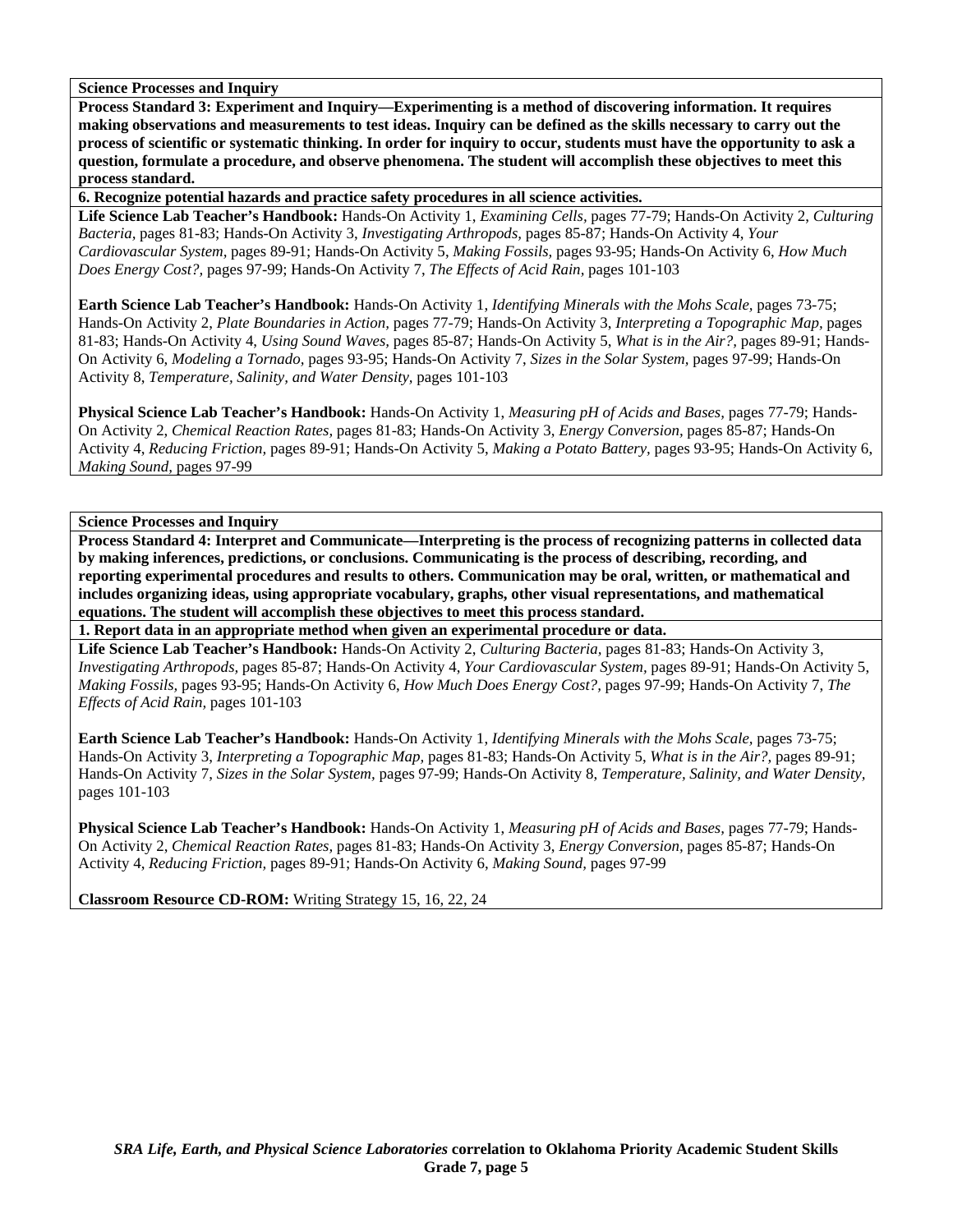**Process Standard 4: Interpret and Communicate—Interpreting is the process of recognizing patterns in collected data by making inferences, predictions, or conclusions. Communicating is the process of describing, recording, and reporting experimental procedures and results to others. Communication may be oral, written, or mathematical and includes organizing ideas, using appropriate vocabulary, graphs, other visual representations, and mathematical equations. The student will accomplish these objectives to meet this process standard.** 

**2. Interpret data tables, line, bar, trend, and/or circle graphs.** 

**Life Science Lab Teacher's Handbook:** Hands-On Activity 2, *Culturing Bacteria,* pages 81-83; Hands-On Activity 3, *Investigating Arthropods,* pages 85-87; Hands-On Activity 4, *Your Cardiovascular System,* pages 89-91; Hands-On Activity 5, *Making Fossils,* pages 93-95; Hands-On Activity 6, *How Much Does Energy Cost?,* pages 97-99; Hands-On Activity 7, *The Effects of Acid Rain,* pages 101-103

**Earth Science Lab Teacher's Handbook:** Hands-On Activity 1, *Identifying Minerals with the Mohs Scale,* pages 73-75; Hands-On Activity 3, *Interpreting a Topographic Map,* pages 81-83; Hands-On Activity 5, *What is in the Air?,* pages 89-91; Hands-On Activity 7, *Sizes in the Solar System,* pages 97-99; Hands-On Activity 8, *Temperature, Salinity, and Water Density,* pages 101-103

**Physical Science Lab Teacher's Handbook:** Hands-On Activity 1, *Measuring pH of Acids and Bases,* pages 77-79; Hands-On Activity 2, *Chemical Reaction Rates,* pages 81-83; Hands-On Activity 3, *Energy Conversion,* pages 85-87; Hands-On Activity 4, *Reducing Friction,* pages 89-91; Hands-On Activity 6, *Making Sound,* pages 97-99

**Classroom Resource CD-ROM:** Writing Strategy 15, 16, 22, 24

**Science Processes and Inquiry** 

**Process Standard 4: Interpret and Communicate—Interpreting is the process of recognizing patterns in collected data by making inferences, predictions, or conclusions. Communicating is the process of describing, recording, and reporting experimental procedures and results to others. Communication may be oral, written, or mathematical and includes organizing ideas, using appropriate vocabulary, graphs, other visual representations, and mathematical equations. The student will accomplish these objectives to meet this process standard.** 

**3. Evaluate data to develop reasonable explanation, and/or predictions.** 

**Life Science Lab Teacher's Handbook:** Hands-On Activity 2, *Culturing Bacteria,* pages 81-83; Hands-On Activity 3, *Investigating Arthropods,* pages 85-87; Hands-On Activity 4, *Your Cardiovascular System,* pages 89-91; Hands-On Activity 5, *Making Fossils,* pages 93-95; Hands-On Activity 6, *How Much Does Energy Cost?,* pages 97-99; Hands-On Activity 7, *The Effects of Acid Rain,* pages 101-103

**Earth Science Lab Teacher's Handbook:** Hands-On Activity 1, *Identifying Minerals with the Mohs Scale,* pages 73-75; Hands-On Activity 3, *Interpreting a Topographic Map,* pages 81-83; Hands-On Activity 5, *What is in the Air?,* pages 89-91; Hands-On Activity 7, *Sizes in the Solar System,* pages 97-99; Hands-On Activity 8, *Temperature, Salinity, and Water Density,* pages 101-103

**Physical Science Lab Teacher's Handbook:** Hands-On Activity 1, *Measuring pH of Acids and Bases,* pages 77-79; Hands-On Activity 2, *Chemical Reaction Rates,* pages 81-83; Hands-On Activity 3, *Energy Conversion,* pages 85-87; Hands-On Activity 4, *Reducing Friction,* pages 89-91; Hands-On Activity 6, *Making Sound,* pages 97-99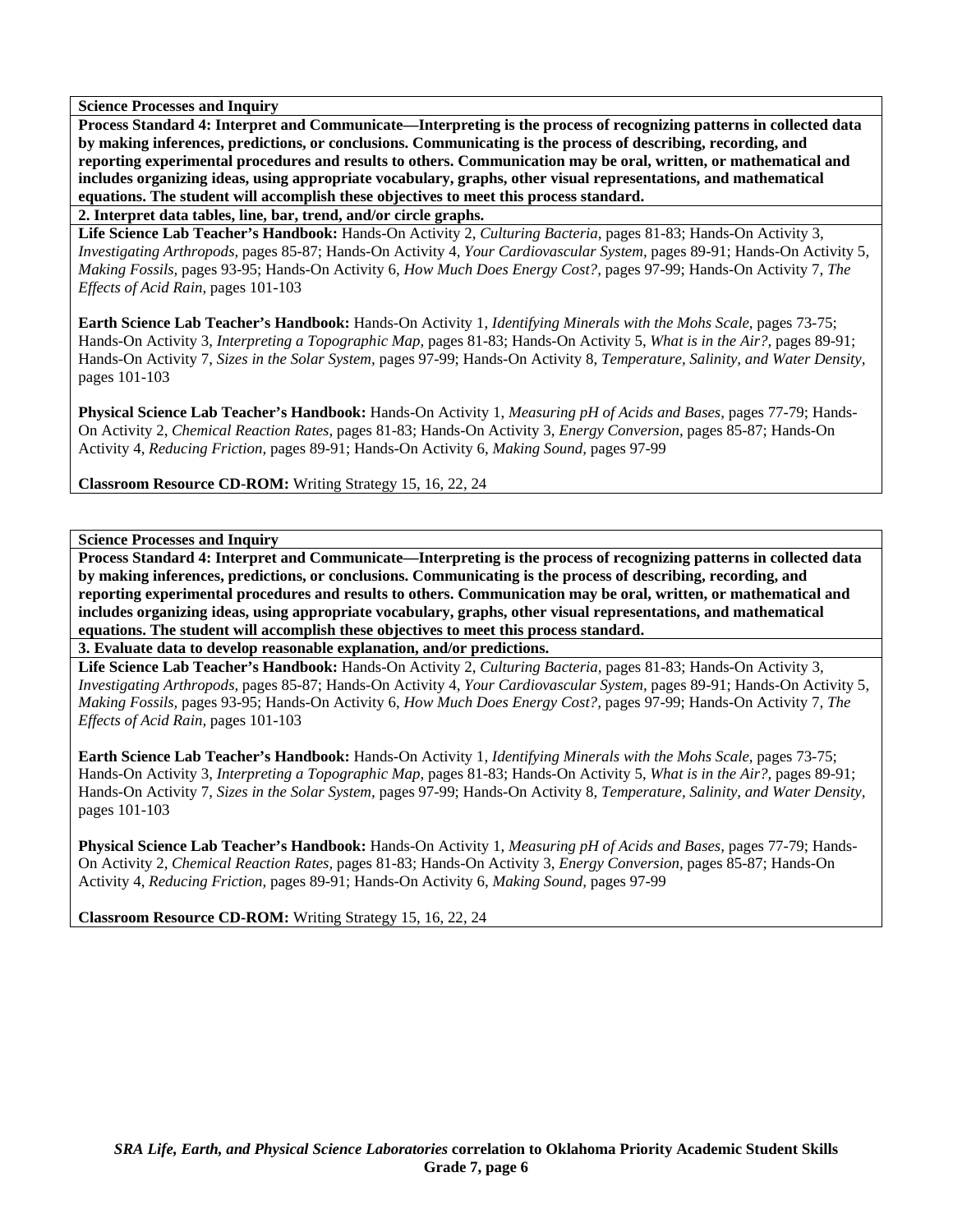**Process Standard 4: Interpret and Communicate—Interpreting is the process of recognizing patterns in collected data by making inferences, predictions, or conclusions. Communicating is the process of describing, recording, and reporting experimental procedures and results to others. Communication may be oral, written, or mathematical and includes organizing ideas, using appropriate vocabulary, graphs, other visual representations, and mathematical equations. The student will accomplish these objectives to meet this process standard.** 

**4. Accept or reject hypotheses when given results of an investigation.** 

**Life Science Lab Teacher's Handbook:** Hands-On Activity 3, *Investigating Arthropods,* pages 85-87

**Physical Science Lab Teacher's Handbook:** Hands-On Activity 2, *Chemical Reaction Rates,* pages 81-83; Hands-On Activity 3, *Energy Conversion,* pages 85-87

**Classroom Resource CD-ROM:** Writing Strategy 8, 15

## **Science Processes and Inquiry**

**Process Standard 4: Interpret and Communicate—Interpreting is the process of recognizing patterns in collected data by making inferences, predictions, or conclusions. Communicating is the process of describing, recording, and reporting experimental procedures and results to others. Communication may be oral, written, or mathematical and includes organizing ideas, using appropriate vocabulary, graphs, other visual representations, and mathematical equations. The student will accomplish these objectives to meet this process standard.** 

**5. Communicate scientific procedures and explanations.** 

**Life Science Lab Teacher's Handbook:** Hands-On Activity 1, *Examining Cells,* pages 77-79; Hands-On Activity 2, *Culturing Bacteria,* pages 81-83; Hands-On Activity 3, *Investigating Arthropods,* pages 85-87; Hands-On Activity 4, *Your Cardiovascular System,* pages 89-91; Hands-On Activity 5, *Making Fossils,* pages 93-95; Hands-On Activity 6, *How Much Does Energy Cost?,* pages 97-99; Hands-On Activity 7, *The Effects of Acid Rain,* pages 101-103

**Earth Science Lab Teacher's Handbook:** Hands-On Activity 1, *Identifying Minerals with the Mohs Scale,* pages 73-75; Hands-On Activity 2, *Plate Boundaries in Action,* pages 77-79; Hands-On Activity 3, *Interpreting a Topographic Map,* pages 81-83; Hands-On Activity 4, *Using Sound Waves,* pages 85-87; Hands-On Activity 5, *What is in the Air?,* pages 89-91; Hands-On Activity 6, *Modeling a Tornado,* pages 93-95; Hands-On Activity 7, *Sizes in the Solar System,* pages 97-99; Hands-On Activity 8, *Temperature, Salinity, and Water Density,* pages 101-103

**Physical Science Lab Teacher's Handbook:** Hands-On Activity 1, *Measuring pH of Acids and Bases,* pages 77-79; Hands-On Activity 2, *Chemical Reaction Rates,* pages 81-83; Hands-On Activity 3, *Energy Conversion,* pages 85-87; Hands-On Activity 4, *Reducing Friction,* pages 89-91; Hands-On Activity 5, *Making a Potato Battery,* pages 93-95; Hands-On Activity 6, *Making Sound,* pages 97-99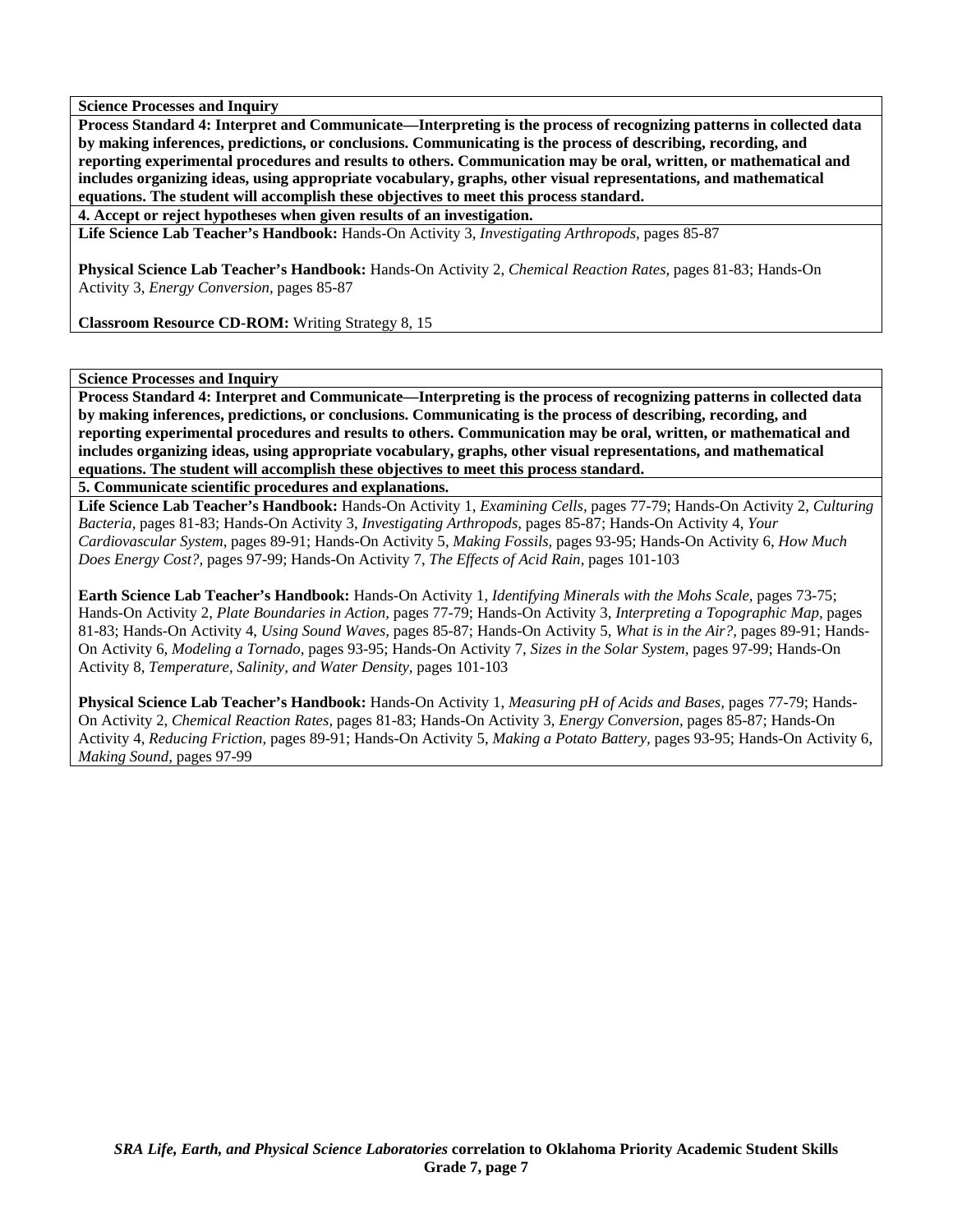**Process Standard 5: Inquiry—Inquiry can be defined as the skills necessary to carry out the process of scientific or systematic thinking. In order for inquiry to occur, students must have the opportunity to ask a question, formulate a procedure, and observe phenomena. The student will accomplish these objectives to meet this process standard.** 

**1. Use systematic observations, make accurate measurements, and identify and control variables.** 

**Life Science Lab Teacher's Handbook:** Hands-On Activity 1, *Examining Cells,* pages 77-79; Hands-On Activity 2, *Culturing Bacteria,* pages 81-83; Hands-On Activity 3, *Investigating Arthropods,* pages 85-87; Hands-On Activity 4, *Your Cardiovascular System,* pages 89-91; Hands-On Activity 5, *Making Fossils,* pages 93-95; Hands-On Activity 6, *How Much Does Energy Cost?,* pages 97-99; Hands-On Activity 7, *The Effects of Acid Rain,* pages 101-103

**Earth Science Lab Teacher's Handbook:** Hands-On Activity 1, *Identifying Minerals with the Mohs Scale,* pages 73-75; Hands-On Activity 2, *Plate Boundaries in Action,* pages 77-79; Hands-On Activity 3, *Interpreting a Topographic Map,* pages 81-83; Hands-On Activity 4, *Using Sound Waves,* pages 85-87; Hands-On Activity 5, *What is in the Air?,* pages 89-91; Hands-On Activity 6, *Modeling a Tornado,* pages 93-95; Hands-On Activity 7, *Sizes in the Solar System,* pages 97-99; Hands-On Activity 8, *Temperature, Salinity, and Water Density,* pages 101-103

**Physical Science Lab Teacher's Handbook:** Hands-On Activity 1, *Measuring pH of Acids and Bases,* pages 77-79; Hands-On Activity 2, *Chemical Reaction Rates,* pages 81-83; Hands-On Activity 3, *Energy Conversion,* pages 85-87; Hands-On Activity 4, *Reducing Friction,* pages 89-91; Hands-On Activity 5, *Making a Potato Battery,* pages 93-95; Hands-On Activity 6, *Making Sound,* pages 97-99

**Classroom Resource CD-ROM:** Writing Strategy 1, 2, 5, 11, 15, 16, 22, 23, 24

**Science Processes and Inquiry** 

**Process Standard 5: Inquiry—Inquiry can be defined as the skills necessary to carry out the process of scientific or systematic thinking. In order for inquiry to occur, students must have the opportunity to ask a question, formulate a procedure, and observe phenomena. The student will accomplish these objectives to meet this process standard. 2. Use technology to gather data and analyze results of investigations.** 

**Life Science Lab Teacher's Handbook:** Hands-On Activity 1, *Examining Cells,* pages 77-79; Hands-On Activity 2, *Culturing Bacteria,* pages 81-83; Hands-On Activity 3, *Investigating Arthropods,* pages 85-87; Hands-On Activity 4, *Your Cardiovascular System,* pages 89-91; Hands-On Activity 5, *Making Fossils,* pages 93-95; Hands-On Activity 6, *How Much Does Energy Cost?,* pages 97-99; Hands-On Activity 7, *The Effects of Acid Rain,* pages 101-103

**Earth Science Lab Teacher's Handbook:** Hands-On Activity 1, *Identifying Minerals with the Mohs Scale,* pages 73-75; Hands-On Activity 3, *Interpreting a Topographic Map,* pages 81-83; Hands-On Activity 5, *What is in the Air?,* pages 89-91; Hands-On Activity 7, *Sizes in the Solar System,* pages 97-99; Hands-On Activity 8, *Temperature, Salinity, and Water Density,* pages 101-103

**Physical Science Lab Teacher's Handbook:** Hands-On Activity 1, *Measuring pH of Acids and Bases,* pages 77-79; Hands-On Activity 2, *Chemical Reaction Rates,* pages 81-83; Hands-On Activity 3, *Energy Conversion,* pages 85-87; Hands-On Activity 4, *Reducing Friction,* pages 89-91; Hands-On Activity 6, *Making Sound,* pages 97-99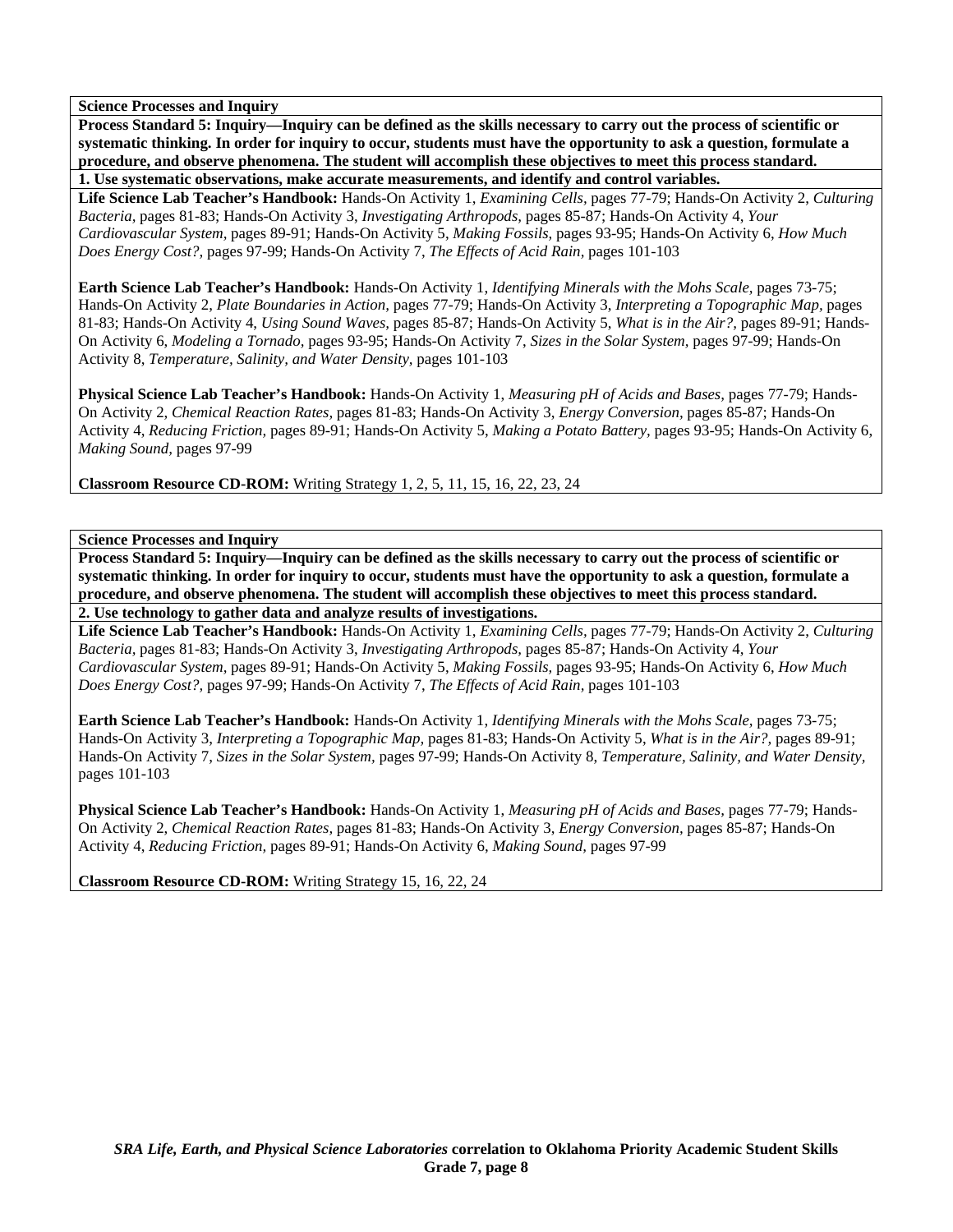**Process Standard 5: Inquiry—Inquiry can be defined as the skills necessary to carry out the process of scientific or systematic thinking. In order for inquiry to occur, students must have the opportunity to ask a question, formulate a procedure, and observe phenomena. The student will accomplish these objectives to meet this process standard.** 

**3. Review data, summarize data, and form logical conclusions.** 

**Life Science Lab Teacher's Handbook:** Hands-On Activity 1, *Examining Cells,* pages 77-79; Hands-On Activity 2, *Culturing Bacteria,* pages 81-83; Hands-On Activity 3, *Investigating Arthropods,* pages 85-87; Hands-On Activity 4, *Your Cardiovascular System,* pages 89-91; Hands-On Activity 5, *Making Fossils,* pages 93-95; Hands-On Activity 6, *How Much Does Energy Cost?,* pages 97-99; Hands-On Activity 7, *The Effects of Acid Rain,* pages 101-103

**Earth Science Lab Teacher's Handbook:** Hands-On Activity 1, *Identifying Minerals with the Mohs Scale,* pages 73-75; Hands-On Activity 3, *Interpreting a Topographic Map,* pages 81-83; Hands-On Activity 5, *What is in the Air?,* pages 89-91; Hands-On Activity 7, *Sizes in the Solar System,* pages 97-99; Hands-On Activity 8, *Temperature, Salinity, and Water Density,* pages 101-103

**Physical Science Lab Teacher's Handbook:** Hands-On Activity 1, *Measuring pH of Acids and Bases,* pages 77-79; Hands-On Activity 2, *Chemical Reaction Rates,* pages 81-83; Hands-On Activity 3, *Energy Conversion,* pages 85-87; Hands-On Activity 4, *Reducing Friction,* pages 89-91; Hands-On Activity 6, *Making Sound,* pages 97-99

**Classroom Resource CD-ROM:** Writing Strategy 16, 18, 22, 24

## **Science Processes and Inquiry**

**Process Standard 5: Inquiry—Inquiry can be defined as the skills necessary to carry out the process of scientific or systematic thinking. In order for inquiry to occur, students must have the opportunity to ask a question, formulate a procedure, and observe phenomena. The student will accomplish these objectives to meet this process standard. 4. Formulate and evaluate explanations proposed by examining and comparing evidence, pointing out statements that** 

**go beyond evidence, and suggesting alternative explanations. Life Science Lab Teacher's Handbook:** Hands-On Activity 1, *Examining Cells,* pages 77-79; Hands-On Activity 2, *Culturing Bacteria,* pages 81-83; Hands-On Activity 3, *Investigating Arthropods,* pages 85-87; Hands-On Activity 4, *Your Cardiovascular System,* pages 89-91; Hands-On Activity 5, *Making Fossils,* pages 93-95; Hands-On Activity 6, *How Much Does Energy Cost?,* pages 97-99; Hands-On Activity 7, *The Effects of Acid Rain,* pages 101-103

**Earth Science Lab Teacher's Handbook:** Hands-On Activity 1, *Identifying Minerals with the Mohs Scale,* pages 73-75; Hands-On Activity 2, *Plate Boundaries in Action,* pages 77-79; Hands-On Activity 3, *Interpreting a Topographic Map,* pages 81-83; Hands-On Activity 4, *Using Sound Waves,* pages 85-87; Hands-On Activity 5, *What is in the Air?,* pages 89-91; Hands-On Activity 6, *Modeling a Tornado,* pages 93-95; Hands-On Activity 7, *Sizes in the Solar System,* pages 97-99; Hands-On Activity 8, *Temperature, Salinity, and Water Density,* pages 101-103

**Physical Science Lab Teacher's Handbook:** Hands-On Activity 1, *Measuring pH of Acids and Bases,* pages 77-79; Hands-On Activity 2, *Chemical Reaction Rates,* pages 81-83; Hands-On Activity 3, *Energy Conversion,* pages 85-87; Hands-On Activity 4, *Reducing Friction,* pages 89-91; Hands-On Activity 5, *Making a Potato Battery,* pages 93-95; Hands-On Activity 6, *Making Sound,* pages 97-99

## **Physical Science**

**Standard 1: Properties of Matter and Energy—Physical characteristics of object scan be described using shape, size, and mass whereas the materials from which objects are made can be described using color and texture, The student will engage in investigations that integrate the process standards and lead to the discovery of the following objectives: 1. Matter has physical properties that can be measured (i.e., mass, volume, temperature, color, texture, and density). Physical changes of a substance do not alter the chemical nature of a substance (e.g., phase changes of water and/or sanding wood). Physical Science Lab, Level A: Cards 1, 2, 5, 6, 7, 8** 

**Physical Science Lab, Level B:** Cards 1, 2, 5, 6, 7, 8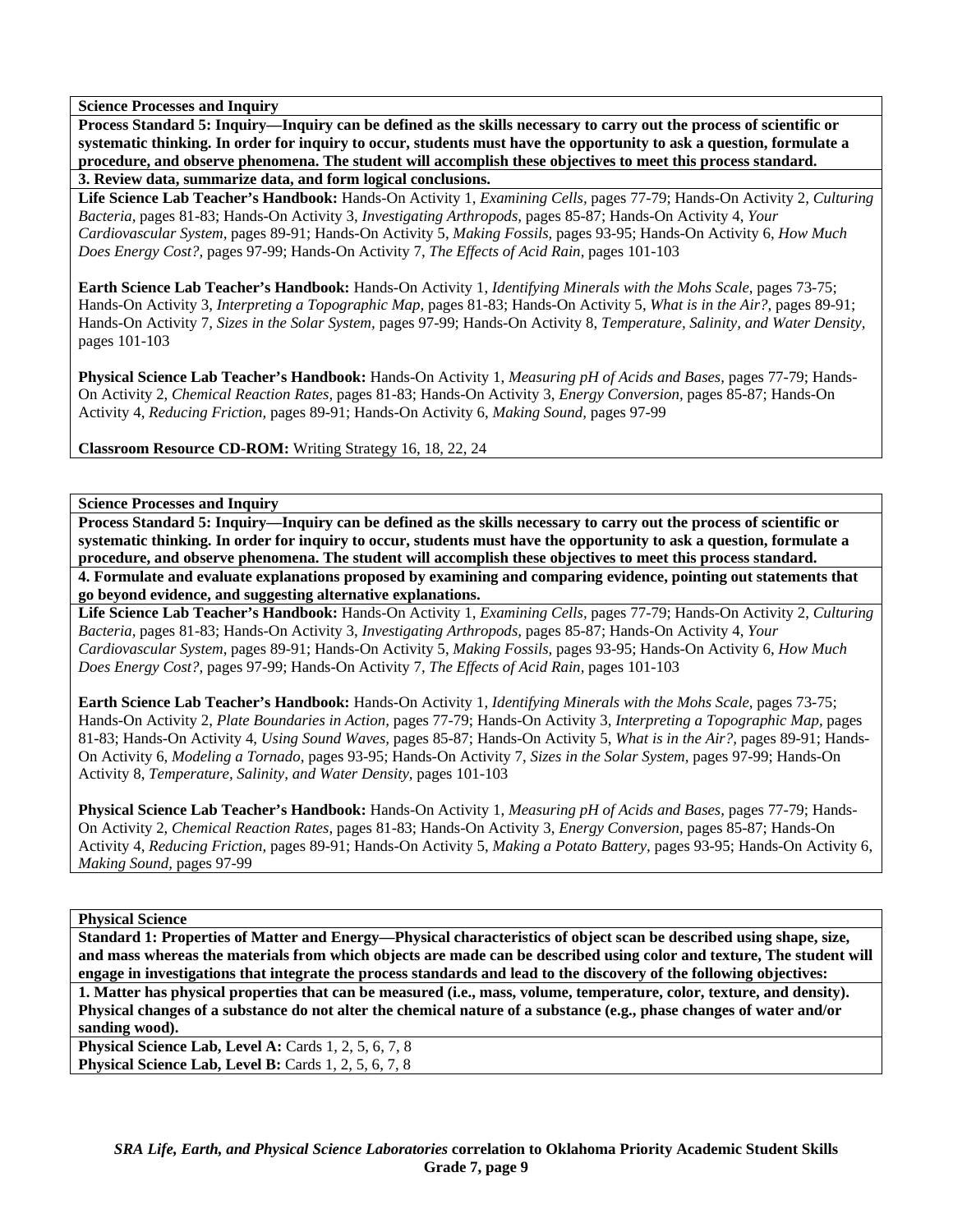**Physical Science** 

**Standard 1: Properties of Matter and Energy—Physical characteristics of object scan be described using shape, size, and mass whereas the materials from which objects are made can be described using color and texture, The student will engage in investigations that integrate the process standards and lead to the discovery of the following objectives: 2. A mixture of substances often can be separated into the original substance using one or more of the physical properties.** 

**Physical Science Lab, Level A: Cards 12, 13 Physical Science Lab, Level B: Cards 12, 13** 

#### **Life Science**

**Standard 2: Structure and Function in Living Systems—Living systems at all levels of organization demonstrate the complementary nature of structure and function. The student will engage in investigations that integrate the process standards and lead to the discovery of the following objectives:** 

**1. Living systems are organized by levels of complexity (i.e., cells, tissues, organs, and/or systems). Life Science Lab, Level A:** Cards 5, 6, 7, 8, 9, 10, 44, 46, 47, 48, 49, 50, 51, 52, 53, 54, 55, 56, 57, 58 **Life Science Lab, Level B:** Cards 5, 6, 7, 8, 9, 10, 44, 46, 47, 48, 49, 50, 51, 52, 53, 54, 55, 56, 57, 58 **Life Science Lab Teacher's Handbook:** Hands-On Activity 1, *Examining Cells,* pages 77-79; Hands-On Activity 4, *Your Cardiovascular System,* pages 89-91

**Life Science** 

**Standard 2: Structure and Function in Living Systems—Living systems at all levels of organization demonstrate the complementary nature of structure and function. The student will engage in investigations that integrate the process standards and lead to the discovery of the following objectives:** 

**2. Specialized structures perform specific functions at all levels of complexity (e.g., leaves on tress and wings on birds).**  Life Science Lab, Level A: Cards 6, 7, 8, 9, 10, 16, 17, 18, 19, 20, 21, 22, 27, 28, 29, 30, 31, 32, 33, 34, 35, 36, 37, 38, 39, 40 Life Science Lab, Level B: Cards 6, 7, 8, 9, 10, 16, 17, 18, 19, 20, 21, 22, 27, 28, 29, 30, 31, 32, 33, 34, 35, 36, 37, 38, 39, 40 **Life Science Lab Teacher's Handbook:** Hands-On Activity 1, *Examining Cells,* pages 77-79; Hands-On Activity 3, *Investigating Arthropods,* pages 85-87; Hands-On Activity 4, *Your Cardiovascular System,* pages 89-91

**Life Science** 

**Standard 3: Reproduction and Heredity—Reproduction is the process by which organisms give rise to offspring. Heredity is the passing of traits to offspring. All organisms must be able to grow, reproduce, and maintain stable internal conditions while living in a constantly changing external environment. The student will engage in investigations that integrate the process standards and lead to the discovery of the following objectives: 1. Characteristics of an organism result from inheritance and from interaction with the environment.** 

**Life Science Lab, Level A:** Cards 1, 23, 24, 41, 43, 65, 66

Life Science Lab, Level B: Cards 1, 23, 24, 41, 43, 65, 66

**Life Science** 

**Standard 3: Reproduction and Heredity—Reproduction is the process by which organisms give rise to offspring. Heredity is the passing of traits to offspring. All organisms must be able to grow, reproduce, and maintain stable internal conditions while living in a constantly changing external environment. The student will engage in investigations that integrate the process standards and lead to the discovery of the following objectives:** 

**2. Reproduction is essential for special survival. Individual organisms with certain traits are more likely to survive and produce offspring.** 

Life Science Lab, Level A: Cards 1, 58, 60, 61, 62, 63, 65, 66 Life Science Lab, Level B: Cards 1, 58, 60, 61, 62, 63, 65, 66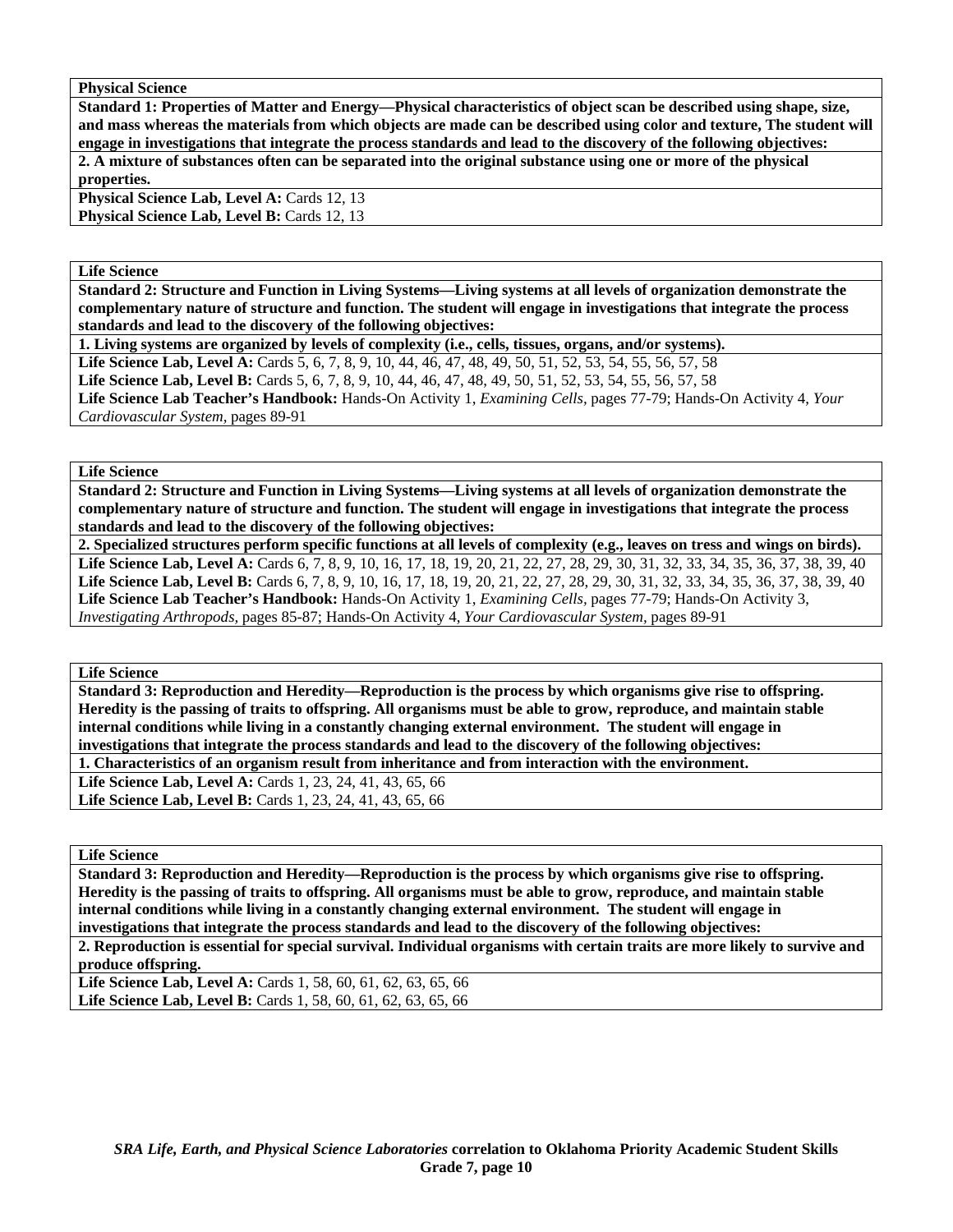**Life Science** 

**Standard 4: Behavior and Regulation—All organisms must be able to grow, reproduce, and maintain stable internal conditions while living in a constantly changing external environment. Behavioral response is a set of actions determined in part by heredity and in part by experience. The student will engage in investigations that integrate the process standards and lead to the discovery of the following objectives:** 

**1. Living organisms strive to maintain a constant internal environment (i.e., temperature, regulation).** 

Life Science Lab, Level A: Cards 34, 44

Life Science Lab, Level B: Cards 34, 44

**Life Science** 

**Standard 4: Behavior and Regulation—All organisms must be able to grow, reproduce, and maintain stable internal conditions while living in a constantly changing external environment. Behavioral response is a set of actions determined in part by heredity and in part by experience. The student will engage in investigations that integrate the process standards and lead to the discovery of the following objectives:** 

**2. Living organisms have physical and/or behavioral responses to external stimuli (e.g., hibernation, migration, plant growth).** 

Life Science Lab, Level A: Cards 24, 36, 43, 83 Life Science Lab, Level B: Cards 24, 36, 43, 83

**Earth Science** 

**Standard 5: Structures of the Earth System—The earth is mostly rock, three-fourths of its surface is covered by a relatively thin layer of water, and the entire planet is surrounded by a relatively think blanket of air, which is able to support life. The student will engage in investigations that integrate the process standards and lead to the discovery of the following objectives:** 

**1. Global patterns of atmospheric movement influence local weather such as oceans' effect on climate. Earth Science Lab, Level A: Cards 37, 38, 39, 40, 41, 55, 56, 57, 58, 59, 60, 61, 82 Earth Science Lab, Level B:** Cards 37, 38, 39, 40, 41, 55, 56, 57, 58, 59, 60, 61, 82

**Earth Science** 

**Standard 5: Structures of the Earth System—The earth is mostly rock, three-fourths of its surface is covered by a relatively thin layer of water, and the entire planet is surrounded by a relatively think blanket of air, which is able to support life. The student will engage in investigations that integrate the process standards and lead to the discovery of the following objectives:** 

**2. Clouds, formed by the condensation of water vapor, affect local weather and climate.** 

**Earth Science Lab, Level A: Cards 48, 49, 52, 53, 54 Earth Science Lab, Level B: Cards 48, 49, 52, 53, 54** 

**Earth/Space Science** 

**Standard 6: Earth and the Solar System—The earth is the third planet from the sun in a system that includes the moon, the sun, eight other planets and their moons, and smaller objects, such as, asteroids and comets. The student will engage in investigations that integrate the process standards and lead to the discovery of the following objectives:** 

**1. Most objects in the solar system are in regular and predictable motion. Those motions explain such phenomena as the day, the year, phases of the moon, and eclipses.** 

**Earth Science Lab, Level A: Cards 62, 64, 65** 

Earth Science Lab, Level B: Cards 62, 64, 65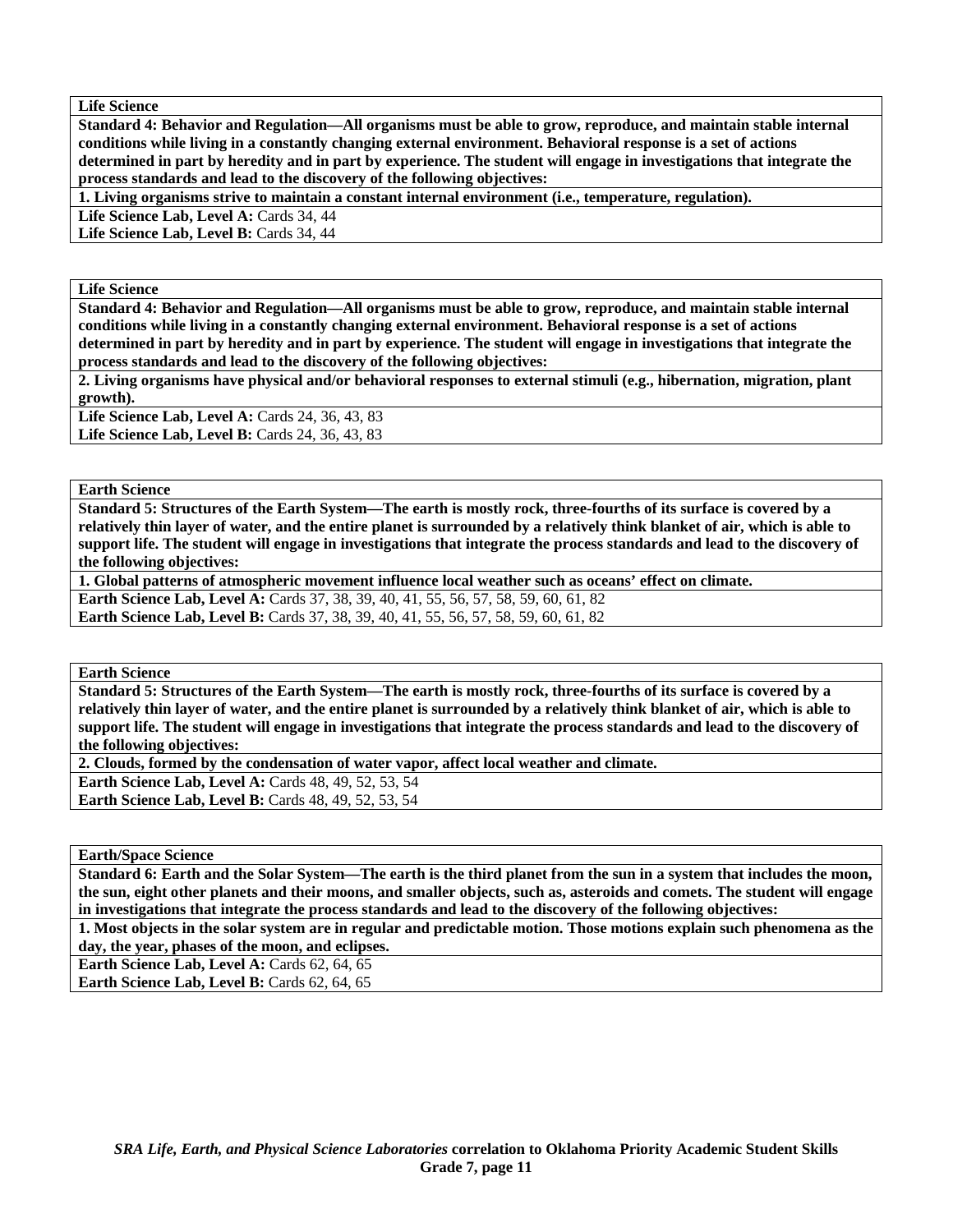**Earth/Space Science** 

**Standard 6: Earth and the Solar System—The earth is the third planet from the sun in a system that includes the moon, the sun, eight other planets and their moons, and smaller objects, such as, asteroids and comets. The student will engage in investigations that integrate the process standards and lead to the discovery of the following objectives:** 

**2. Seasons result from variations in the amount of the sun's energy hitting the surface, due to the tilt of the earth's rotation on its axis and the length of the day.** 

**Earth Science Lab, Level A: Cards 55, 58, 62** 

Earth Science Lab, Level B: Cards 55, 58, 62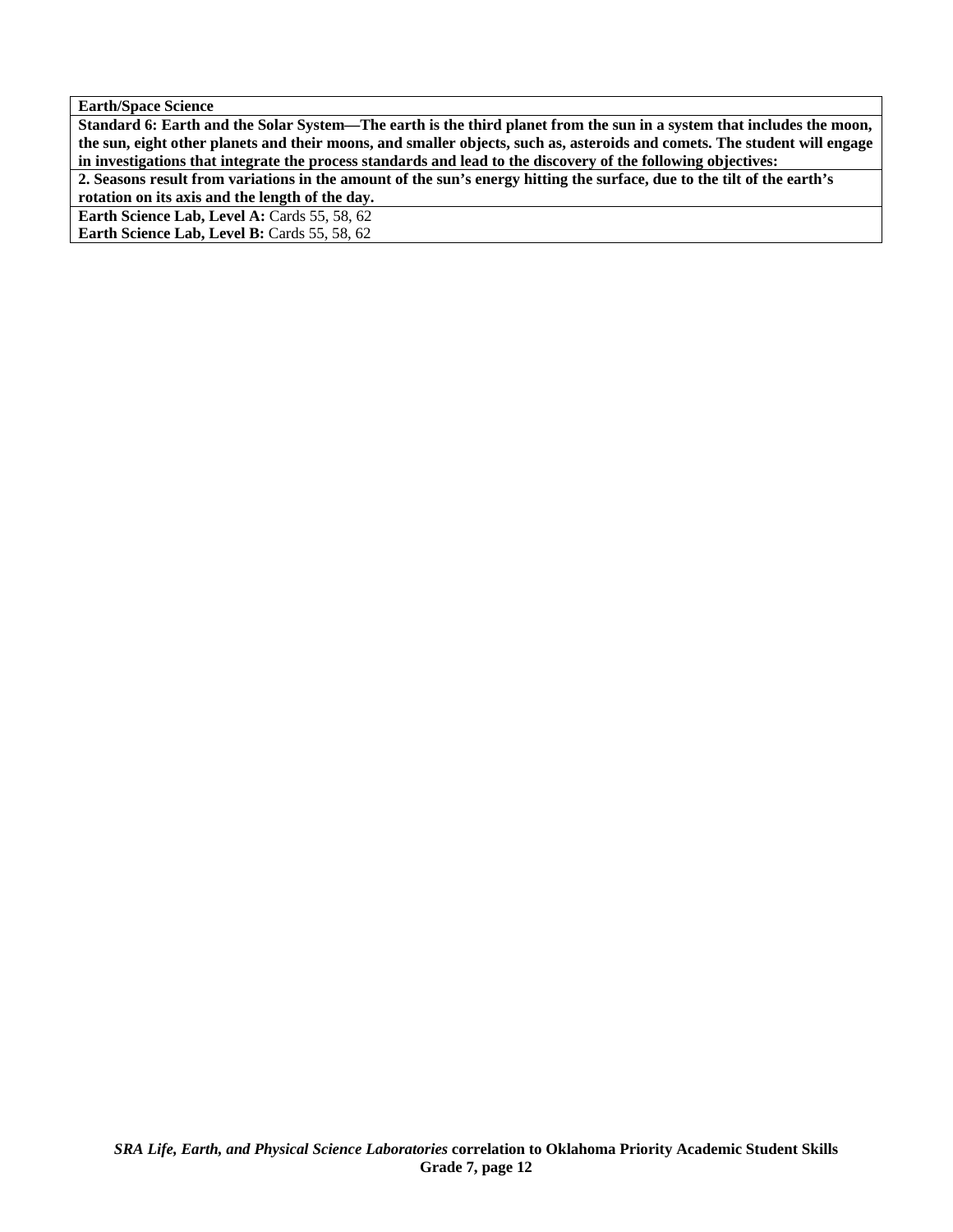# *SRA Life, Earth, and Physical Science Laboratories*  **correlation to Oklahoma Priority Academic Student Skills Grade 8**

*SRA Life, Earth, and Physical Science Laboratories* provide core science content in an alternate reading format. Each *SRA Science Lab* contains 180 Science Cards covering key science concepts and vocabulary. Each lab covers 90 different science topics presented at two different reading levels to meet varied student abilities. The *Teacher's Handbook* includes hands-on inquiry activities as well as vocabulary building exercises. The *Classroom Resource CD-ROM* includes Writing Strategies in Science along with tests and vocabulary games.

**Science Processes and Inquiry** 

**Process Standard 1: Observe and Measure—Observing is the first action taken by the learner to acquire new information about an object, organism, or event. Opportunities for observation are developed through the use of a variety of scientific tools. Measurement allows observations to be quantified. The student will accomplish these objectives to meet this process standard.** 

**1. Identify qualitative and/or quantitative changes given conditions (e.g., temperature, mass, volume, time, position, length) before, during, and after an event.** 

**Life Science Lab Teacher's Handbook:** Hands-On Activity 1, *Examining Cells,* pages 77-79; Hands-On Activity 2, *Culturing Bacteria,* pages 81-83; Hands-On Activity 3, *Investigating Arthropods,* pages 85-87; Hands-On Activity 4, *Your Cardiovascular System,* pages 89-91; Hands-On Activity 5, *Making Fossils,* pages 93-95; Hands-On Activity 6, *How Much Does Energy Cost?,* pages 97-99; Hands-On Activity 7, *The Effects of Acid Rain,* pages 101-103

**Earth Science Lab Teacher's Handbook:** Hands-On Activity 1, *Identifying Minerals with the Mohs Scale,* pages 73-75; Hands-On Activity 2, *Plate Boundaries in Action,* pages 77-79; Hands-On Activity 3, *Interpreting a Topographic Map,* pages 81-83; Hands-On Activity 4, *Using Sound Waves,* pages 85-87; Hands-On Activity 5, *What is in the Air?,* pages 89-91; Hands-On Activity 6, *Modeling a Tornado,* pages 93-95; Hands-On Activity 7, *Sizes in the Solar System,* pages 97-99; Hands-On Activity 8, *Temperature, Salinity, and Water Density,* pages 101-103

**Physical Science Lab Teacher's Handbook:** Hands-On Activity 1, *Measuring pH of Acids and Bases,* pages 77-79; Hands-On Activity 2, *Chemical Reaction Rates,* pages 81-83; Hands-On Activity 3, *Energy Conversion,* pages 85-87; Hands-On Activity 4, *Reducing Friction,* pages 89-91; Hands-On Activity 5, *Making a Potato Battery,* pages 93-95; Hands-On Activity 6, *Making Sound,* pages 97-99

**Science Processes and Inquiry** 

**Process Standard 1: Observe and Measure—Observing is the first action taken by the learner to acquire new information about an object, organism, or event. Opportunities for observation are developed through the use of a variety of scientific tools. Measurement allows observations to be quantified. The student will accomplish these objectives to meet this process standard.** 

**2. Use appropriate tools (e.g., metric ruler, graduated cylinder, thermometer, balances, spring scales, stopwatches) to measure objects, organisms, and/or events.** 

**Life Science Lab Teacher's Handbook:** Hands-On Activity 4, *Your Cardiovascular System,* pages 89-91; Hands-On Activity 7, *The Effects of Acid Rain,* pages 101-103

**Earth Science Lab Teacher's Handbook:** Hands-On Activity 1, *Identifying Minerals with the Mohs Scale,* pages 73-75; Hands-On Activity 3, *Interpreting a Topographic Map,* pages 81-83; Hands-On Activity 7, *Sizes in the Solar System,* pages 97- 99

**Physical Science Lab Teacher's Handbook:** Hands-On Activity 1, *Measuring pH of Acids and Bases,* pages 77-79; Hands-On Activity 2, *Chemical Reaction Rates,* pages 81-83; Hands-On Activity 3, *Energy Conversion,* pages 85-87; Hands-On Activity 4, *Reducing Friction,* pages 89-91; Hands-On Activity 6, *Making Sound,* pages 97-99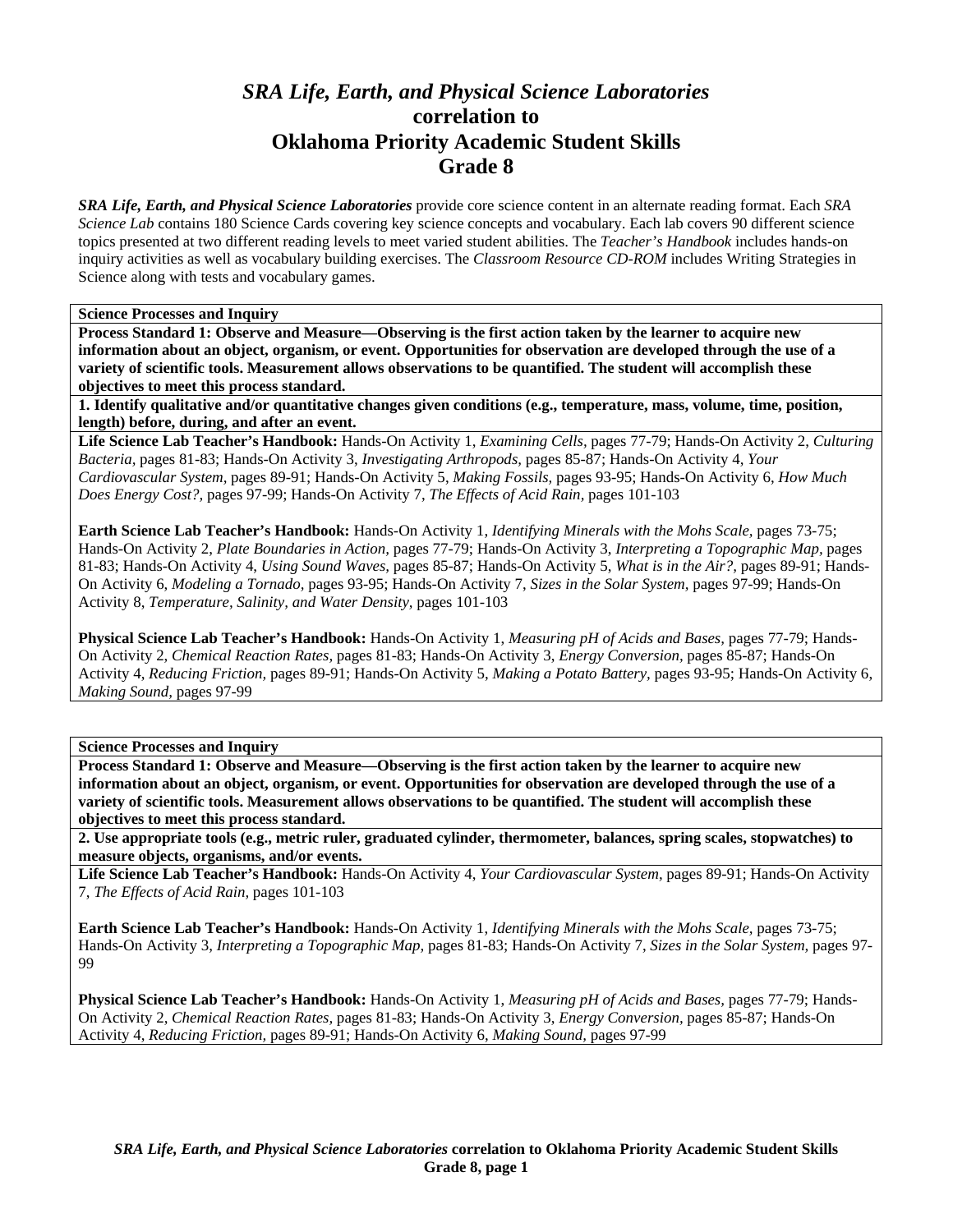**Process Standard 1: Observe and Measure—Observing is the first action taken by the learner to acquire new information about an object, organism, or event. Opportunities for observation are developed through the use of a variety of scientific tools. Measurement allows observations to be quantified. The student will accomplish these objectives to meet this process standard.** 

**3. Use appropriate System International (SI) units (i.e., grams, meters, liters, degrees Celsius, and seconds); and SI prefixes (i.e., micro-, milli-, centi-, and kilo-) when measuring objects, organisms, and/or events.** 

**Life Science Lab Teacher's Handbook:** Hands-On Activity 4, *Your Cardiovascular System,* pages 89-91; Hands-On Activity 7, *The Effects of Acid Rain,* pages 101-103

**Earth Science Lab Teacher's Handbook:** Hands-On Activity 1, *Identifying Minerals with the Mohs Scale,* pages 73-75; Hands-On Activity 3, *Interpreting a Topographic Map,* pages 81-83; Hands-On Activity 7, *Sizes in the Solar System,* pages 97- **99** 

**Physical Science Lab Teacher's Handbook:** Hands-On Activity 1, *Measuring pH of Acids and Bases,* pages 77-79; Hands-On Activity 2, *Chemical Reaction Rates,* pages 81-83; Hands-On Activity 3, *Energy Conversion,* pages 85-87; Hands-On Activity 4, *Reducing Friction,* pages 89-91; Hands-On Activity 6, *Making Sound,* pages 97-99

**Science Processes and Inquiry** 

**Process Standard 2: Classify—Classifying establishes order. Objects, organisms, and events are classified based on similarities, differences, and interrelationships. The student will accomplish these objects to meet this standard. 1. Using observable properties, place an object, organism, and/or event into a classification system (e.g., dichotomous keys).** 

**Life Science Lab, Level A: Cards 2, 3, 6, 7, 76, 77** 

**Life Science Lab, Level B: Cards 2, 3, 6, 7, 76, 77** 

**Life Science Lab Teacher's Handbook:** Hands-On Activity 3, *Investigating Arthropods,* pages 85-87

**Earth Science Lab, Level A: Cards 4, 6, 7, 8, 48, 75 Earth Science Lab, Level B:** Cards 4, 6, 7, 8, 48, 75 **Earth Science Lab Teacher's Handbook:** Hands-On Activity 1, *Identifying Minerals with the Mohs Scale,* pages 73-75

**Physical Science Lab, Level A:** Cards 5, 14, 15, 16, 17, 18, 19, 20 **Physical Science Lab, Level B:** Cards 5, 14, 15, 16, 17, 18, 19, 20

**Classroom Resource CD-ROM:** Writing Strategy 4

**Science Processes and Inquiry** 

**Process Standard 2: Classify—Classifying establishes order. Objects, organisms, and events are classified based on similarities, differences, and interrelationships. The student will accomplish these objects to meet this standard.** 

**2. Identify properties by which a set of objects, organisms, or events could be ordered.** 

**Life Science Lab, Level A: Cards 42, 76, 77, 78, 79, 80 Life Science Lab, Level B:** Cards 42, 76, 77, 78, 79, 80

**Earth Science Lab, Level A: Cards 9, 62, 64, 65, 68 Earth Science Lab, Level B: Cards 9, 62, 64, 65, 68 Earth Science Lab Teacher's Handbook:** Hands-On Activity 2, *Plate Boundaries in Action,* pages 77-79; Hands-On Activity 6, *Modeling a Tornado,* pages 93-95; Hands-On Activity 7, *Sizes in the Solar System,* pages 97-99

Physical Science Lab, Level A: Card 6 Physical Science Lab, Level B: Card 6 **Physical Science Lab Teacher's Handbook:** Hands-On Activity 1, *Measuring pH of Acids and Bases,* pages 77-79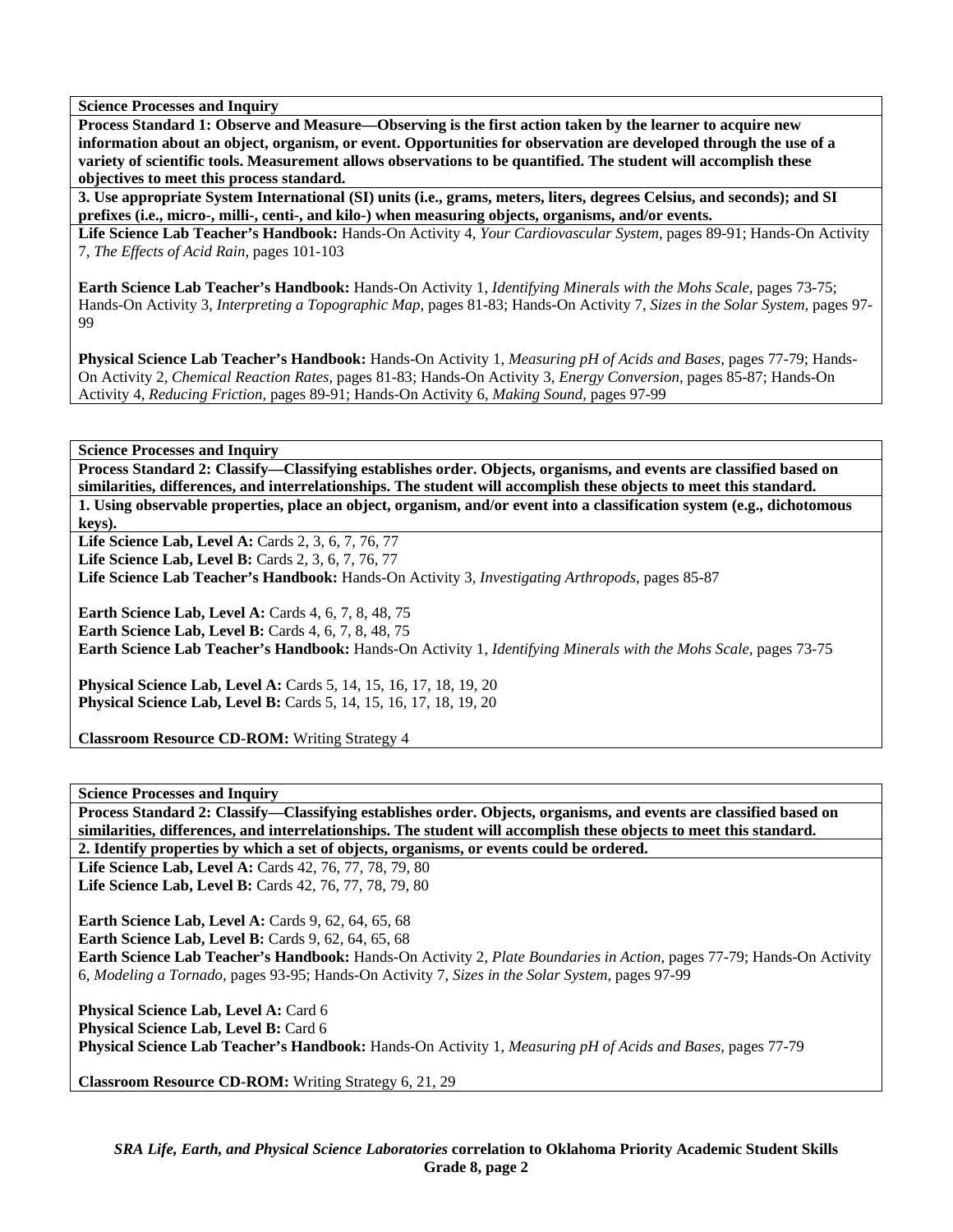**Process Standard 3: Experiment and Inquiry—Experimenting is a method of discovering information. It requires making observations and measurements to test ideas. Inquiry can be defined as the skills necessary to carry out the process of scientific or systematic thinking. In order for inquiry to occur, students must have the opportunity to ask a question, formulate a procedure, and observe phenomena. The student will accomplish these objectives to meet this process standard.** 

**1. Ask questions about the world and design investigations that lead to scientific inquiry.** 

**Life Science Lab Teacher's Handbook:** Hands-On Activity 1, *Examining Cells,* pages 77-79; Hands-On Activity 2, *Culturing Bacteria,* pages 81-83; Hands-On Activity 3, *Investigating Arthropods,* pages 85-87; Hands-On Activity 4, *Your Cardiovascular System,* pages 89-91; Hands-On Activity 5, *Making Fossils,* pages 93-95; Hands-On Activity 6, *How Much Does Energy Cost?,* pages 97-99; Hands-On Activity 7, *The Effects of Acid Rain,* pages 101-103

**Earth Science Lab Teacher's Handbook:** Hands-On Activity 1, *Identifying Minerals with the Mohs Scale,* pages 73-75; Hands-On Activity 2, *Plate Boundaries in Action,* pages 77-79; Hands-On Activity 3, *Interpreting a Topographic Map,* pages 81-83; Hands-On Activity 4, *Using Sound Waves,* pages 85-87; Hands-On Activity 5, *What is in the Air?,* pages 89-91; Hands-On Activity 6, *Modeling a Tornado,* pages 93-95; Hands-On Activity 7, *Sizes in the Solar System,* pages 97-99; Hands-On Activity 8, *Temperature, Salinity, and Water Density,* pages 101-103

**Physical Science Lab Teacher's Handbook:** Hands-On Activity 1, *Measuring pH of Acids and Bases,* pages 77-79; Hands-On Activity 2, *Chemical Reaction Rates,* pages 81-83; Hands-On Activity 3, *Energy Conversion,* pages 85-87; Hands-On Activity 4, *Reducing Friction,* pages 89-91; Hands-On Activity 5, *Making a Potato Battery,* pages 93-95; Hands-On Activity 6, *Making Sound,* pages 97-99

**Classroom Resource CD-ROM:** Writing Strategy 15

# **Science Processes and Inquiry**

**Process Standard 3: Experiment and Inquiry—Experimenting is a method of discovering information. It requires making observations and measurements to test ideas. Inquiry can be defined as the skills necessary to carry out the process of scientific or systematic thinking. In order for inquiry to occur, students must have the opportunity to ask a question, formulate a procedure, and observe phenomena. The student will accomplish these objectives to meet this process standard.** 

**2. Evaluate the design of a scientific investigation.** 

**Life Science Lab Teacher's Handbook:** Hands-On Activity 1, *Examining Cells,* pages 77-79; Hands-On Activity 2, *Culturing Bacteria,* pages 81-83; Hands-On Activity 3, *Investigating Arthropods,* pages 85-87; Hands-On Activity 4, *Your Cardiovascular System,* pages 89-91; Hands-On Activity 5, *Making Fossils,* pages 93-95; Hands-On Activity 6, *How Much Does Energy Cost?,* pages 97-99; Hands-On Activity 7, *The Effects of Acid Rain,* pages 101-103

**Earth Science Lab Teacher's Handbook:** Hands-On Activity 1, *Identifying Minerals with the Mohs Scale,* pages 73-75; Hands-On Activity 2, *Plate Boundaries in Action,* pages 77-79; Hands-On Activity 3, *Interpreting a Topographic Map,* pages 81-83; Hands-On Activity 4, *Using Sound Waves,* pages 85-87; Hands-On Activity 5, *What is in the Air?,* pages 89-91; Hands-On Activity 6, *Modeling a Tornado,* pages 93-95; Hands-On Activity 7, *Sizes in the Solar System,* pages 97-99; Hands-On Activity 8, *Temperature, Salinity, and Water Density,* pages 101-103

**Physical Science Lab Teacher's Handbook:** Hands-On Activity 1, *Measuring pH of Acids and Bases,* pages 77-79; Hands-On Activity 2, *Chemical Reaction Rates,* pages 81-83; Hands-On Activity 3, *Energy Conversion,* pages 85-87; Hands-On Activity 4, *Reducing Friction,* pages 89-91; Hands-On Activity 5, *Making a Potato Battery,* pages 93-95; Hands-On Activity 6, *Making Sound,* pages 97-99

**Classroom Resource CD-ROM:** Writing Strategy 15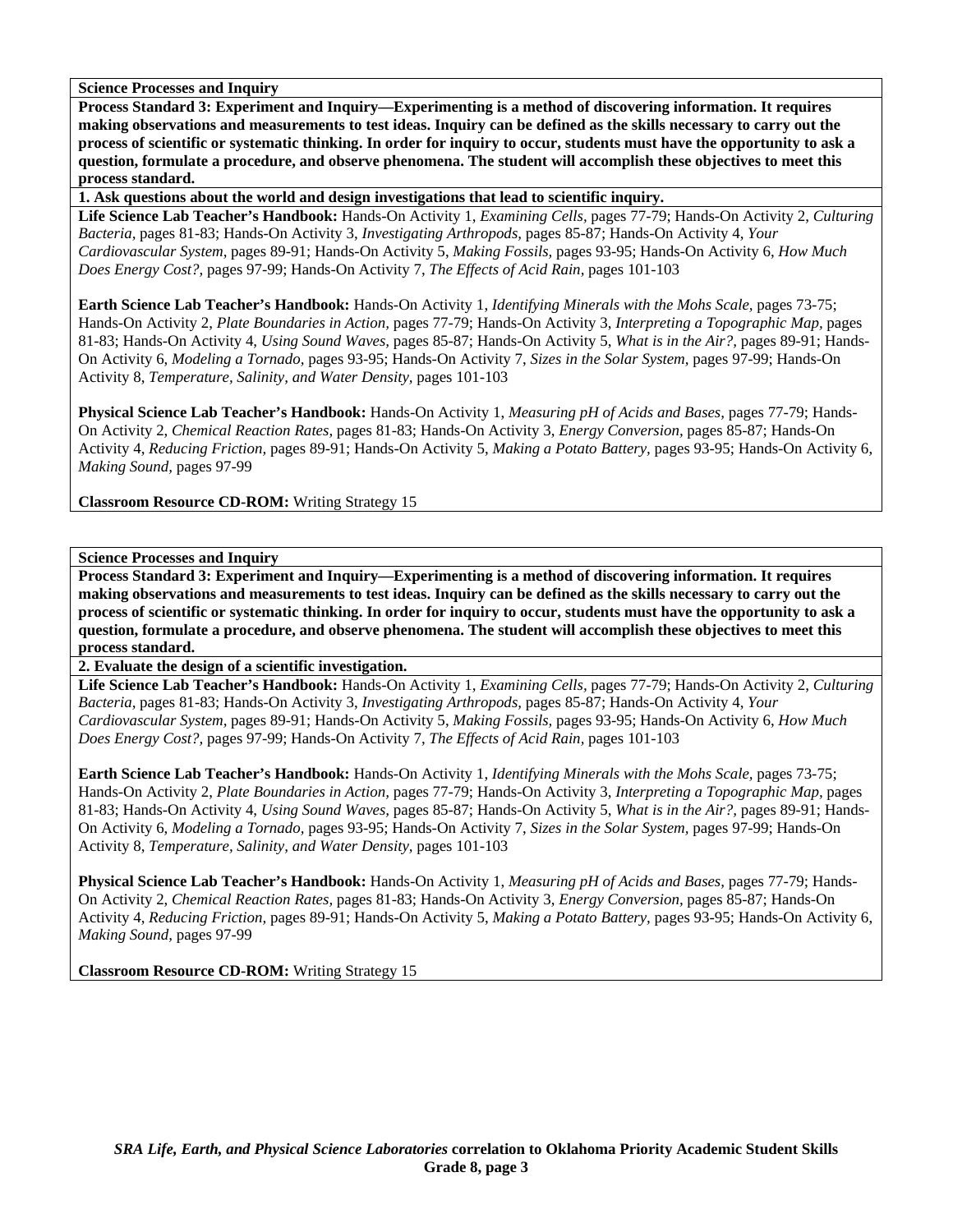**Process Standard 3: Experiment and Inquiry—Experimenting is a method of discovering information. It requires making observations and measurements to test ideas. Inquiry can be defined as the skills necessary to carry out the process of scientific or systematic thinking. In order for inquiry to occur, students must have the opportunity to ask a question, formulate a procedure, and observe phenomena. The student will accomplish these objectives to meet this process standard.** 

**3. Identify variables and/or controls in an experimental setup; independent (tested/experimental) variable and dependent (measured) variable.** 

**Life Science Lab Teacher's Handbook:** Hands-On Activity 7, *The Effects of Acid Rain,* pages 101-103

**Earth Science Lab Teacher's Handbook:** Hands-On Activity 8, *Temperature, Salinity, and Water Density,* pages 101-103

**Physical Science Lab Teacher's Handbook:** Hands-On Activity 2, *Chemical Reaction Rates,* pages 81-83

**Classroom Resource CD-ROM:** Writing Strategy 15, 23

**Science Processes and Inquiry** 

**Process Standard 3: Experiment and Inquiry—Experimenting is a method of discovering information. It requires making observations and measurements to test ideas. Inquiry can be defined as the skills necessary to carry out the process of scientific or systematic thinking. In order for inquiry to occur, students must have the opportunity to ask a question, formulate a procedure, and observe phenomena. The student will accomplish these objectives to meet this process standard.** 

**4. Identify a testable hypothesis for an experiment.** 

**Life Science Lab Teacher's Handbook:** Hands-On Activity 3, *Investigating Arthropods,* pages 85-87

**Physical Science Lab Teacher's Handbook:** Hands-On Activity 2, *Chemical Reaction Rates,* pages 81-83; Hands-On Activity 3, *Energy Conversion,* pages 85-87

**Classroom Resource CD-ROM:** Writing Strategy 8, 15

**Science Processes and Inquiry** 

**Process Standard 3: Experiment and Inquiry—Experimenting is a method of discovering information. It requires making observations and measurements to test ideas. Inquiry can be defined as the skills necessary to carry out the process of scientific or systematic thinking. In order for inquiry to occur, students must have the opportunity to ask a question, formulate a procedure, and observe phenomena. The student will accomplish these objectives to meet this process standard.** 

**5. Design and conduct experiments.** 

**Life Science Lab Teacher's Handbook:** Hands-On Activity 1, *Examining Cells,* pages 77-79; Hands-On Activity 2, *Culturing Bacteria,* pages 81-83; Hands-On Activity 3, *Investigating Arthropods,* pages 85-87; Hands-On Activity 4, *Your Cardiovascular System,* pages 89-91; Hands-On Activity 5, *Making Fossils,* pages 93-95; Hands-On Activity 6, *How Much Does Energy Cost?,* pages 97-99; Hands-On Activity 7, *The Effects of Acid Rain,* pages 101-103

**Earth Science Lab Teacher's Handbook:** Hands-On Activity 1, *Identifying Minerals with the Mohs Scale,* pages 73-75; Hands-On Activity 2, *Plate Boundaries in Action,* pages 77-79; Hands-On Activity 3, *Interpreting a Topographic Map,* pages 81-83; Hands-On Activity 4, *Using Sound Waves,* pages 85-87; Hands-On Activity 5, *What is in the Air?,* pages 89-91; Hands-On Activity 6, *Modeling a Tornado,* pages 93-95; Hands-On Activity 7, *Sizes in the Solar System,* pages 97-99; Hands-On Activity 8, *Temperature, Salinity, and Water Density,* pages 101-103

**Physical Science Lab Teacher's Handbook:** Hands-On Activity 1, *Measuring pH of Acids and Bases,* pages 77-79; Hands-On Activity 2, *Chemical Reaction Rates,* pages 81-83; Hands-On Activity 3, *Energy Conversion,* pages 85-87; Hands-On Activity 4, *Reducing Friction,* pages 89-91; Hands-On Activity 5, *Making a Potato Battery,* pages 93-95; Hands-On Activity 6, *Making Sound,* pages 97-99

**Classroom Resource CD-ROM:** Writing Strategy 15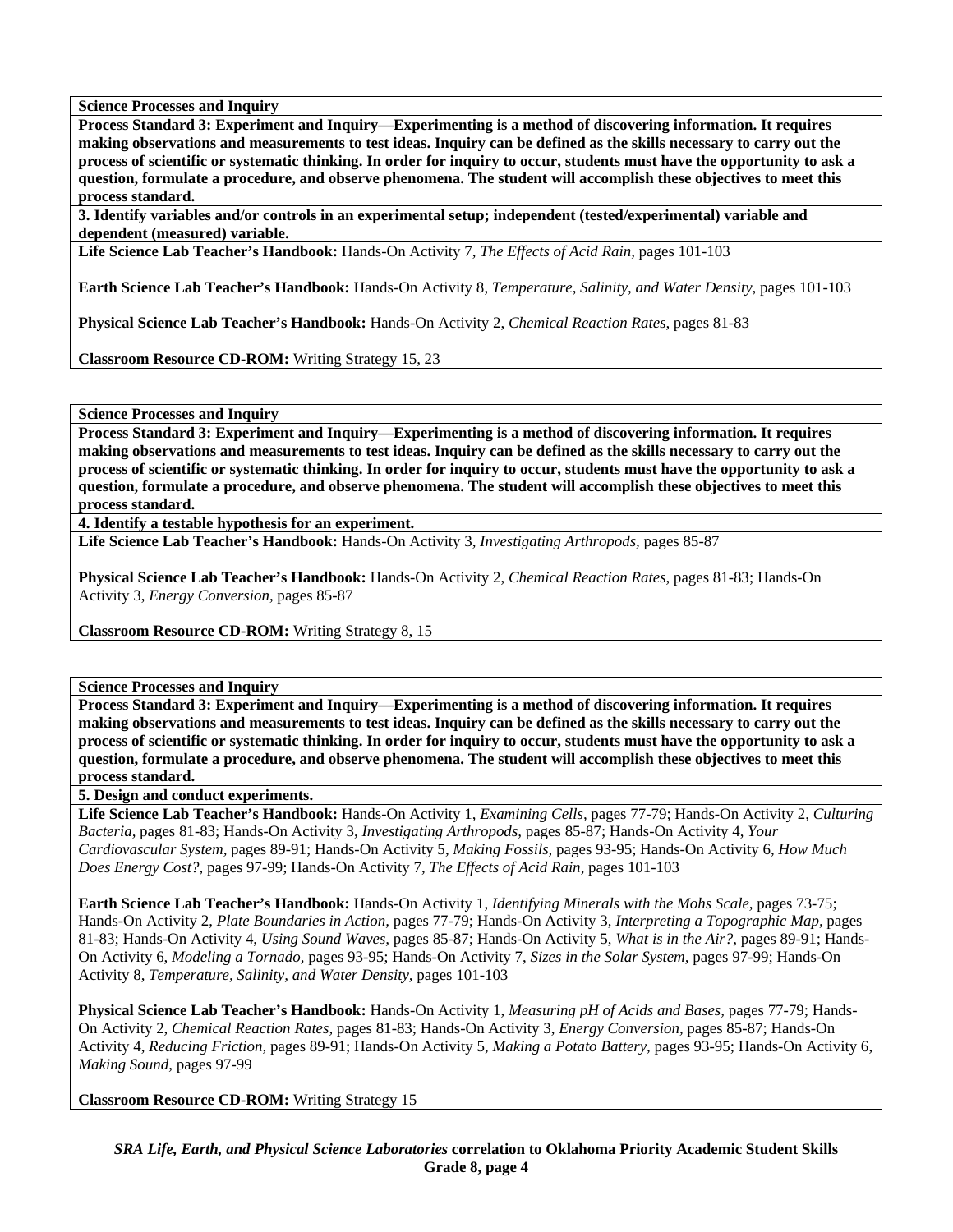**Process Standard 3: Experiment and Inquiry—Experimenting is a method of discovering information. It requires making observations and measurements to test ideas. Inquiry can be defined as the skills necessary to carry out the process of scientific or systematic thinking. In order for inquiry to occur, students must have the opportunity to ask a question, formulate a procedure, and observe phenomena. The student will accomplish these objectives to meet this process standard.** 

**6. Recognize potential hazards and practice safety procedures in all science activities.** 

**Life Science Lab Teacher's Handbook:** Hands-On Activity 1, *Examining Cells,* pages 77-79; Hands-On Activity 2, *Culturing Bacteria,* pages 81-83; Hands-On Activity 3, *Investigating Arthropods,* pages 85-87; Hands-On Activity 4, *Your Cardiovascular System,* pages 89-91; Hands-On Activity 5, *Making Fossils,* pages 93-95; Hands-On Activity 6, *How Much Does Energy Cost?,* pages 97-99; Hands-On Activity 7, *The Effects of Acid Rain,* pages 101-103

**Earth Science Lab Teacher's Handbook:** Hands-On Activity 1, *Identifying Minerals with the Mohs Scale,* pages 73-75; Hands-On Activity 2, *Plate Boundaries in Action,* pages 77-79; Hands-On Activity 3, *Interpreting a Topographic Map,* pages 81-83; Hands-On Activity 4, *Using Sound Waves,* pages 85-87; Hands-On Activity 5, *What is in the Air?,* pages 89-91; Hands-On Activity 6, *Modeling a Tornado,* pages 93-95; Hands-On Activity 7, *Sizes in the Solar System,* pages 97-99; Hands-On Activity 8, *Temperature, Salinity, and Water Density,* pages 101-103

**Physical Science Lab Teacher's Handbook:** Hands-On Activity 1, *Measuring pH of Acids and Bases,* pages 77-79; Hands-On Activity 2, *Chemical Reaction Rates,* pages 81-83; Hands-On Activity 3, *Energy Conversion,* pages 85-87; Hands-On Activity 4, *Reducing Friction,* pages 89-91; Hands-On Activity 5, *Making a Potato Battery,* pages 93-95; Hands-On Activity 6, *Making Sound,* pages 97-99

**Science Processes and Inquiry** 

**Process Standard 4: Interpret and Communicate—Interpreting is the process of recognizing patterns in collected data by making inferences, predictions, or conclusions. Communicating is the process of describing, recording, and reporting experimental procedures and results to others. Communication may be oral, written, or mathematical and includes organizing ideas, using appropriate vocabulary, graphs, other visual representations, and mathematical equations. The student will accomplish these objectives to meet this process standard.** 

**1. Report data in an appropriate method when given an experimental procedure or data.** 

**Life Science Lab Teacher's Handbook:** Hands-On Activity 2, *Culturing Bacteria,* pages 81-83; Hands-On Activity 3, *Investigating Arthropods,* pages 85-87; Hands-On Activity 4, *Your Cardiovascular System,* pages 89-91; Hands-On Activity 5, *Making Fossils,* pages 93-95; Hands-On Activity 6, *How Much Does Energy Cost?,* pages 97-99; Hands-On Activity 7, *The Effects of Acid Rain,* pages 101-103

**Earth Science Lab Teacher's Handbook:** Hands-On Activity 1, *Identifying Minerals with the Mohs Scale,* pages 73-75; Hands-On Activity 3, *Interpreting a Topographic Map,* pages 81-83; Hands-On Activity 5, *What is in the Air?,* pages 89-91; Hands-On Activity 7, *Sizes in the Solar System,* pages 97-99; Hands-On Activity 8, *Temperature, Salinity, and Water Density,* pages 101-103

**Physical Science Lab Teacher's Handbook:** Hands-On Activity 1, *Measuring pH of Acids and Bases,* pages 77-79; Hands-On Activity 2, *Chemical Reaction Rates,* pages 81-83; Hands-On Activity 3, *Energy Conversion,* pages 85-87; Hands-On Activity 4, *Reducing Friction,* pages 89-91; Hands-On Activity 6, *Making Sound,* pages 97-99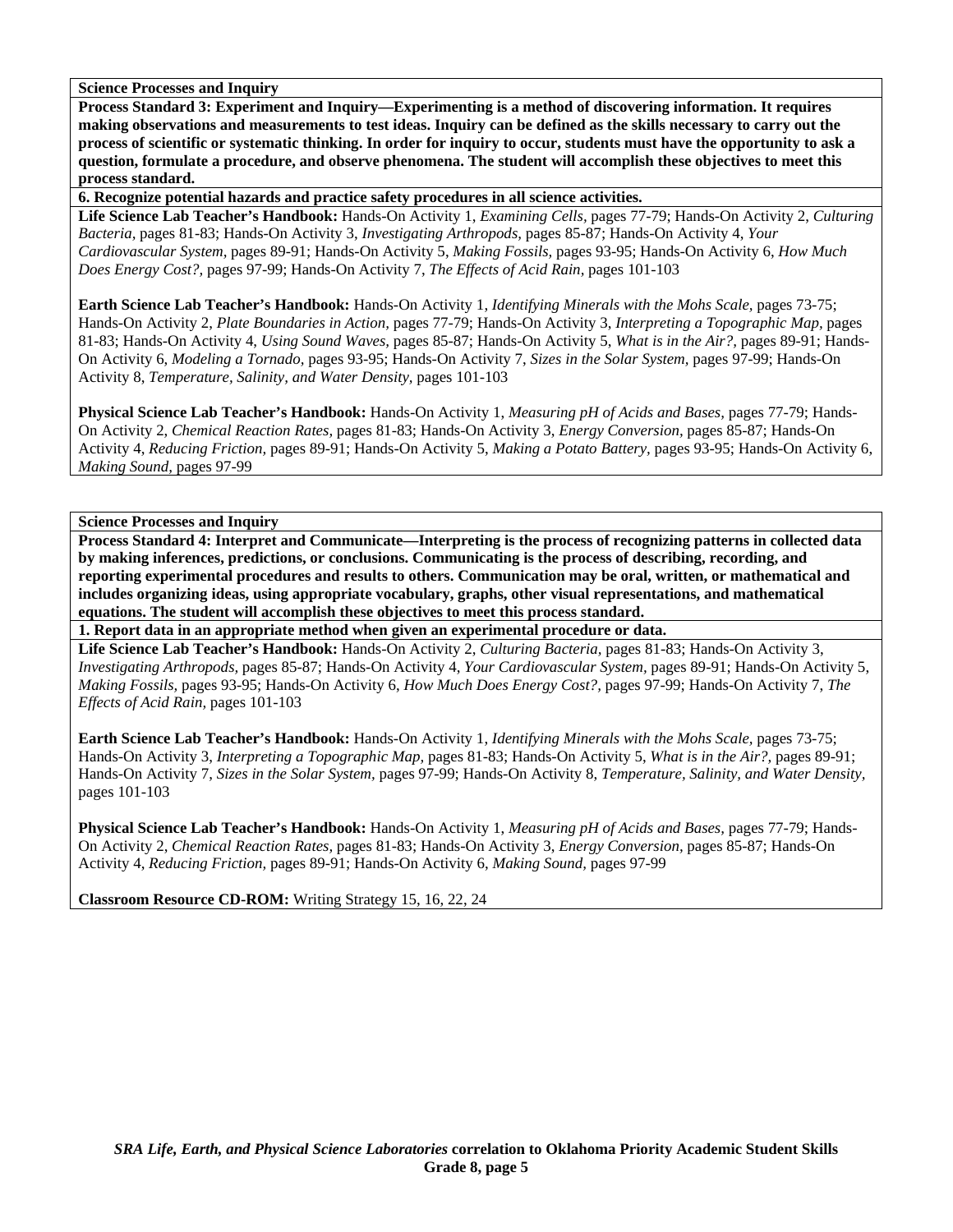**Process Standard 4: Interpret and Communicate—Interpreting is the process of recognizing patterns in collected data by making inferences, predictions, or conclusions. Communicating is the process of describing, recording, and reporting experimental procedures and results to others. Communication may be oral, written, or mathematical and includes organizing ideas, using appropriate vocabulary, graphs, other visual representations, and mathematical equations. The student will accomplish these objectives to meet this process standard.** 

**2. Interpret data tables, line, bar, trend, and/or circle graphs.** 

**Life Science Lab Teacher's Handbook:** Hands-On Activity 2, *Culturing Bacteria,* pages 81-83; Hands-On Activity 3, *Investigating Arthropods,* pages 85-87; Hands-On Activity 4, *Your Cardiovascular System,* pages 89-91; Hands-On Activity 5, *Making Fossils,* pages 93-95; Hands-On Activity 6, *How Much Does Energy Cost?,* pages 97-99; Hands-On Activity 7, *The Effects of Acid Rain,* pages 101-103

**Earth Science Lab Teacher's Handbook:** Hands-On Activity 1, *Identifying Minerals with the Mohs Scale,* pages 73-75; Hands-On Activity 3, *Interpreting a Topographic Map,* pages 81-83; Hands-On Activity 5, *What is in the Air?,* pages 89-91; Hands-On Activity 7, *Sizes in the Solar System,* pages 97-99; Hands-On Activity 8, *Temperature, Salinity, and Water Density,* pages 101-103

**Physical Science Lab Teacher's Handbook:** Hands-On Activity 1, *Measuring pH of Acids and Bases,* pages 77-79; Hands-On Activity 2, *Chemical Reaction Rates,* pages 81-83; Hands-On Activity 3, *Energy Conversion,* pages 85-87; Hands-On Activity 4, *Reducing Friction,* pages 89-91; Hands-On Activity 6, *Making Sound,* pages 97-99

**Classroom Resource CD-ROM:** Writing Strategy 15, 16, 22, 24

**Science Processes and Inquiry** 

**Process Standard 4: Interpret and Communicate—Interpreting is the process of recognizing patterns in collected data by making inferences, predictions, or conclusions. Communicating is the process of describing, recording, and reporting experimental procedures and results to others. Communication may be oral, written, or mathematical and includes organizing ideas, using appropriate vocabulary, graphs, other visual representations, and mathematical equations. The student will accomplish these objectives to meet this process standard.** 

**3. Evaluate data to develop reasonable explanation, and/or predictions.** 

**Life Science Lab Teacher's Handbook:** Hands-On Activity 2, *Culturing Bacteria,* pages 81-83; Hands-On Activity 3, *Investigating Arthropods,* pages 85-87; Hands-On Activity 4, *Your Cardiovascular System,* pages 89-91; Hands-On Activity 5, *Making Fossils,* pages 93-95; Hands-On Activity 6, *How Much Does Energy Cost?,* pages 97-99; Hands-On Activity 7, *The Effects of Acid Rain,* pages 101-103

**Earth Science Lab Teacher's Handbook:** Hands-On Activity 1, *Identifying Minerals with the Mohs Scale,* pages 73-75; Hands-On Activity 3, *Interpreting a Topographic Map,* pages 81-83; Hands-On Activity 5, *What is in the Air?,* pages 89-91; Hands-On Activity 7, *Sizes in the Solar System,* pages 97-99; Hands-On Activity 8, *Temperature, Salinity, and Water Density,* pages 101-103

**Physical Science Lab Teacher's Handbook:** Hands-On Activity 1, *Measuring pH of Acids and Bases,* pages 77-79; Hands-On Activity 2, *Chemical Reaction Rates,* pages 81-83; Hands-On Activity 3, *Energy Conversion,* pages 85-87; Hands-On Activity 4, *Reducing Friction,* pages 89-91; Hands-On Activity 6, *Making Sound,* pages 97-99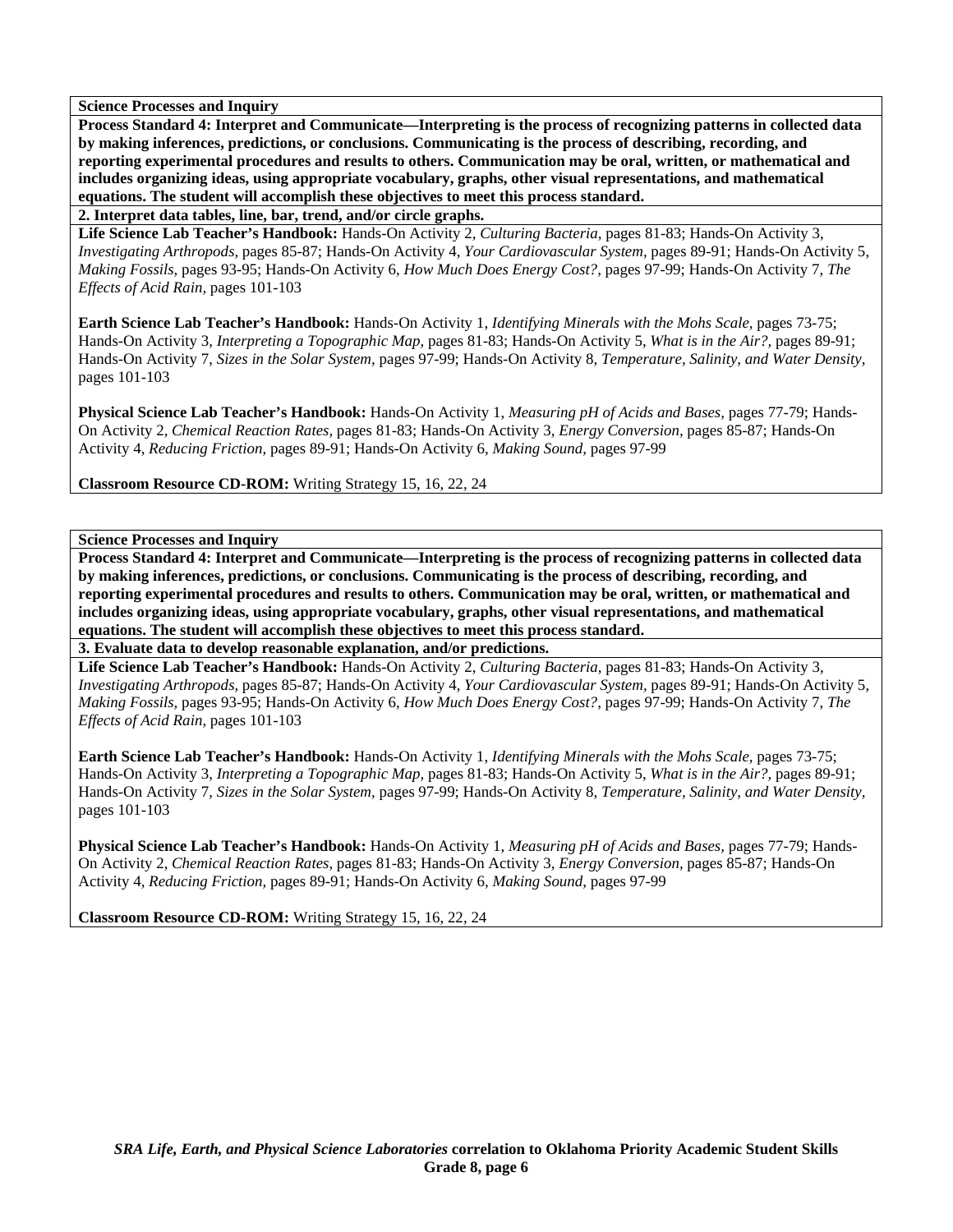**Process Standard 4: Interpret and Communicate—Interpreting is the process of recognizing patterns in collected data by making inferences, predictions, or conclusions. Communicating is the process of describing, recording, and reporting experimental procedures and results to others. Communication may be oral, written, or mathematical and includes organizing ideas, using appropriate vocabulary, graphs, other visual representations, and mathematical equations. The student will accomplish these objectives to meet this process standard.** 

**4. Accept or reject hypotheses when given results of an investigation.** 

**Life Science Lab Teacher's Handbook:** Hands-On Activity 3, *Investigating Arthropods,* pages 85-87

**Physical Science Lab Teacher's Handbook:** Hands-On Activity 2, *Chemical Reaction Rates,* pages 81-83; Hands-On Activity 3, *Energy Conversion,* pages 85-87

**Classroom Resource CD-ROM:** Writing Strategy 8, 15

## **Science Processes and Inquiry**

**Process Standard 4: Interpret and Communicate—Interpreting is the process of recognizing patterns in collected data by making inferences, predictions, or conclusions. Communicating is the process of describing, recording, and reporting experimental procedures and results to others. Communication may be oral, written, or mathematical and includes organizing ideas, using appropriate vocabulary, graphs, other visual representations, and mathematical equations. The student will accomplish these objectives to meet this process standard.** 

**5. Communicate scientific procedures and explanations.** 

**Life Science Lab Teacher's Handbook:** Hands-On Activity 1, *Examining Cells,* pages 77-79; Hands-On Activity 2, *Culturing Bacteria,* pages 81-83; Hands-On Activity 3, *Investigating Arthropods,* pages 85-87; Hands-On Activity 4, *Your Cardiovascular System,* pages 89-91; Hands-On Activity 5, *Making Fossils,* pages 93-95; Hands-On Activity 6, *How Much Does Energy Cost?,* pages 97-99; Hands-On Activity 7, *The Effects of Acid Rain,* pages 101-103

**Earth Science Lab Teacher's Handbook:** Hands-On Activity 1, *Identifying Minerals with the Mohs Scale,* pages 73-75; Hands-On Activity 2, *Plate Boundaries in Action,* pages 77-79; Hands-On Activity 3, *Interpreting a Topographic Map,* pages 81-83; Hands-On Activity 4, *Using Sound Waves,* pages 85-87; Hands-On Activity 5, *What is in the Air?,* pages 89-91; Hands-On Activity 6, *Modeling a Tornado,* pages 93-95; Hands-On Activity 7, *Sizes in the Solar System,* pages 97-99; Hands-On Activity 8, *Temperature, Salinity, and Water Density,* pages 101-103

**Physical Science Lab Teacher's Handbook:** Hands-On Activity 1, *Measuring pH of Acids and Bases,* pages 77-79; Hands-On Activity 2, *Chemical Reaction Rates,* pages 81-83; Hands-On Activity 3, *Energy Conversion,* pages 85-87; Hands-On Activity 4, *Reducing Friction,* pages 89-91; Hands-On Activity 5, *Making a Potato Battery,* pages 93-95; Hands-On Activity 6, *Making Sound,* pages 97-99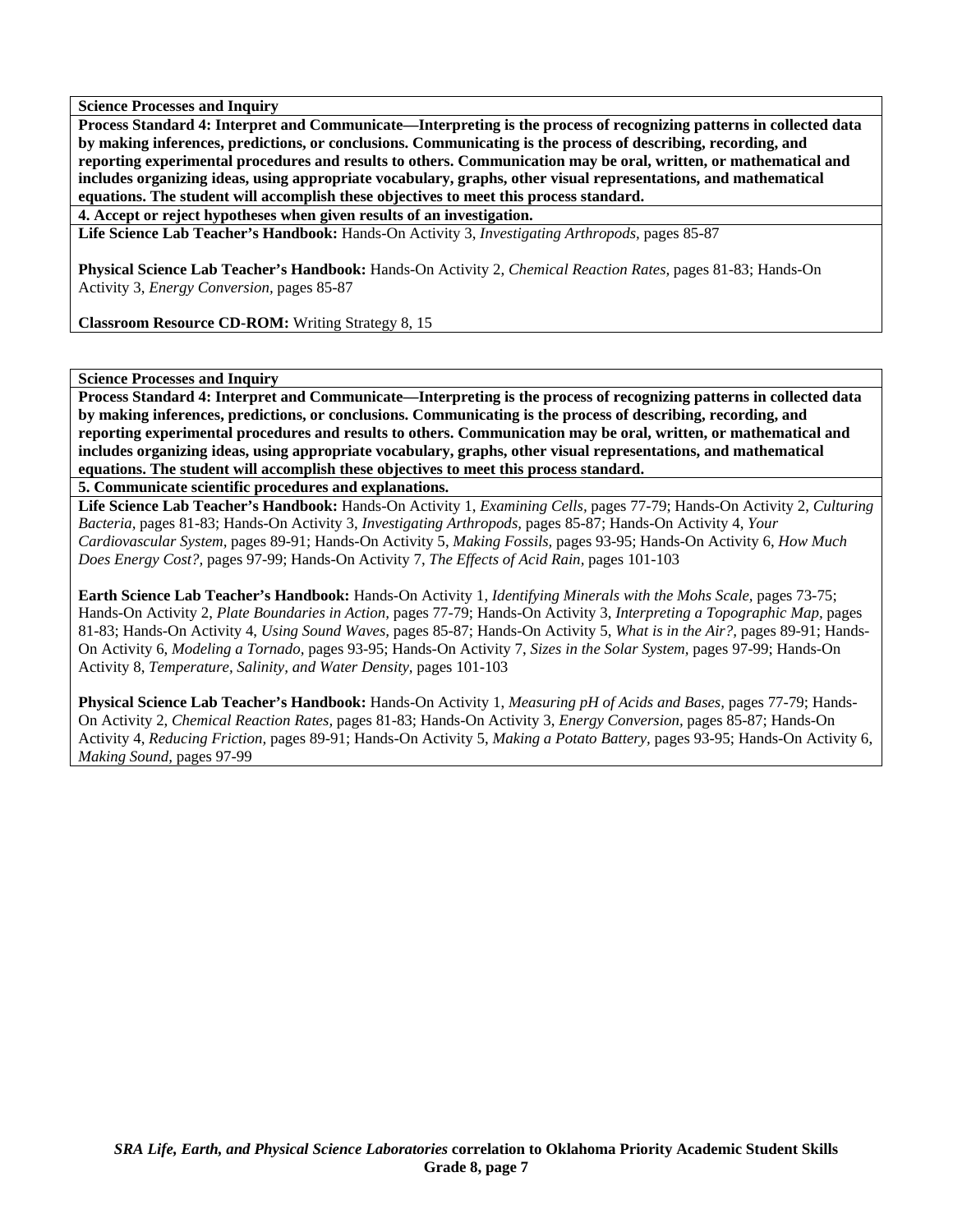**Process Standard 5: Inquiry—Inquiry can be defined as the skills necessary to carry out the process of scientific or systematic thinking. In order for inquiry to occur, students must have the opportunity to ask a question, formulate a procedure, and observe phenomena. The student will accomplish these objectives to meet this process standard.** 

**1. Use systematic observations, make accurate measurements, and identify and control variables.** 

**Life Science Lab Teacher's Handbook:** Hands-On Activity 1, *Examining Cells,* pages 77-79; Hands-On Activity 2, *Culturing Bacteria,* pages 81-83; Hands-On Activity 3, *Investigating Arthropods,* pages 85-87; Hands-On Activity 4, *Your Cardiovascular System,* pages 89-91; Hands-On Activity 5, *Making Fossils,* pages 93-95; Hands-On Activity 6, *How Much Does Energy Cost?,* pages 97-99; Hands-On Activity 7, *The Effects of Acid Rain,* pages 101-103

**Earth Science Lab Teacher's Handbook:** Hands-On Activity 1, *Identifying Minerals with the Mohs Scale,* pages 73-75; Hands-On Activity 2, *Plate Boundaries in Action,* pages 77-79; Hands-On Activity 3, *Interpreting a Topographic Map,* pages 81-83; Hands-On Activity 4, *Using Sound Waves,* pages 85-87; Hands-On Activity 5, *What is in the Air?,* pages 89-91; Hands-On Activity 6, *Modeling a Tornado,* pages 93-95; Hands-On Activity 7, *Sizes in the Solar System,* pages 97-99; Hands-On Activity 8, *Temperature, Salinity, and Water Density,* pages 101-103

**Physical Science Lab Teacher's Handbook:** Hands-On Activity 1, *Measuring pH of Acids and Bases,* pages 77-79; Hands-On Activity 2, *Chemical Reaction Rates,* pages 81-83; Hands-On Activity 3, *Energy Conversion,* pages 85-87; Hands-On Activity 4, *Reducing Friction,* pages 89-91; Hands-On Activity 5, *Making a Potato Battery,* pages 93-95; Hands-On Activity 6, *Making Sound,* pages 97-99

**Classroom Resource CD-ROM:** Writing Strategy 1, 2, 5, 11, 15, 16, 22, 23, 24

**Science Processes and Inquiry** 

**Process Standard 5: Inquiry—Inquiry can be defined as the skills necessary to carry out the process of scientific or systematic thinking. In order for inquiry to occur, students must have the opportunity to ask a question, formulate a procedure, and observe phenomena. The student will accomplish these objectives to meet this process standard. 2. Use technology to gather data and analyze results of investigations.** 

**Life Science Lab Teacher's Handbook:** Hands-On Activity 1, *Examining Cells,* pages 77-79; Hands-On Activity 2, *Culturing Bacteria,* pages 81-83; Hands-On Activity 3, *Investigating Arthropods,* pages 85-87; Hands-On Activity 4, *Your Cardiovascular System,* pages 89-91; Hands-On Activity 5, *Making Fossils,* pages 93-95; Hands-On Activity 6, *How Much Does Energy Cost?,* pages 97-99; Hands-On Activity 7, *The Effects of Acid Rain,* pages 101-103

**Earth Science Lab Teacher's Handbook:** Hands-On Activity 1, *Identifying Minerals with the Mohs Scale,* pages 73-75; Hands-On Activity 3, *Interpreting a Topographic Map,* pages 81-83; Hands-On Activity 5, *What is in the Air?,* pages 89-91; Hands-On Activity 7, *Sizes in the Solar System,* pages 97-99; Hands-On Activity 8, *Temperature, Salinity, and Water Density,* pages 101-103

**Physical Science Lab Teacher's Handbook:** Hands-On Activity 1, *Measuring pH of Acids and Bases,* pages 77-79; Hands-On Activity 2, *Chemical Reaction Rates,* pages 81-83; Hands-On Activity 3, *Energy Conversion,* pages 85-87; Hands-On Activity 4, *Reducing Friction,* pages 89-91; Hands-On Activity 6, *Making Sound,* pages 97-99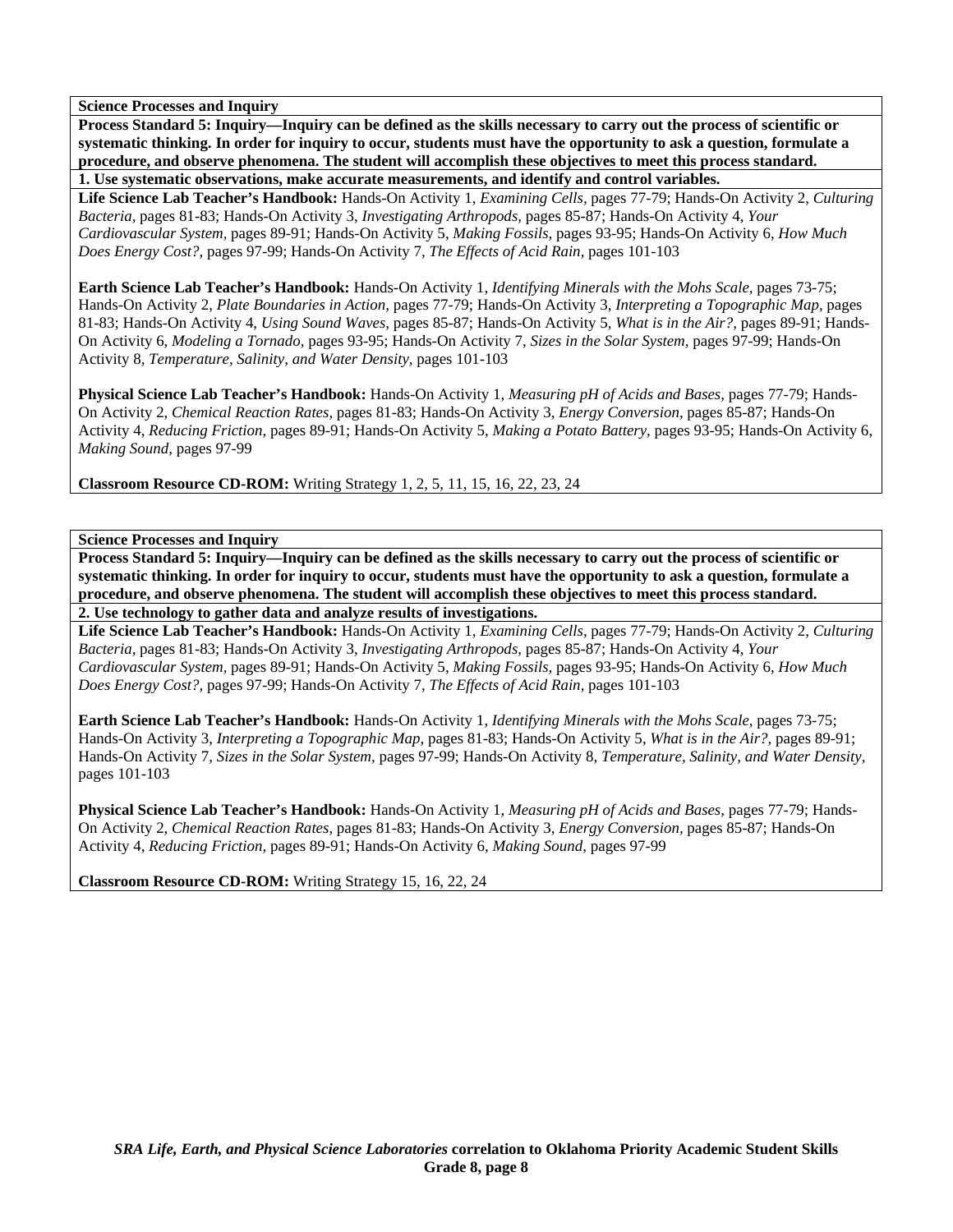**Process Standard 5: Inquiry—Inquiry can be defined as the skills necessary to carry out the process of scientific or systematic thinking. In order for inquiry to occur, students must have the opportunity to ask a question, formulate a procedure, and observe phenomena. The student will accomplish these objectives to meet this process standard.** 

**3. Review data, summarize data, and form logical conclusions.** 

**Life Science Lab Teacher's Handbook:** Hands-On Activity 1, *Examining Cells,* pages 77-79; Hands-On Activity 2, *Culturing Bacteria,* pages 81-83; Hands-On Activity 3, *Investigating Arthropods,* pages 85-87; Hands-On Activity 4, *Your Cardiovascular System,* pages 89-91; Hands-On Activity 5, *Making Fossils,* pages 93-95; Hands-On Activity 6, *How Much Does Energy Cost?,* pages 97-99; Hands-On Activity 7, *The Effects of Acid Rain,* pages 101-103

**Earth Science Lab Teacher's Handbook:** Hands-On Activity 1, *Identifying Minerals with the Mohs Scale,* pages 73-75; Hands-On Activity 3, *Interpreting a Topographic Map,* pages 81-83; Hands-On Activity 5, *What is in the Air?,* pages 89-91; Hands-On Activity 7, *Sizes in the Solar System,* pages 97-99; Hands-On Activity 8, *Temperature, Salinity, and Water Density,* pages 101-103

**Physical Science Lab Teacher's Handbook:** Hands-On Activity 1, *Measuring pH of Acids and Bases,* pages 77-79; Hands-On Activity 2, *Chemical Reaction Rates,* pages 81-83; Hands-On Activity 3, *Energy Conversion,* pages 85-87; Hands-On Activity 4, *Reducing Friction,* pages 89-91; Hands-On Activity 6, *Making Sound,* pages 97-99

**Classroom Resource CD-ROM:** Writing Strategy 16, 18, 22, 24

# **Science Processes and Inquiry**

**Process Standard 5: Inquiry—Inquiry can be defined as the skills necessary to carry out the process of scientific or systematic thinking. In order for inquiry to occur, students must have the opportunity to ask a question, formulate a procedure, and observe phenomena. The student will accomplish these objectives to meet this process standard. 4. Formulate and evaluate explanations proposed by examining and comparing evidence, pointing out statements that** 

**go beyond evidence, and suggesting alternative explanations.** 

**Life Science Lab Teacher's Handbook:** Hands-On Activity 1, *Examining Cells,* pages 77-79; Hands-On Activity 2, *Culturing Bacteria,* pages 81-83; Hands-On Activity 3, *Investigating Arthropods,* pages 85-87; Hands-On Activity 4, *Your Cardiovascular System,* pages 89-91; Hands-On Activity 5, *Making Fossils,* pages 93-95; Hands-On Activity 6, *How Much Does Energy Cost?,* pages 97-99; Hands-On Activity 7, *The Effects of Acid Rain,* pages 101-103

**Earth Science Lab Teacher's Handbook:** Hands-On Activity 1, *Identifying Minerals with the Mohs Scale,* pages 73-75; Hands-On Activity 2, *Plate Boundaries in Action,* pages 77-79; Hands-On Activity 3, *Interpreting a Topographic Map,* pages 81-83; Hands-On Activity 4, *Using Sound Waves,* pages 85-87; Hands-On Activity 5, *What is in the Air?,* pages 89-91; Hands-On Activity 6, *Modeling a Tornado,* pages 93-95; Hands-On Activity 7, *Sizes in the Solar System,* pages 97-99; Hands-On Activity 8, *Temperature, Salinity, and Water Density,* pages 101-103

**Physical Science Lab Teacher's Handbook:** Hands-On Activity 1, *Measuring pH of Acids and Bases,* pages 77-79; Hands-On Activity 2, *Chemical Reaction Rates,* pages 81-83; Hands-On Activity 3, *Energy Conversion,* pages 85-87; Hands-On Activity 4, *Reducing Friction,* pages 89-91; Hands-On Activity 5, *Making a Potato Battery,* pages 93-95; Hands-On Activity 6, *Making Sound,* pages 97-99

## **Physical Science**

**Standard 1: Properties of Chemical Changes in Matter—Physical characteristics of object scan be described using shape, size, and mass. The materials from which objects are made can be described using color, texture, and hardness. These properties can be used to distinguish and separate one substance from another. The student will engage in investigations that integrate the process standards and lead to the discovery of the following objectives:** 

**1. Substances react chemically with other substances to form new substances with different characteristics (e.g., rusting, burning, reaction between baking soda and vinegar).** 

**Physical Science Lab, Level A: Cards 9, 27, 28, 29, 30** 

**Physical Science Lab, Level B: Cards 9, 27, 28, 29, 30** 

**Physical Science Lab Teacher's Handbook:** Hands-On Activity 2, *Chemical Reaction Rates,* pages 81-83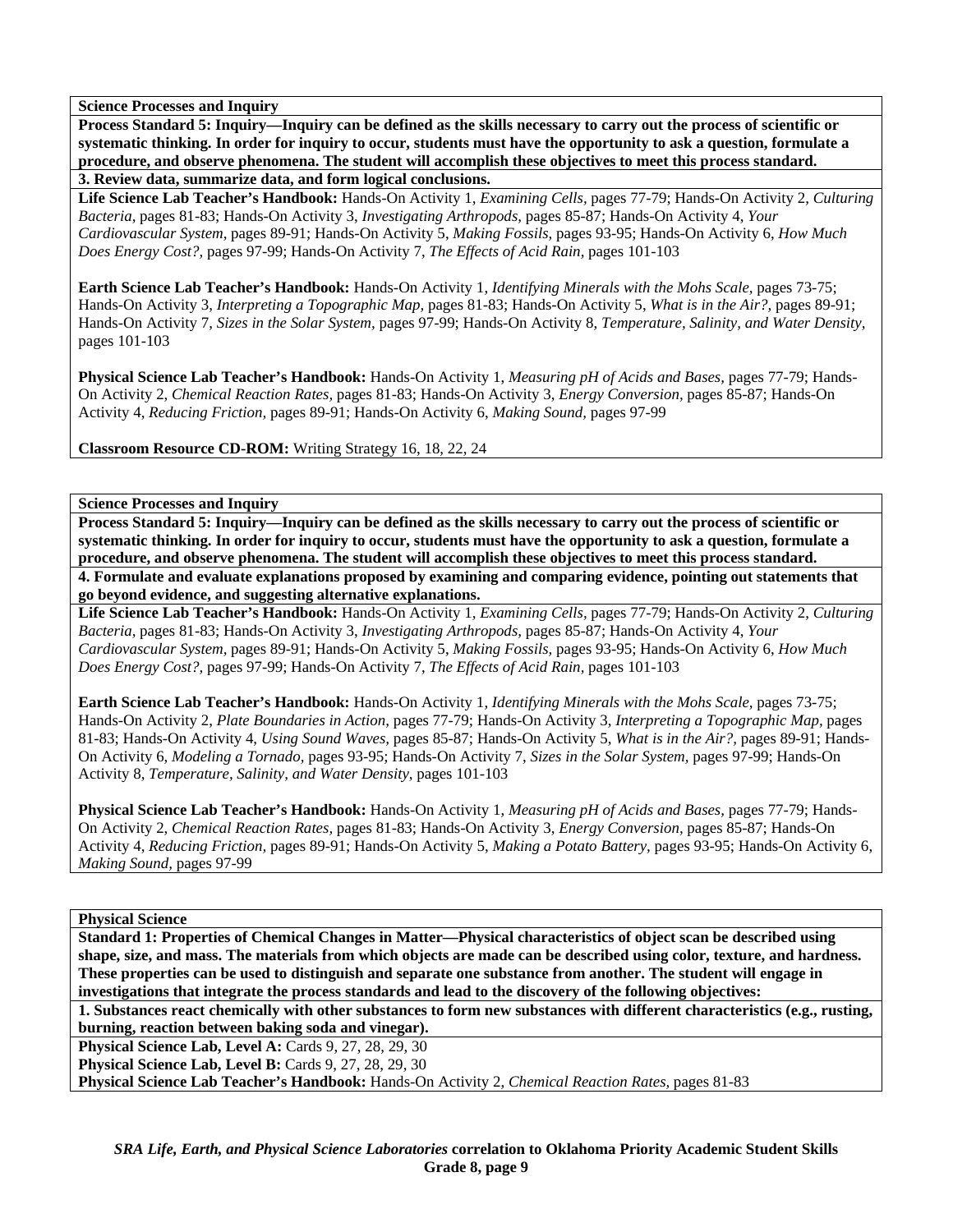**Physical Science** 

**Standard 1: Properties of Chemical Changes in Matter—Physical characteristics of object scan be described using shape, size, and mass. The materials from which objects are made can be described using color, texture, and hardness. These properties can be used to distinguish and separate one substance from another. The student will engage in investigations that integrate the process standards and lead to the discovery of the following objectives:** 

**2. Matter has physical properties that can be measured (i.e., mass, volume, temperature, color, texture, density, and hardness). In chemical reactions and physical changes, matter is conserved (e.g., compare and contrast physical and chemical changes).** 

**Physical Science Lab, Level A: Cards 1, 2, 5, 6, 7, 8, 9, 27, 28, 29, 30 Physical Science Lab, Level B:** Cards 1, 2, 5, 6, 7, 8, 9, 27, 28, 29, 30 **Physical Science Lab Teacher's Handbook:** Hands-On Activity 2, *Chemical Reaction Rates,* pages 81-83

**Physical Science** 

**Standard 2: Motion and Forces—The motion of an object can be described by its position, direction of motion, and speed. The student will engage in investigations that integrate the process standards and lead to the discovery of the following objectives:** 

**1. The motion of an object can be measured. The position of an object, its speed and direction can be represented on a graph.** 

Physical Science Lab, Level A: Cards 50, 51, 52 Physical Science Lab, Level B: Cards 50, 51, 52

**Physical Science** 

**Standard 2: Motion and Forces—The motion of an object can be described by its position, direction of motion, and speed. The student will engage in investigations that integrate the process standards and lead to the discovery of the following objectives:** 

**2. An object that is not being subjected to a net force will continue to move at a constant velocity (in a straight line and at a constant speed).** 

**Physical Science Lab, Level A: Cards 53, 54, 55, 56** 

**Physical Science Lab, Level B:** Cards 53, 54, 55, 56

**Physical Science Lab Teacher's Handbook:** Hands-On Activity 4, *Reducing Friction,* pages 89-91

**Life Science** 

**Standard 3: Diversity and Adaptations of Organisms—Millions of species of animals, plants, and microorganisms are alive today. Although different species might look dissimilar, the unity among organisms become apparent from an analysis of internal and external structures. Adaptation involves the selection of naturally occurring variations in populations. The student will engage in investigations that integrate the process standards and lead to the discovery of the following objectives:** 

**1. By classifying organisms, biologists consider details of internal and external structure.** 

Life Science Lab, Level A: Cards 2, 3

Life Science Lab, Level B: Cards 2, 3

**Life Science** 

**Standard 3: Diversity and Adaptations of Organisms—Millions of species of animals, plants, and microorganisms are alive today. Although different species might look dissimilar, the unity among organisms become apparent from an analysis of internal and external structures. Adaptation involves the selection of naturally occurring variations in populations. The student will engage in investigations that integrate the process standards and lead to the discovery of the following objectives:** 

**2. Organisms have a great variety of internal and external structures that enable them to survive in a specific habitat such as echolocation of bats and seed dispersal methods.** 

Life Science Lab, Level A: Cards 13, 14, 15, 16, 17, 18, 19, 20, 21, 22, 25, 27, 28, 29, 30, 31, 32, 33, 34, 35, 36, 37, 38, 39, 40 **Life Science Lab, Level B:** Cards 13, 14, 15, 16, 17, 18, 19, 20, 21, 22, 25, 27, 28, 29, 30, 31, 32, 33, 34, 35, 36, 37, 38, 39, 40 **Life Science Lab Teacher's Handbook:** Hands-On Activity 3, *Investigating Arthropods,* pages 85-87